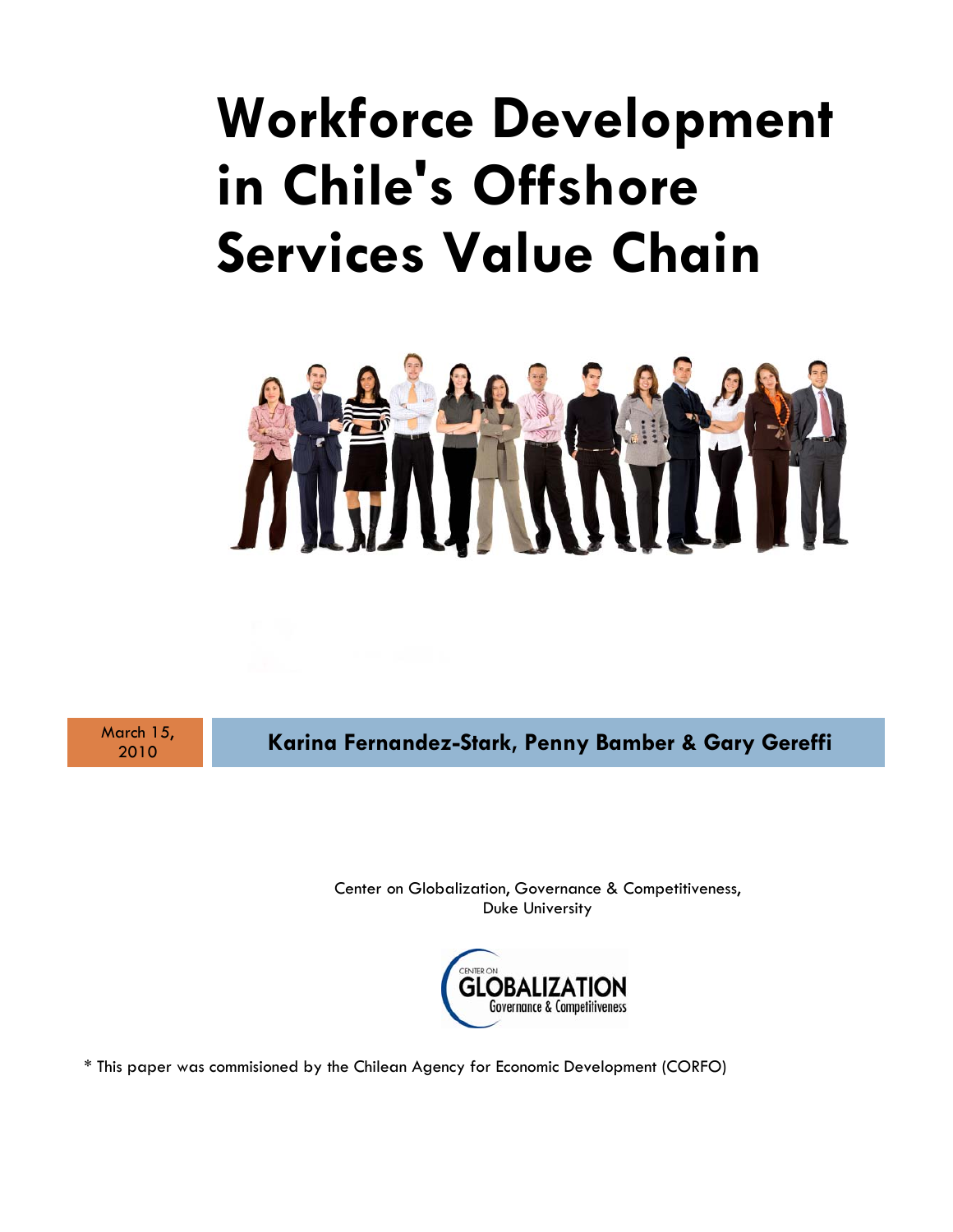## **Contents**

| I.   |                                                                                    |  |
|------|------------------------------------------------------------------------------------|--|
| А.   |                                                                                    |  |
| В.   |                                                                                    |  |
| C.   | Educating the Workforce: A Background of the Tertiary Education System in Chile  5 |  |
| Ш.   |                                                                                    |  |
| III. |                                                                                    |  |
| А.   |                                                                                    |  |
| В.   |                                                                                    |  |
| C.   |                                                                                    |  |
| D.   |                                                                                    |  |
| Ε.   |                                                                                    |  |
| F.   |                                                                                    |  |
| G.   |                                                                                    |  |
| IV.  |                                                                                    |  |
| V.   |                                                                                    |  |
| А.   |                                                                                    |  |
| В.   |                                                                                    |  |
| C.   |                                                                                    |  |
| D.   |                                                                                    |  |
| E.   |                                                                                    |  |
| F.   |                                                                                    |  |
| G.   |                                                                                    |  |
| Η.   |                                                                                    |  |
| I.   |                                                                                    |  |
| J.   |                                                                                    |  |
| K.   |                                                                                    |  |
| L.   |                                                                                    |  |
| м.   |                                                                                    |  |
| N.   |                                                                                    |  |
| Ο.   |                                                                                    |  |
|      |                                                                                    |  |
| А.   |                                                                                    |  |
| В.   |                                                                                    |  |
| C.   |                                                                                    |  |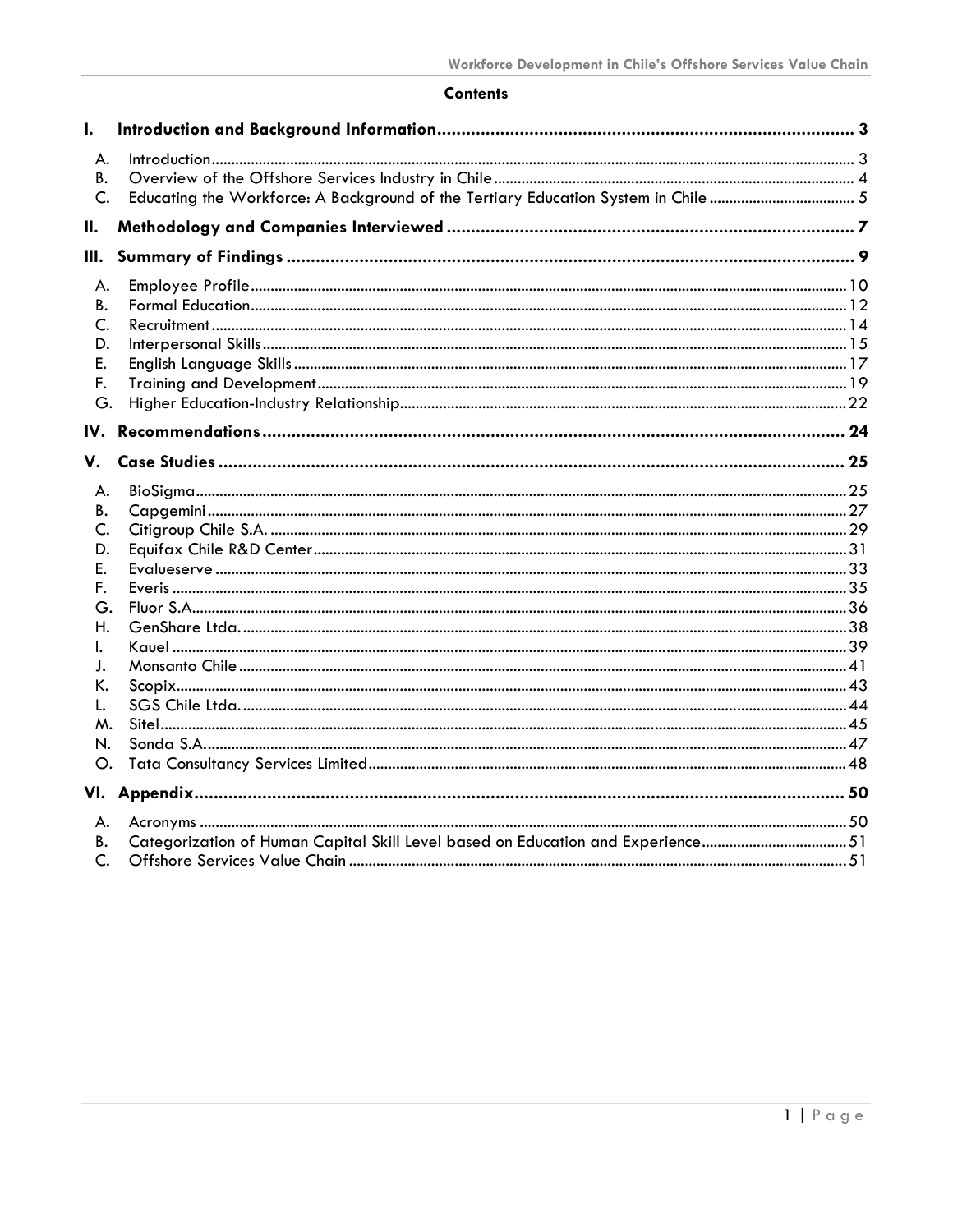## **Tables**

| Table 5. Training and Development Subsidies Provide through the CORFO High Tech Investment Program19 |  |
|------------------------------------------------------------------------------------------------------|--|

# **Figures**

| Figure 1. Gross Higher Education Enrollment (undergraduate, post-graduate and doctoral levels) in Latin |  |
|---------------------------------------------------------------------------------------------------------|--|
|                                                                                                         |  |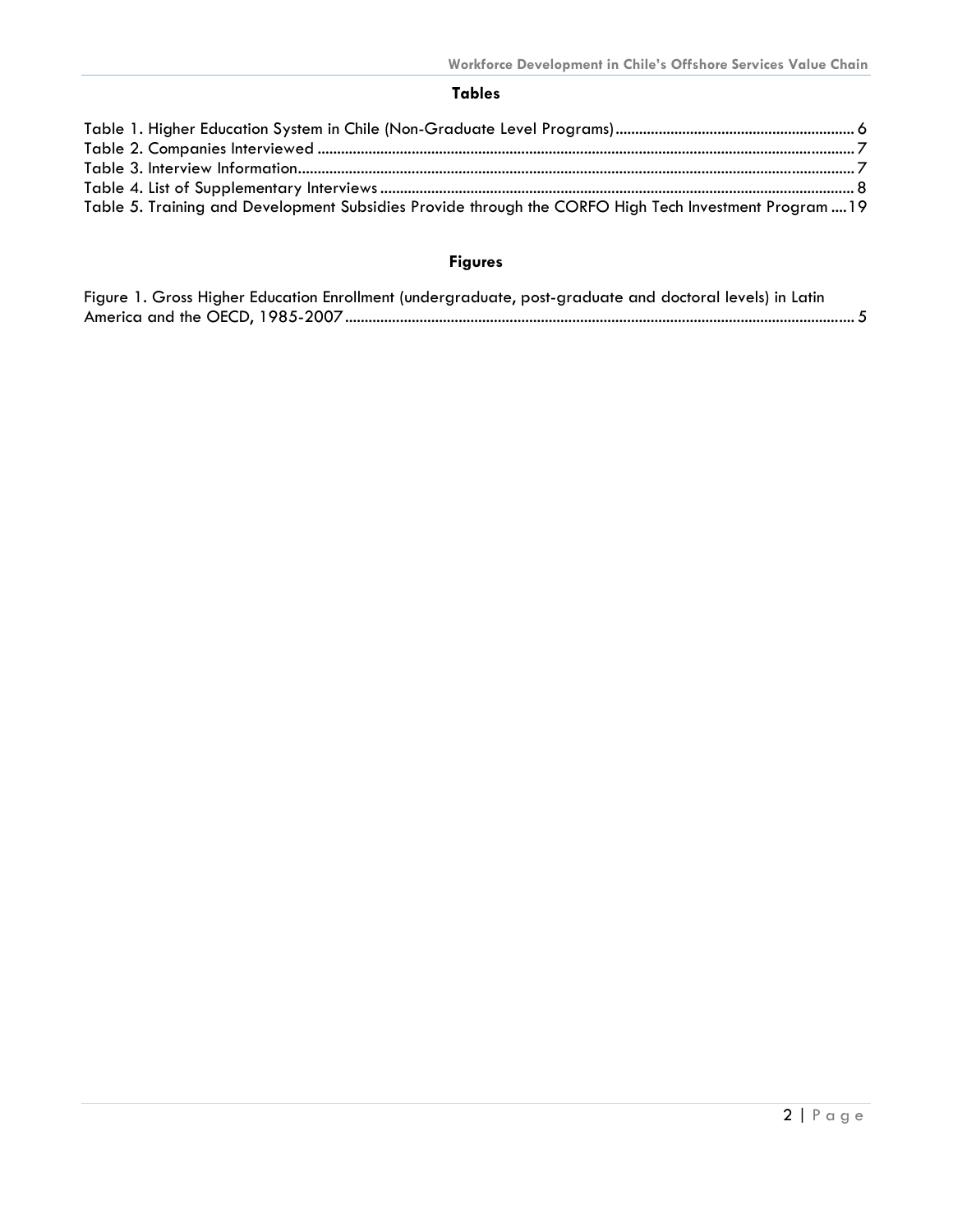## <span id="page-3-0"></span>**I. Introduction and Background Information**

#### **A. Introduction**

The offshore services industry has grown considerably in Chile within the past decade and the country has emerged as an attractive offshore services destination. With almost insignificant export levels in 2000, by the end of 2008 industry exports were close to US\$1 billion. This impressive expansion has been supported by the availability of human capital; today, the industry employs approximately 20,000 people. This past success has led key stakeholders to ambitiously drive to grow the industry fivefold by 2015. It is important to assess the challenges faced by both the private sector and educational institutions in developing an appropriately qualified workforce to sustain this projected growth. The lesson learned from India, with its abundant supply of human capital, is that workforce training and development are essential to remaining competitive.

This paper is based on interviews with CEOs, Country Managers, HR executives and employees of 15 key companies in this growing sector in Chile. We present an overview of both the challenges and best practices in recruiting, training (interpersonal skills, technical training and English language skills) and their relationships with educational institutions.

With a labor force accounting for just a fraction of that of India to draw from, workforce development in offshore services will need to become a strategic priority for many companies in Chile. We found that most employers in the segment agree that graduates of the Chilean tertiary education system have strong technical skills in their respective areas. In India, the lack of development of technical skills is more problematic. In a similar study carried out examining the development of the Indian offshore services workforce, *How the Disciple Became the Guru,* it was found that "the quality of…education at most colleges and universities is highly variable, and the majority of graduates are not employable without significant additional training and education" (Wadhwa et al., 2008). The presence of strong technical graduates indicates that the industry in Chile can shift its focus away from technical training to face other important challenges.

The key challenges that we draw from this research are: (1) the lack of English language skills remains a significant inhibiting factor in

market expansion for the offshore services industry in Chile; (2) graduates entering the offshore services industry have strong theoretical backgrounds, but require further practical experience and stronger interpersonal skills; and (3) the lack of interaction between educational institutions and the private sector is undermining the former's ability to produce graduates with the appropriate, balanced skill set for the offshore services labor market.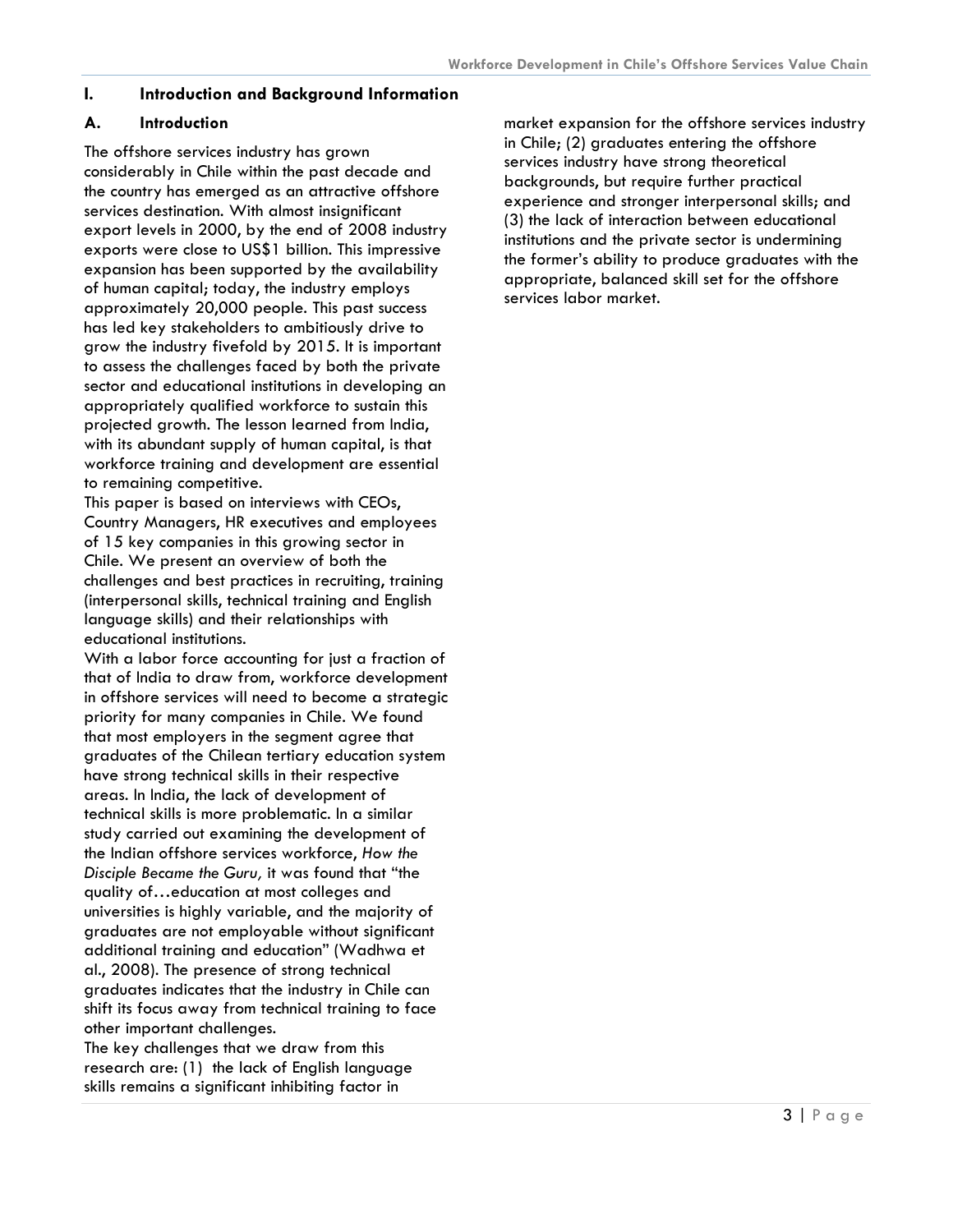## <span id="page-4-0"></span>**B. Overview of the Offshore Services Industry in Chile**

Prior to 2000, the offshore services industry in Chile was insignificant. Yet by 2008, the country registered close to US\$1 billion in service exports (IDC Latin America, 2009) and Chile was ranked as the world's 8th best global services destination (AT Kearney, 2009). This rapid growth, much of which occurred between 2006 and 2009, was largely due to efforts by the CORFO High Technology Investment Program (Castillo, 2008). The sector was identified as an important means for helping Chile to make the transition from a natural resource-based economy to a knowledge-based one (The Boston Consulting Group, 2007).

 Initial outreach efforts focused on companies in information technology and business process outsourcing services (Fernandez-Stark et al., 2010). However, within the past two years, the program has provided support for companies in higher value added services in different industry sectors to establish service export operations in Chile (Au, 2009). Employment has thus been established for a wide-range of different education and experience levels.<sup>[1](#page-4-1)</sup> This reflects the growing scope of the global offshore services industry which today includes Information Technology Outsourcing (ITO), Business Process Outsourcing (BPO) and Knowledge Process Outsourcing (KPO) as well as industry specific services that cannot be easily applied in other industries (Gereffi & Fernandez-Stark, 2010).[2](#page-4-2)

In particular, information technology outsourcing (ITO) and business process outsourcing (BPO) services have grown considerably within the past decade, together accounting for over onethird of offshore exports and 12,300 employees (IDC Latin America, 2009). ITO services were among the earliest offshore centers established in

-

Chile, along with shared service centers for companies such as MSD, BHP Billiton and Zurich Financial Services. In 2006, improvements to data protection legislation in Chile led to the establishment of offshore service centers for a number of third-party providers – particularly in call centers and customer relationship management (Pérez, 2009). Growth in knowledge process outsourcing (KPO) services has been slower. However, this has begun to develop a more significant presence in the past two years following the establishment of the Valparaiso office of a key Indian KPO provider, Evalueserve. Other companies with an important presence in the offshore services industry in Chile include Citigroup, Tata Consultancy Services, Capgemini, Sitel, Teleperformance and Emergia (Fernandez-Stark et al., 2010).

Industry-sspecific service exports have also begun to grow with engineering services, particularly those focused on the mining industry, representing the strongest service export sector in Chile. Engineering services accounted for 32.7% of service exports in 2008 and employed 2,600 people (IDC Latin America, 2009). Industryspecific service exports remains an enormous potential growth area for Chile, particularly in industry sectors, such as agrifoods, retail and financial services, where Chile has already developed strong areas of expertise (Aguilera, 2009).

<span id="page-4-1"></span><sup>&</sup>lt;sup>1</sup> For the purposes of this paper, the level of education is categorized as "low", "medium-low", "medium", "medium-high" and "high" based on both formal education and experience levels. Please see the table in Appendix C for further information of the definition of "low", "medium" and "high" levels of education.

<span id="page-4-2"></span><sup>2</sup> For an in-depth description and analysis of the global offshore services value chain, as well as an analysis of the evolution of each segment of the industry in Chile, please see (Gereffi & Fernandez-Stark, 2010) and (Fernandez-Stark et al., 2010). Also see a global value chain offshore services diagram in Appendix B.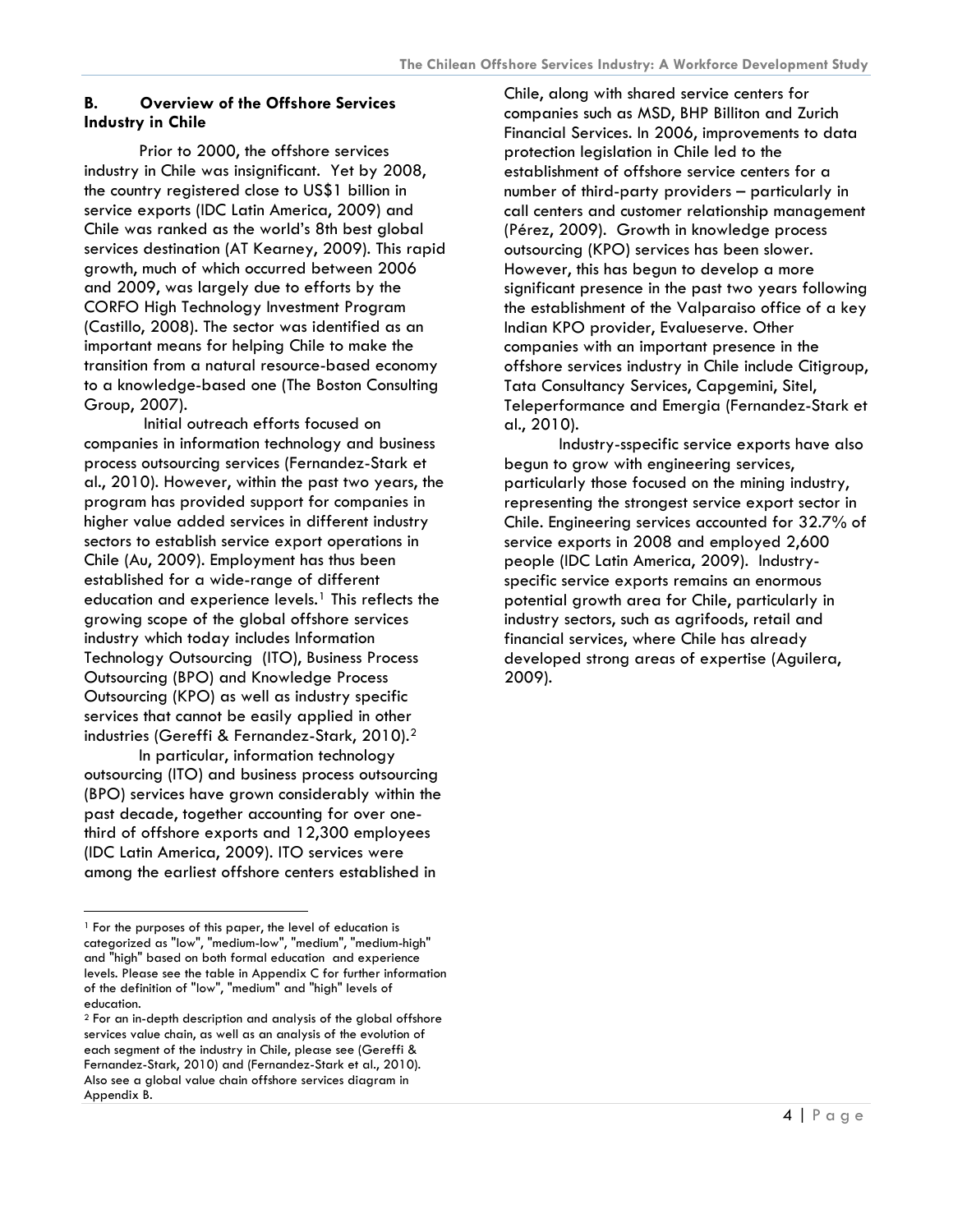## <span id="page-5-0"></span>**C. Educating the Workforce: A Background of the Tertiary Education System in Chile**

Tertiary education in Chile in the past two decades has been characterized by tremendous growth. The student population increased from 250,000 in 1990 to 650,000 in 2006 and the number of graduates doubled between 1998 and 2007,

reaching 82,200. (Ministerio de Educación, 2009). Figure 1 shows the rapid expansion of the Chilean higher education system compared to the rest of Latin America; by 2007, the annual enrollment rate reached 52%. While the country has some way to go to catch up with OECD countries, it is clearly ahead of the rest of Latin America in higher education enrollment.





Source: (World Bank, 2009)

Chile's higher education system is composed of three major institutions: universities, professional institutes, and technical training centers. Growth has been most dramatic at the undergraduate level, specifically in private universities (Ministerio de Educación, 2009). Between 1990 and 2006, enrollments in private independent universities increased by 900% and in state universities by

160%, while professional institutes also saw a rise in enrollments. While enrollment in technical training programs faced a declining demand during the same period (Brunner, 2007), enrollment rates were more than double those of the OECD average (OECD, 2008). Table 1 shows the breakdown of non-graduate level programs in the higher education system in Chile.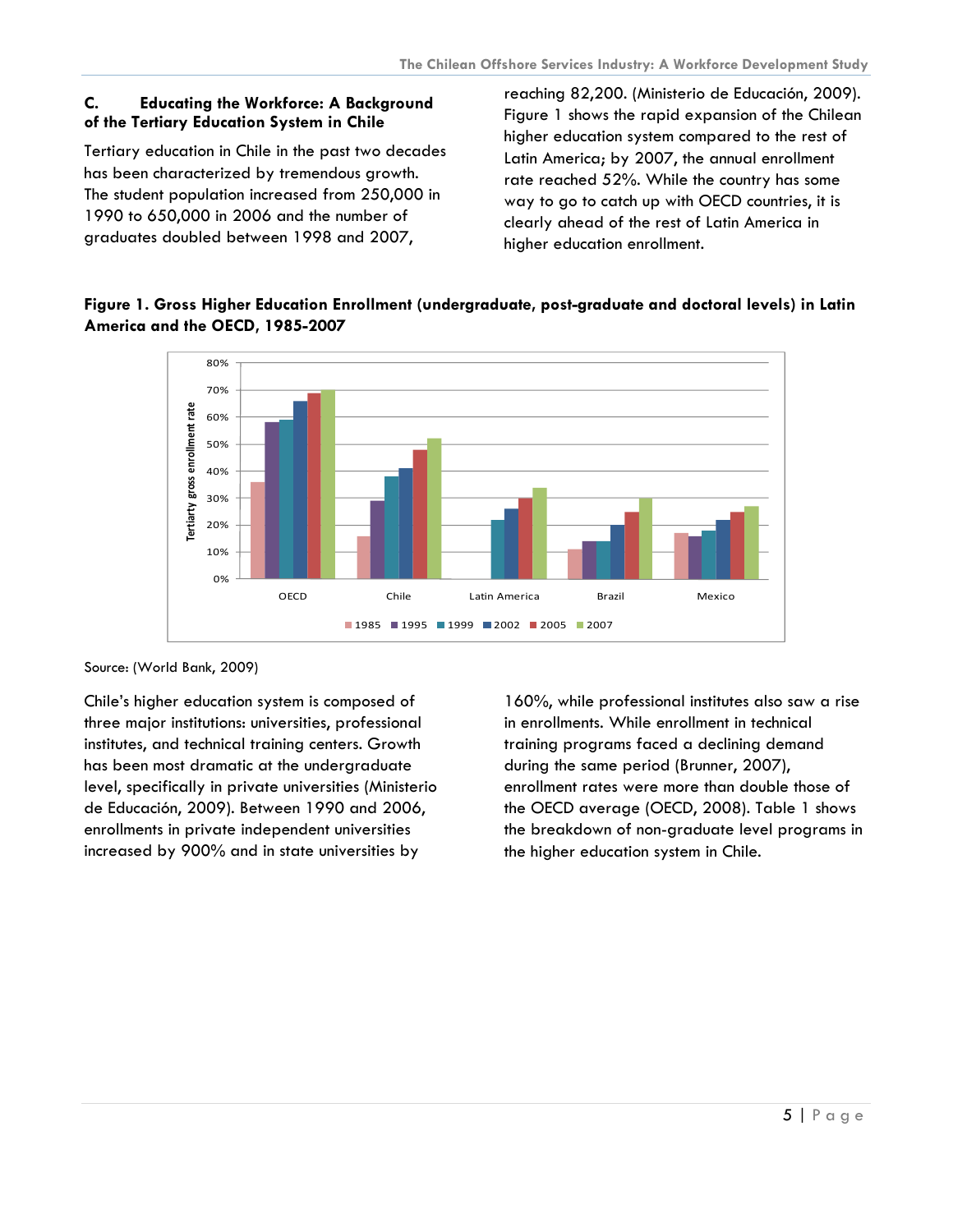|                                   | Number of<br><b>Institutions</b> | Type of<br>program <sup>1</sup> | <b>Years of</b><br>study | <b>Number of students</b><br>in the system (2007) | Number of<br>Graduates (2007) |
|-----------------------------------|----------------------------------|---------------------------------|--------------------------|---------------------------------------------------|-------------------------------|
| Universities (public & private)   | 61                               | 5A                              | 5 or more                | 448,747                                           | 51,822                        |
| <b>Professional Institutes</b>    | 43                               | 5A & 5B                         | 4 years                  | 121,042                                           | 17,430                        |
| <b>Technical Training Centers</b> | 105                              | 5B                              | 2 years                  | 68,805                                            | 12,955                        |
| Total                             | 209                              |                                 |                          | 638,594                                           | 82,207                        |

<span id="page-6-0"></span>**Table 1. Higher Education System in Chile (Non-Graduate Level Programs)**

Source: CGGC based on (Brunner, 2007; Ministerio de Educación, 2009)

<sup>1</sup> According to the UNESCO International Standard Classification of Education (ISCE) **level 5A programs** are tertiary programs that are largely theoretically based and are intended to provide sufficient qualifications for gaining entry into advanced research programs and professions with high skills requirements. The content of ISCED **level 5B programs** is practically oriented/occupationally specific and is mainly designed for participants to acquire the practical skills, and knowhow for employment in a particular occupation or trade or class of occupation or trades – the successful completion of which usually provides the participants with a labormarket relevant qualification (UNESCO, 1997).

A sustained increase in financial support for students with limited resources through the availability of loans and scholarships, combined with an ever-growing number of new educational institutions, has allowed for greater equity in access to higher education across all socioeconomic groups (Brunner, 2007). According to Roberto Barriga, the Director of the School of Information Technology & Telecommunications at DuocUC, 70% of their students are the first generation in their families to go to college (Barriga, 2009).

The explosion of tertiary education graduates that increasingly include students from less advantaged socio-economic backgrounds has dramatically broadened the availability of the skilled workforce in Chile. Over 52% of each graduating high school class enroll in some type of tertiary education (World Bank, 2009). This shift from an unskilled to skilled workforce provides an important basis for continued growth of knowledge industries in the country. It should be noted, though, that while growth supports the development of human capital with basic undergraduate training, the number of resident Chileans holding Masters or Doctorate degrees is still low compared to other Latin American countries, thereby limiting growth possibilities in high value added activities.

This paper, based on interviews with key companies in offshore services, provides an analysis of the current workforce in the industry and highlights key challenges that both the education system and the private sector must face in order to continue to support the ambitious growth that stakeholders are seeking for the country.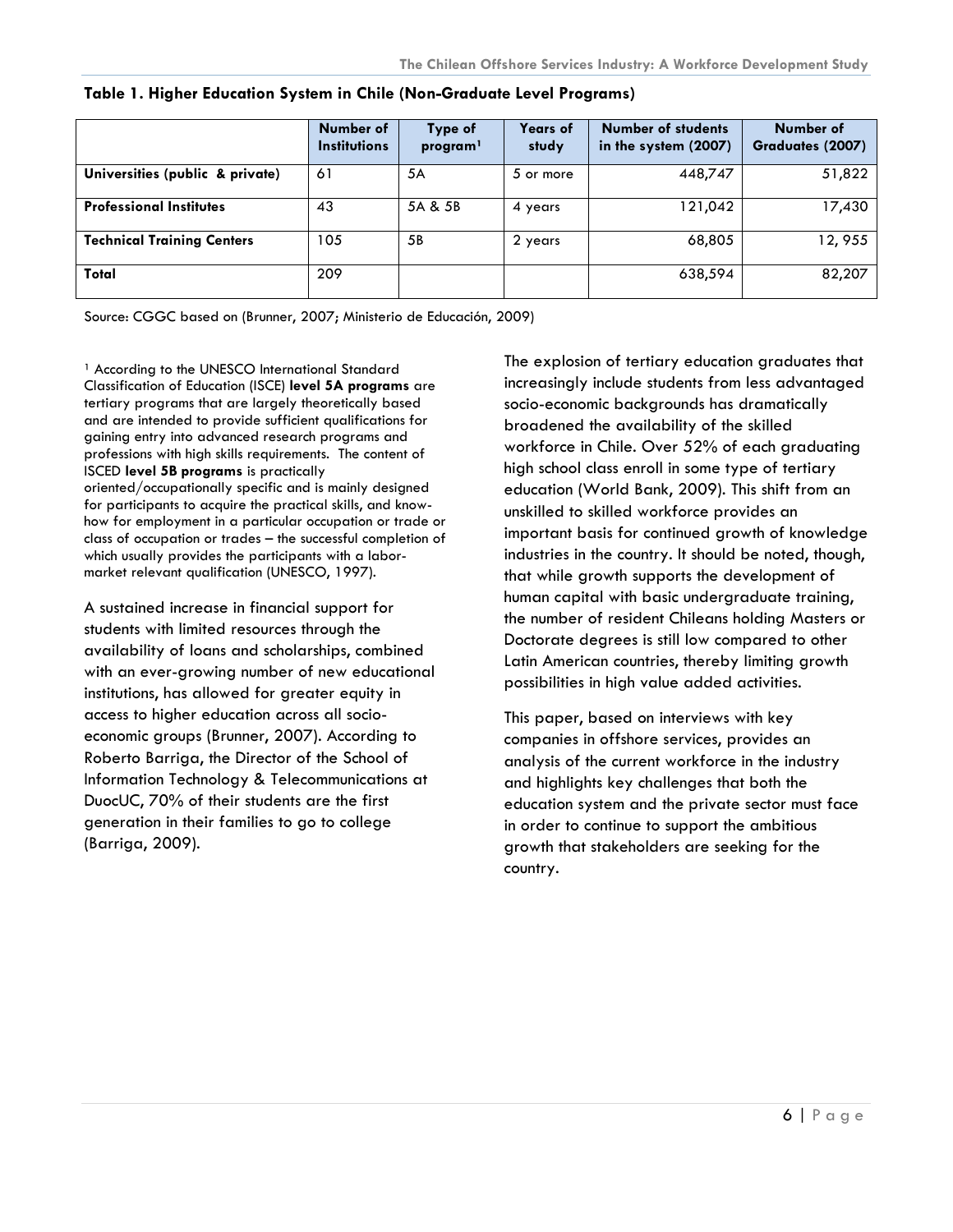## <span id="page-7-0"></span>**II. Methodology and Companies Interviewed**

This workforce development study is part of a series of reports on the offshore services industry. The first report, "The Offshore Services Industry: A Global Value Chain Approach" analyzes the industry using the 'Global Value Chain' methodology. The second report, "The Chilean Offshore Services Industry: A Global Value Chain

**Table 2. Companies Interviewed** 

Approach" presents an overview and analysis of the evolution of the industry in Chile.

This work is based on 15 company interviews representing different segments of the offshore services value chain. We met with CEOs, C-Level Executives and Human Resource Directors.

| <b>ITO</b> | <b>BPO</b>                       | <b>KPO</b>               | <b>Verticals</b> |
|------------|----------------------------------|--------------------------|------------------|
| Citigroup  | Capgemini                        | Evalueserve <sup>1</sup> | BioSigma         |
| Everis     | Sitel                            | Scopix <sup>1</sup>      | Fluor            |
| Equifax    | <b>Tata Consultancy Services</b> |                          | SGS              |
| Kauel      |                                  |                          | Monsanto         |
| Sonda      |                                  |                          |                  |
| GenShare   |                                  |                          |                  |

<sup>1</sup>Many firms in the KPO segment also offer specialized services for specific vertical industries. Evalueserve, for example, also serves the financial services industry.

#### **Table 3. Interview Information**

| <b>Name</b>                                                                                     | Company                          | <b>Date</b>    | Language |
|-------------------------------------------------------------------------------------------------|----------------------------------|----------------|----------|
| Badilla, Ricardo                                                                                | BioSigma                         | Sept. 25, 2009 | Spanish  |
| Campos, Hugo & Irene Schlechter                                                                 | <b>Monsanto Chile</b>            | Nov. 13, 2009  | English  |
| Casas, Edmundo and Alejandra Mustakis                                                           | Kauel                            | Oct. 2, 2009   | Spanish  |
| Gomez, Fernando, Beatriz Bruzzone, Marcelo<br>Ampuero & Gonzalo Sierro                          | Equifax                          | Sept. 29, 2009 | Spanish  |
| Julio, Eduardo                                                                                  | Fluor                            | Oct. 7, 2009   | Spanish  |
| Leiva, Monica, Arlene Ebensperger Jessen, Javier<br>Steffens, Luis Parada Araya and Andrea Díaz | <b>SGS Aquatic Health</b>        | Sept. 25, 2009 | Spanish  |
| Mongillo, Leonardo and Gustavo Tasner                                                           | Capgemini                        | Oct. 6, 2009   | Spanish  |
| Peña, Rodrigo                                                                                   | Sonda                            | Oct. 2, 2009   | Spanish  |
| Perez, Julio & Andrea Santibañez                                                                | <b>SITEL</b>                     | Sept. 29, 2009 | Spanish  |
| Roca, Nicolas and Ximena Jofre                                                                  | <b>Tata Consultancy Services</b> | Sept. 30, 2009 | Spanish  |
| Schenkel, Andre and Marko Knezovic                                                              | Citigroup                        | Oct. 1, 2009   | English  |
| Schilkrut, Ariel and Luis Vera                                                                  | Scopix                           | Oct. 1, 2009   | Spanish  |
| Srivastava, Mohit & Jairo Ortiz                                                                 | Evalueserve                      | Jan. 23, 2009  | English  |
| Subramony, Arun                                                                                 | GenShare                         | Oct. 1, 2009   | English  |
| Tello, Carlos                                                                                   | Everis                           | Oct. 1, 2009   | English  |

The interviews mentioned above were supplemented with information from industry databases, news articles, company documents, company websites and interviews with industry

experts from various Chilean industry associations, research organizations, government agencies, educational institutions and companies in the offshore services sector.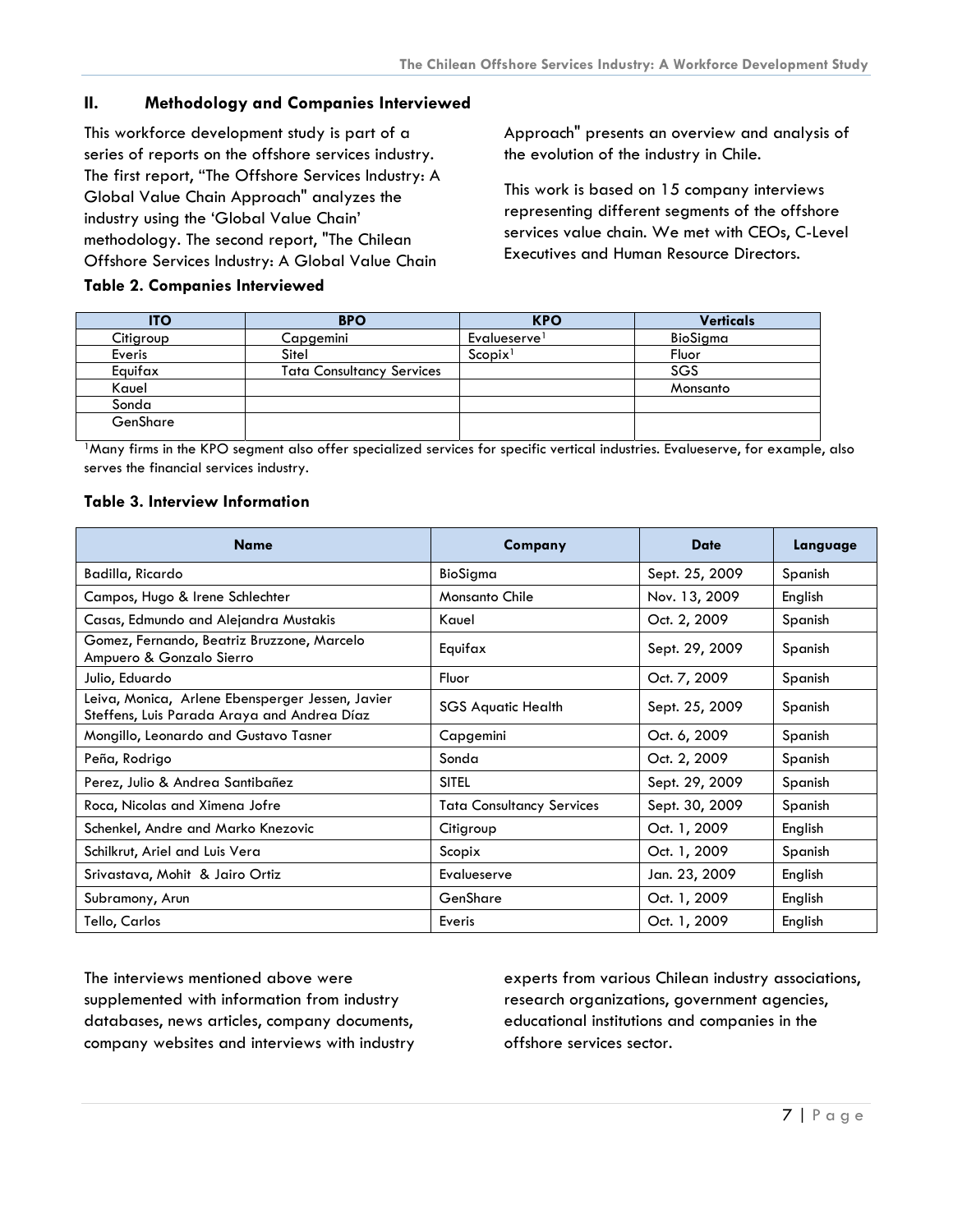| <b>Name</b>                         | Organization                                                                         | <b>Date</b>    | Language |
|-------------------------------------|--------------------------------------------------------------------------------------|----------------|----------|
| Aguilera, Victor                    | 3IE                                                                                  | Jan. 23, 2009  | English  |
| Arenas, Cristian & Alberto Ergas    | Fundación Chile                                                                      | Nov. 21, 2008  | Spanish  |
| Arze, Elias                         | <b>Ara-Worley Parsons</b>                                                            | Jan. 27, 2009  | Spanish  |
| Barriga, Rodrigo                    | <b>DuocUC</b>                                                                        | Oct. 2, 2009   | English  |
| Barros, Alejandro                   | Consultant M. of Economy and participant<br>in the Global Services Cluster committee | Jan.21, 2009   | Spanish  |
| Cabrera, Alex                       | Appear Network                                                                       | Jan. 23, 2009  | English  |
| Cañete, Patricio                    | Canadian Embassy- Trade Commissioner                                                 | Jan. 22, 2009  | English  |
| Cornejo, Cesar                      | <b>GECHS</b>                                                                         | May 19, 2009   | Spanish  |
| Infante, José Ignacio               | <b>BHP Billiton</b>                                                                  | Sept. 22, 2009 | Spanish  |
| Infante, Rodrigo                    | Salmon Chile                                                                         | Jan. 28, 2009  | Spanish  |
| Izquierdo, Diego & Bernardita Prado | UNIACC. Project about Audiovisual industry<br>in Chile                               | Jan. 26, 2009  | Spanish  |
| Katz, Jorge & Jose Miguel Benavente | Universidad de Chile                                                                 | Jan. 27, 2009  | Spanish  |
| Machiavello, Liliana                | Comité de Inversiones Extranjeras/<br>Ministerio de Economía                         | Nov. 17, 2008  | Spanish  |
| Maiz, Juan                          | CADE-AMEC                                                                            | Jan. 21, 2009  | Spanish  |
| Merino, Marco                       | <b>SNC Lavallin</b>                                                                  | Jan. 29, 2009  | Spanish  |
| Pérez, Miguel                       | <b>ACTI</b>                                                                          | Nov. 14, 2008  | Spanish  |
| Pino, Ricardo                       | Hatch                                                                                | Sept. 28, 2009 | Spanish  |
| Piña, Joaquin                       | Chile Export Servicios, Santiago Chamber<br>of Commerce                              | May 22, 2009   | Spanish  |
| Rickmers, Olivier                   | Biociencia                                                                           | Jan. 28, 2009  | English  |
| Rigotti, Attilio                    | Universidad Católica Centro de<br>Investigaciones Clínicas                           | Aug. 25, 2009  | Spanish  |
| Roca, Nicolas and Ximena Jofre      | <b>Tata Consultancy Services</b>                                                     | Sept. 30, 2009 | Spanish  |
| Sanchez, John & Hassan Boolani      | <b>Bechtel</b>                                                                       | Jan. 29, 2009  | English  |
| Seilfeld, Rolf                      | Asociación de Oficinas de Arqitectos                                                 | Apr. 28, 2009  | English  |
| Tello, Carlos                       | Everis                                                                               | Oct. 1, 2009   | English  |
| Ugarte, Pablo & Carolina Soto       | <b>CORFO Foreign Investment Department-</b><br>Clusters                              | Jan. 21, 2009  | Spanish  |
| Worner, Alfredo                     | Pro Chile                                                                            | Jan. 27, 2009  | Spanish  |

## <span id="page-8-0"></span>**Table 4. List of Supplementary Interviews**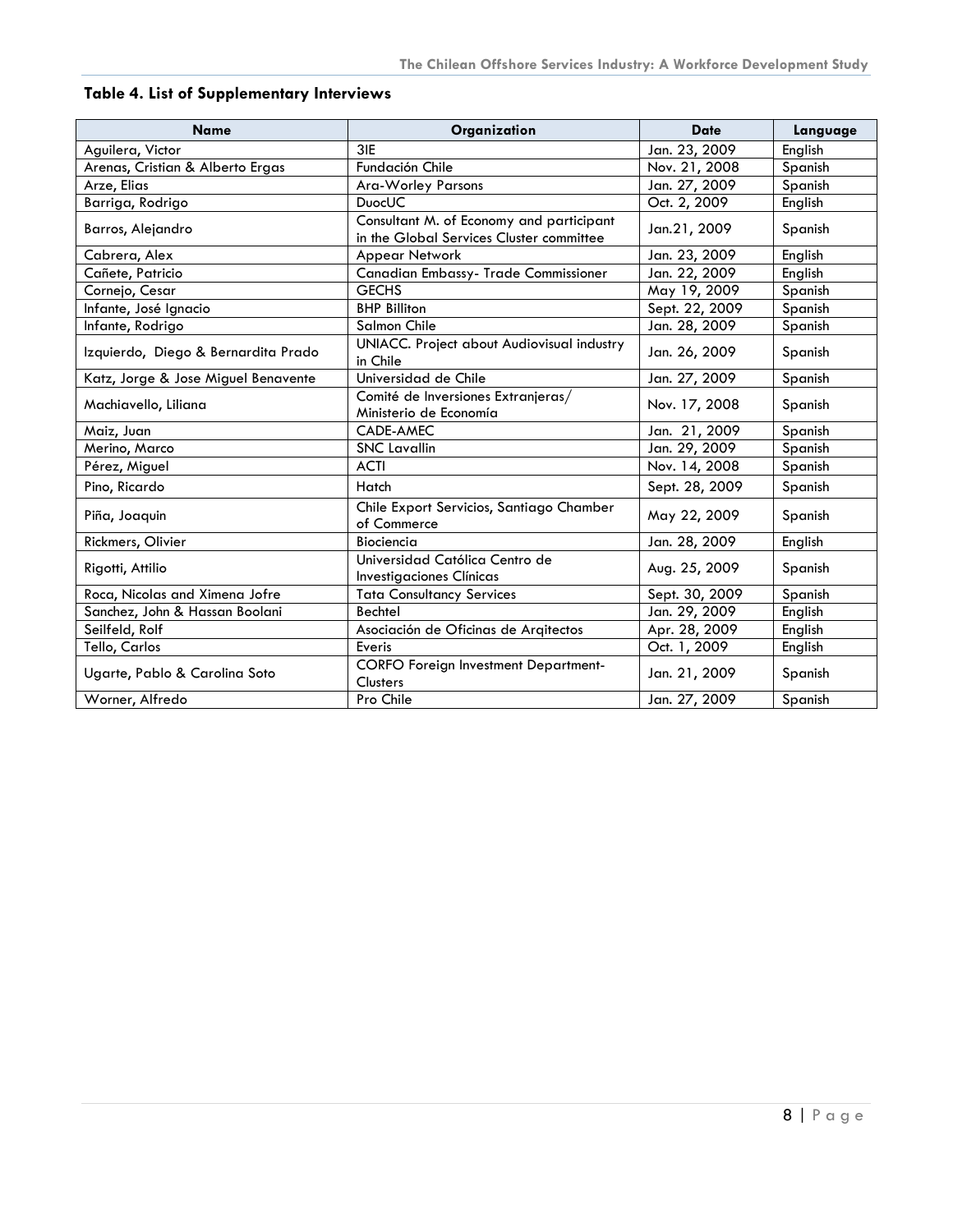## <span id="page-9-0"></span>**III. Summary of Findings**

Growth continues to look strong in the offshore services segment in Chile, despite the global economic downturn. Companies are in general satisfied with the quality of Chilean employees, and many stated that the availability of qualified human capital was among the top four factors in deciding to establish an offshore center in Chile. In ITO, while companies initially experienced some difficulties in finding appropriately qualified staff in software development, they stated that the information technology labor market has matured substantially over the past 10 years. BPO operations in Chile primarily draw on high school graduates and have generally found that the secondary education system provides an adequate basis for back-office job functions, with the exception of a need to improve on language and grammar skills. In KPO services, companies tend to be pleased with the technical education of graduates.

The quantity of available human capital must, of course, be addressed in this study. Chile's labor force is small, approximately 1% of the size of India's workforce. This limitation means that Chile cannot compete in areas that require economies of scale and instead must focus on niche areas (Fernandez-Stark et al., 2010). This study focuses on the workforce development and training challenges for this limited market and does not presume that training should focus on developing large armies of personnel for each industry segment.

During our research, it became clear that there are still important challenges facing the industry in order to sustain the growth rates achieved over the past decade. In particular, there are certain skill deficiencies that are creating bottlenecks in the supply of human capital and are beginning to stymie further expansion. These include: the lack of English language skills; a lack of practical, handson experience among graduates; a need to further develop interpersonal skills; and providing graduates with additional global experience.

We will be detailing our findings in the following areas:

- **A. Employee Profile**
- **B. Formal Education**
- **C. Recruitment**
- **D. Interpersonal Skills**
- **E. English Language Skills**
- **F. Training and Development**
- **G. Higher Education –Industry Relationship**

The industry to date has tended to hire young employees that have recently graduated from technical institutes or universities. Firms typically favor technical and professional institutes, such as DuocUC and INACAP, over traditional universities as the four-year degrees granted by these professional institutes include practical aspects of training and the institutions are more willing to adapt their curriculum to meet the needs of the private sector. There are, however, few formal opportunities that bring the private sector together with universities in Chile to make similar changes to the university programs.

The following sections detail the best practices and challenges in the areas listed above. Section V provides an overview of each of the companies included in the study and lists some of their workforce development practices and methods.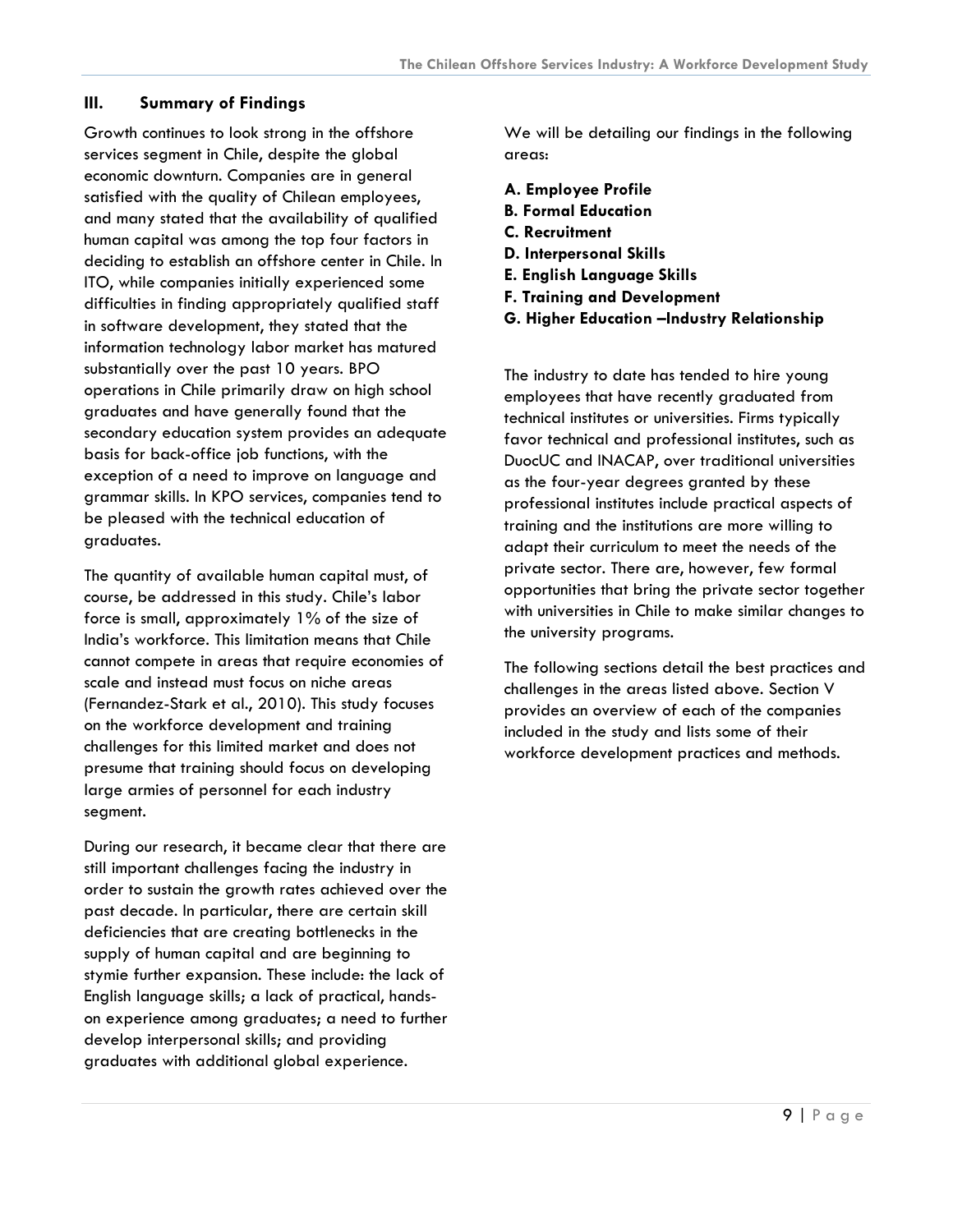## <span id="page-10-0"></span>**A. Employee Profile**

Employees in the offshore service sector are typically younger, hold some level of tertiary education, and are mostly Chilean, with a slightly greater than 50% chance of being male. In 2008, 41% of the 20,000 employees in the offshore industry in Chile worked in BPO activities, such as customer service, marketing and sales (IDC Latin America, 2009).

## **Youth Employment**

The offshore services industry provides a growing source of new employment and has created thousands of jobs in the past four years. Employing primarily young people, this industry has been able to tap into a large unemployed youth base in Chile. At a global level, Chile is ranked  $18<sup>th</sup>$  for youth unemployment (United Nations- ILO, 2009) and, while the general unemployment rate in Chile was 7.5% in 2008, unemployment among 20-24 year olds was 17.3% (Ministerio del Trabajo y Previsión Social - Chile, 2009). This cheap, available source of labor has been particularly important in cities such as Valparaiso and Viña del Mar, which have the highest youth unemployment rates in the country (Ministerio del Trabajo y Previsión Social - Chile, 2009). These cities have emerged as competitive, low-cost alternative locations for offshore services.

- GenShare plans to hire 1,000 people over the next five years to staff its new Valparaiso information technology (IT) service center. The average age of firstround recruits for management positions is likely to be no higher than 26 years old.
- Call center companies such as Sitel have struggled to brand themselves as longterm career alternatives. Approximately half of Sitel employees have completed their training in a technical institute. The remaining employees are mostly university students that use the job to help finance their studies.
- Small companies focused on R&D looking to hire innovators, such as Equifax, Kauel, Scopix and Monsanto, tend to hire young employees. All employees at Kauel are under 30 years old, while Equifax R&D

Center hires recent graduates with limited or no experience and their average age is 28 years old. Monsanto's R&D group has focused on hiring young, recent graduates with Masters Degrees.

There are exceptions to this general trend, particularly in companies offering unique, highly complex solutions where experience is an essential factor.

- Citigroup prefers to hire staff with 5-7 years experience in the IT industry and thus it hires slightly older employees.
- Sonda has one of the older workforces in the industry. The average age of senior managers is over 50 years old. This is atypical in the IT industry.
- Fluor, one of the world's leading engineering companies, face issues of pipeline replacement and many of their senior staff are almost at retirement age.

## **Hiring Local Talent**

Based on our interviews, the employees in this industry are mainly Chilean. However, this varies according to the level of skills required for the task. Routine tasks tend to be performed by Chileans, and BPO providers such as Sitel, Tata Consultancy Services and Capgemini have few foreigners working at the non-executive level. Companies that offer more advanced activities tend to employ more expatriates, such as Evalueserve and Citigroup.

- Evalueserve prefers to hire local staff as it provides the company with more stability in the long term. Expatriates are typically placed in the country for a maximum of three years before returning home and this can be disruptive for the local office. Nonetheless, the company does employ foreigners to help fill local skills gaps while local staff is trained, as well as providing essential cultural and language skills that are not available in the local labor market.
- Citigroup initially had significant difficulties in finding local staff and 30% of their staff is of foreign origin. They were able to take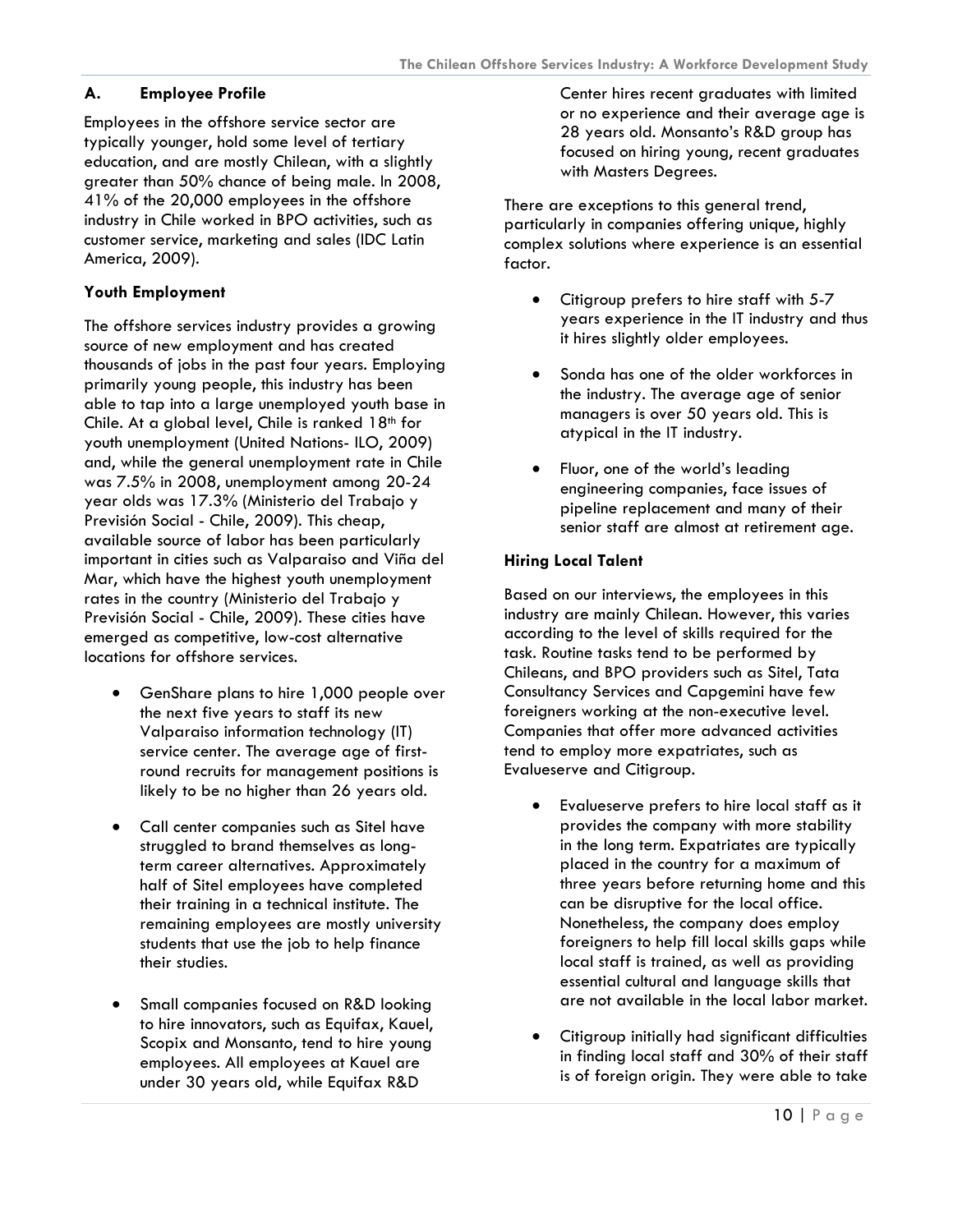advantage of flexible and smooth immigration processes in order to avoid breaching the Chilean Labor Law, which requires a minimum of 85% Chileans per company.3 One of the managing directors even opted to take up Chilean citizenship.

## **Greater Gender Equality**

Many firms in the industry with headquarters in the developed world make hiring decisions based on gender equality. The ITO segment in Chile and other traditionally male-dominated careers, such as engineering and agronomy, in the face of limited female participation in the workforce, continue to employ a greater number of men than women. The BPO segment, by contrast, has begun to provide an important source of employment that is more suited to women. These companies provide greater opportunities for women than the general work environment in Chile, in which female participation in the labor force is just 38.8% (World Bank- SERNAM- Inter-American Development Bank, 2007).

- Twenty percent of the staff of IT Services at Tata Consultancy Services is female, compared to 40% of its staff for BPO services. At Capgemini, a BPO company, 50% of the staff are female, while at Sitel a BPO-call center, 60% of employees are female.
- Fluor is particularly concerned with promoting women in engineering. Half of

-

the employees identified as high potential within the company are female, while the company also provides a mentoring circle exclusively for women to further support career advancement for women in engineering firms.

## **Flexibility and Adaptability in the Face of Change**

One of the key characteristic of this industry is to employ people that can easily adjust to change, are open to lifelong learning, and have an innovative spirit.

- Equifax hires innovators with learning abilities that can become experts in one field. During the hiring process, they pay more attention to interpersonal skills and extracurricular activities such as involvement in open source activities or any extracurricular high tech activities (e.g., website development, etc.).
- During their feasibility study of Chile, GenShare visited an educational institution in Valparaiso and talked to the students. The great confidence and dynamism of the Chilean students played an important role in their decision process to establish in an operation center in Chile.

<sup>3</sup> While the Chilean Labor regulations (*Código del Trabajo)* requires that firms with over 25 employees consist of a minimum of 85% Chilean employees, it excludes technical specialists that cannot be replaced by local employees from this restriction [(Ministerio del Trabajo y Previsión Social, 2009): Capítulo III DE LA NACIONALIDAD DE LOS TRABAJADORES Art. 19]. "El ochenta y cinco por ciento, a lo menos, de los trabajadores que sirvan a un mismo empleador será de nacionalidad chilena. Se exceptúa de esta disposición el empleador que no ocupa más de veinticinco trabajadores.. Para computar la proporción a que se refiere el artículo anterior, se seguirán las reglas que a continuación se expresan: 1.- se tomará en cuenta el número total de trabajadores que un empleador ocupe dentro del territorio nacional y no el de las distintas sucursales separadamente; 2.- se excluirá al personal técnico especialista que no pueda ser reemplazado por personal nacional; 3.- se tendrá como chileno al extranjero cuyo cónyuge o sus hijos sean chilenos o que sea viudo o viuda de cónyuge chileno, y 4.- se considerará también como chilenos a los extranjeros residentes por más de cinco años en el país, sin tomarse en cuenta las ausencias accidentales."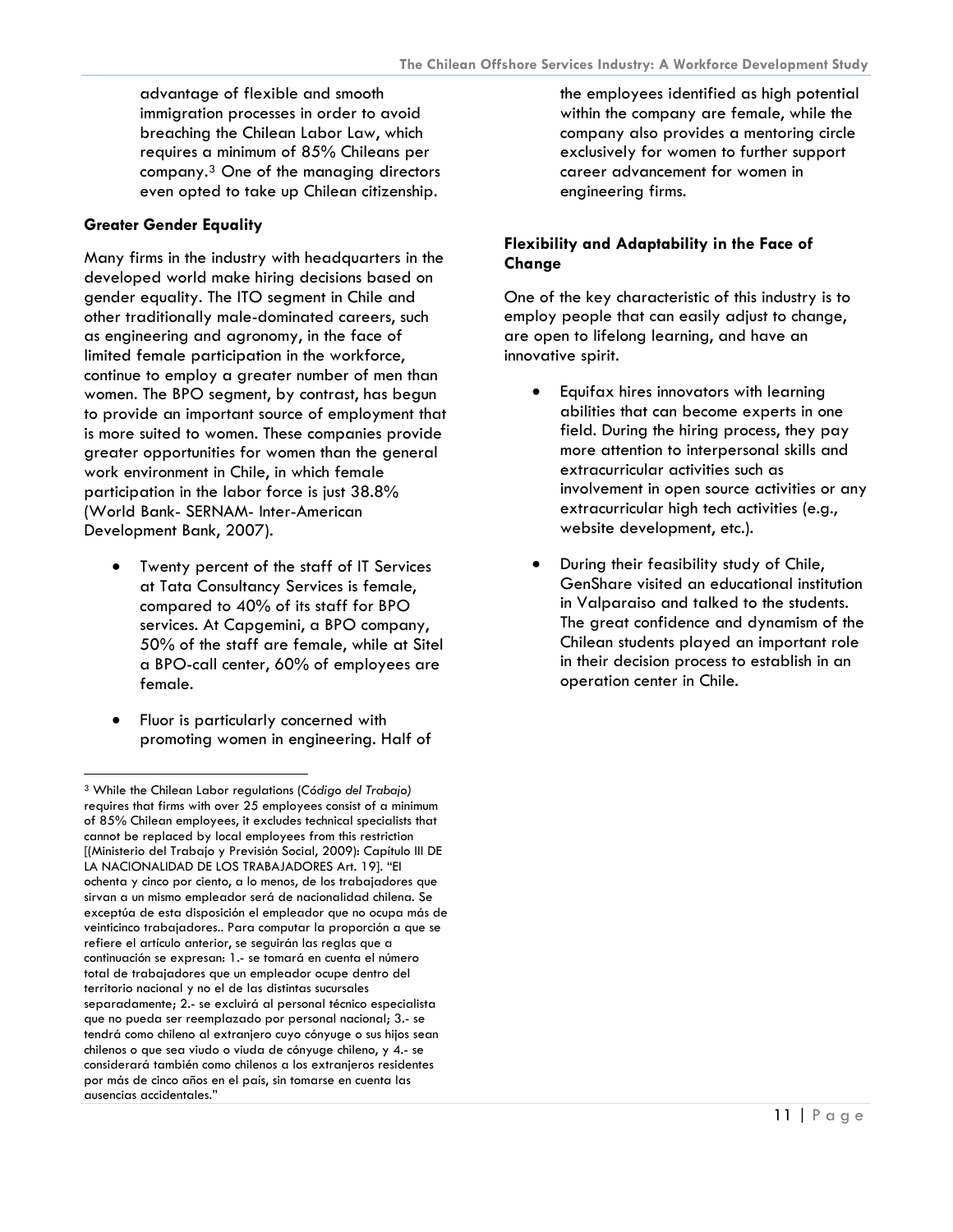## <span id="page-12-0"></span>**B. Formal Education**

## **Technical Education (Professional Institutes and Technical Training Centers) vs. Universities**

Where no postgraduate degrees or highly specific training is required, there is a tendency for companies in the sector to hire more graduates from technical education institutions (professional institutes and technical training centers) than from universities. The main reason mentioned during company interviews is the level of skills preparation. Universities tend to offer more theoretical content, while technical education institutes provide a more practical approach. Almost all of the companies interviewed criticized the lack of correlation between skills taught by the universities and the skills demanded by Chilean industry.

- Citigroup states that the curricula at the Chilean universities are too long. They prefer to hire professional and technical school graduates that have less academic and more practical knowledge.
- Kauel also noted that the education at universities is too theoretical. There is a wide gap between the private sector requirements and what the professors are teaching at the universities.
- Sonda explains that INACAP and DuocUC – the top two schools for technical education -- are doing a much better job training students and that universities are somewhat disconnected from industry challenges. University professors are very competent, but they do not teach students to be prepared for a working environment.
- Tata Consultancy Services (IT operations) explains that universities are not providing the correct skills; education programs and the required skills for the job are not moving at the same speed. More practical implementation of knowledge is required. The new graduates have very little idea of how to implement the theories they have learned in the classroom. The technical

education institutions, including INACAP and DuocUC, are more aligned with the industry requirements.

• GenShare is in the early stages of operations set-up in Chile. The company is currently hiring its first 30 managers, who will form the core team of the company. The hiring profile for these managers is that of an engineer holding a 4-year degree from a professional institute, such as DuocUC, and with less than two years experience.

## **Developing Well-Rounded Professionals**

The Chilean education system as a whole also fails to meet certain needs demanded by the industry. Many companies interviewed complain about the lack of interpersonal skills, English knowledge and a global perspective among graduates. As the majority of the companies addressed these topics, an entire section of this paper is dedicated to discussing the deficiencies in interpersonal skills and also the poor level of English of the Chilean workforce. Companies also reaffirm that students should be exposed to additional world experiences.

- Scopix stressed the importance of a more global perspective to be incorporated into the formal education system. University graduates should be better prepared to enter the professional ranks with a broader vision of the world.
- Tata Consultancy Services states that there is a lack of understanding about the global economy and how this changes the way they work. The company predicts that one of their greatest challenges in Chile in the future will be developing a workforce with a global understanding that is able to integrate technology and cultivate a culture of lifelong learning.
- Citigroup explains that the level of global exposure has begun to evolve recently. They state that seven years ago it was difficult for the people to understand the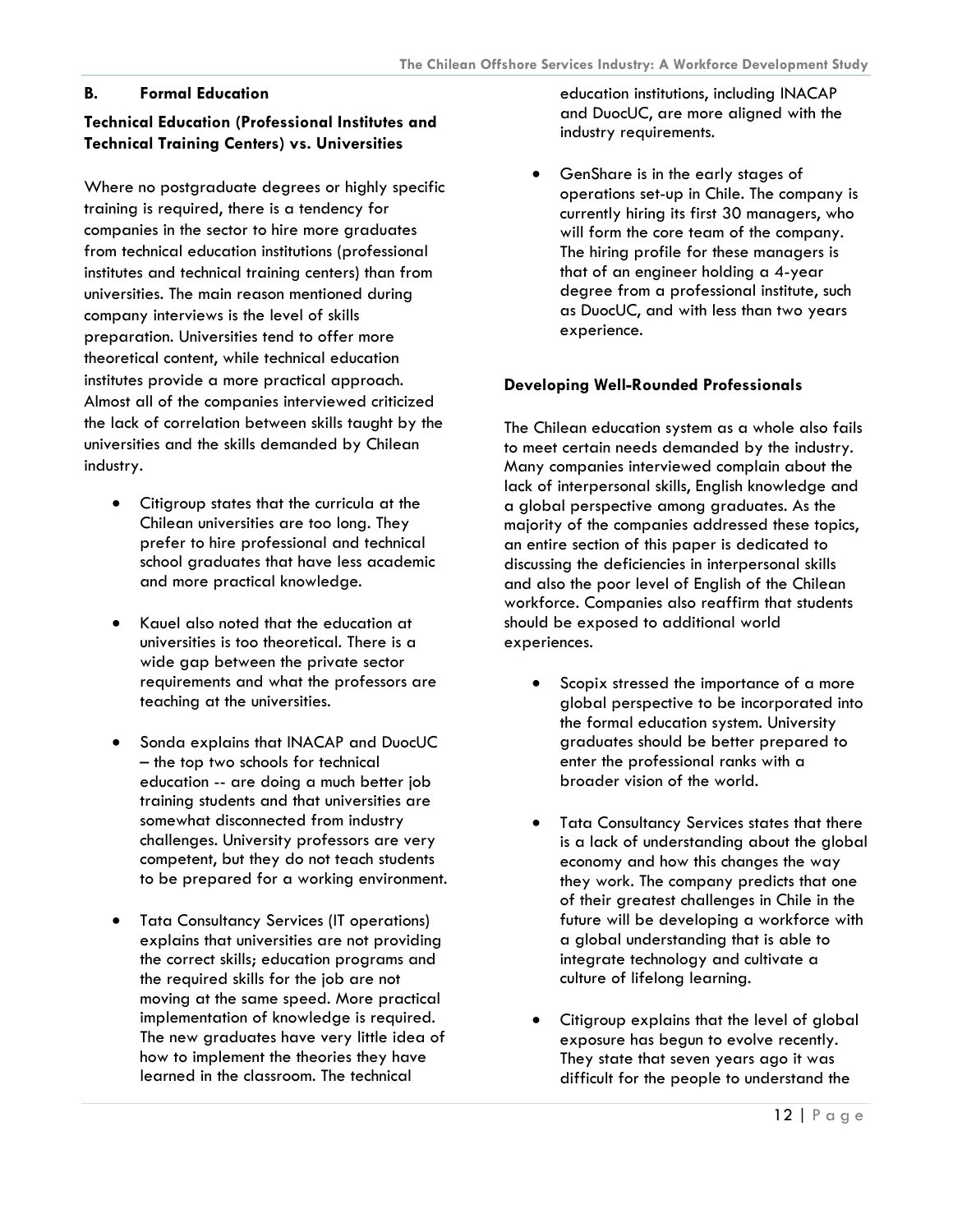differences of working in a global corporation and interacting with teams in different parts of the world. This has begun to change and Chileans are gradually broadening their outlook.

• GenShare stresses that its workforce will need to have a global perspective. While the company will initially begin as a captive center to serve General Electric procurement needs, the operations will soon expand to serve a broad range of clients from all over the world.

#### **Graduate Education**

There are relatively few students in graduate programs (MS and PhDs) in Chile. In 2008, only 250 people graduated with doctorate degrees in Chile, representing just 15 graduates per one million inhabitants, compared to Brazil where there are 48 Ph.D. graduates per million. Nearly threequarters (73%) of these graduates received their degrees from just two universities, Universidad de Chile and Pontificia Universidad Católica (PUC) (El Mercurio, 2008).

- BioSigma, a company dedicated to biotechnology in the mining sector, principally hires research staff with Ph.D.s. The company explained that there is a low number of Ph.D.s in the country and that the key focus of doctorate training in Chile is for basic rather than applied science. As a result, they regularly have to recruit abroad to find people with the correct competencies.
- Monsanto considers its research team in Chile to be very highly qualified, among the best qualified in Latin America. However, due to the small size of the labor pool in Chile (less than 1,000 qualified researchers at both the master and doctorate levels), the team in Chile works in conjunction with other teams around the world. In comparison, Monsanto's research team in Brazil employs hundreds of researchers.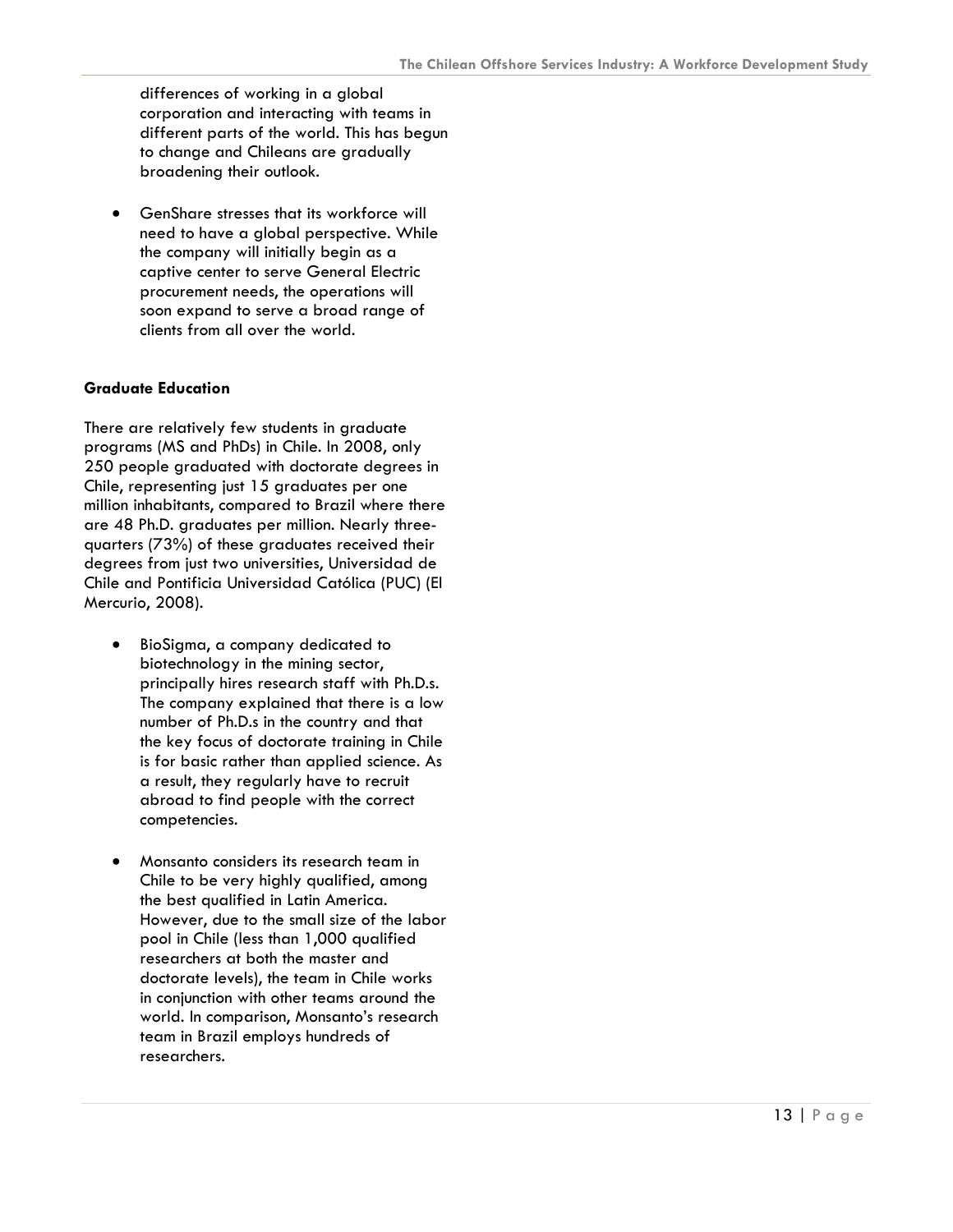## <span id="page-14-0"></span>**C. Recruitment**

The offshore services industry has recruited 20,000 employees over the past nine years. As the industry continues to grow, competition for talented human capital is bound to intensify. Firms operating in the industry will soon be required to adopt innovative and comprehensive recruiting strategies. Recruitment policies to date in Chile have been reasonably conservative, unlike in India, where companies such as WIPRO, facing tremendous competition, have launched creative strategies such as setting up a stall in the virtual reality site, Second Life, where potential job candidates can use their "avatars" to submit resumes (Wadhwa et al., 2008).

Companies in Chile tend to use online job services such as [www.laborum.cl](http://www.laborum.cl/), [www.bumeran.cl](http://www.bumeran.cl/), [www.trabanjando.com](http://www.trabanjando.com/) and [www.universia.cl](http://www.universia.cl/) in combination with newspaper job announcements (this is on the decline) and attending job fairs. A number of firms provide internship opportunities for entry level graduates, many of whom are offered full-time positions at the end of their internships. Headhunting is also a common practice in more sophisticated services positions, such as engineering services and executive level staff. The most successful recruitment strategy employed by firms has been the use of referrals by existing employees.

- Sonda outsources the recruitment and selection process for most positions to trabanjando.com, utilizing that company's profiling strengths. At the executive level, hiring is conducted in-house with extensive rounds of interviews. As the company's workforce ages, they plan to become more proactive with their recruiting strategies and will begin to attend job fairs.
- Tata Consultancy Services has found that attending job fairs is particularly effective when hiring for English-speaking positions. Mini-interviews are conducted on-site to determine the actual language levels of the applicant, avoiding time-consuming interviews later on in the hiring process. The company also offers bonuses to employees who refer a friend through their referral system "Bring a Buddy".
- Everis offers employees bonuses or perks such as flights to Buenos Aires for the weekend if a referral remains with the company for at least six months.
- Scopix has hired 100% of its Chilean staff through referrals from friends, family and existing employees. This helps to increase employee loyalty and minimize attrition.
- Kauel establishes relationships with potential employees through free workshops that the company offers during weekends at educational institutes as well as through internship programs.
- Sitel participates on average in one job fair per month – in technical institutes, universities, and at the municipal level. The company has found this to be a particularly effective way to recruit employees and recruitment is fairly easy for the company.

In addition, firms offering more sophisticated services that compete for highly qualified university graduates in the domestic market in Chile, have found that establishing a presence on university campuses has been an effective method for raising brand awareness among the students.

- In order to recruit the country's top agronomy research talent, Monsanto plays an active role on campus, providing information sessions on a broad range of topics related to the industry, including workshops on how to build a successful career as a researcher in the industry.
- Evalueserve encourages its staff to serve as guest lecturers on university campuses. In addition to raising brand awareness for the company, participating at a classroom level helps staff to identify high potential candidates.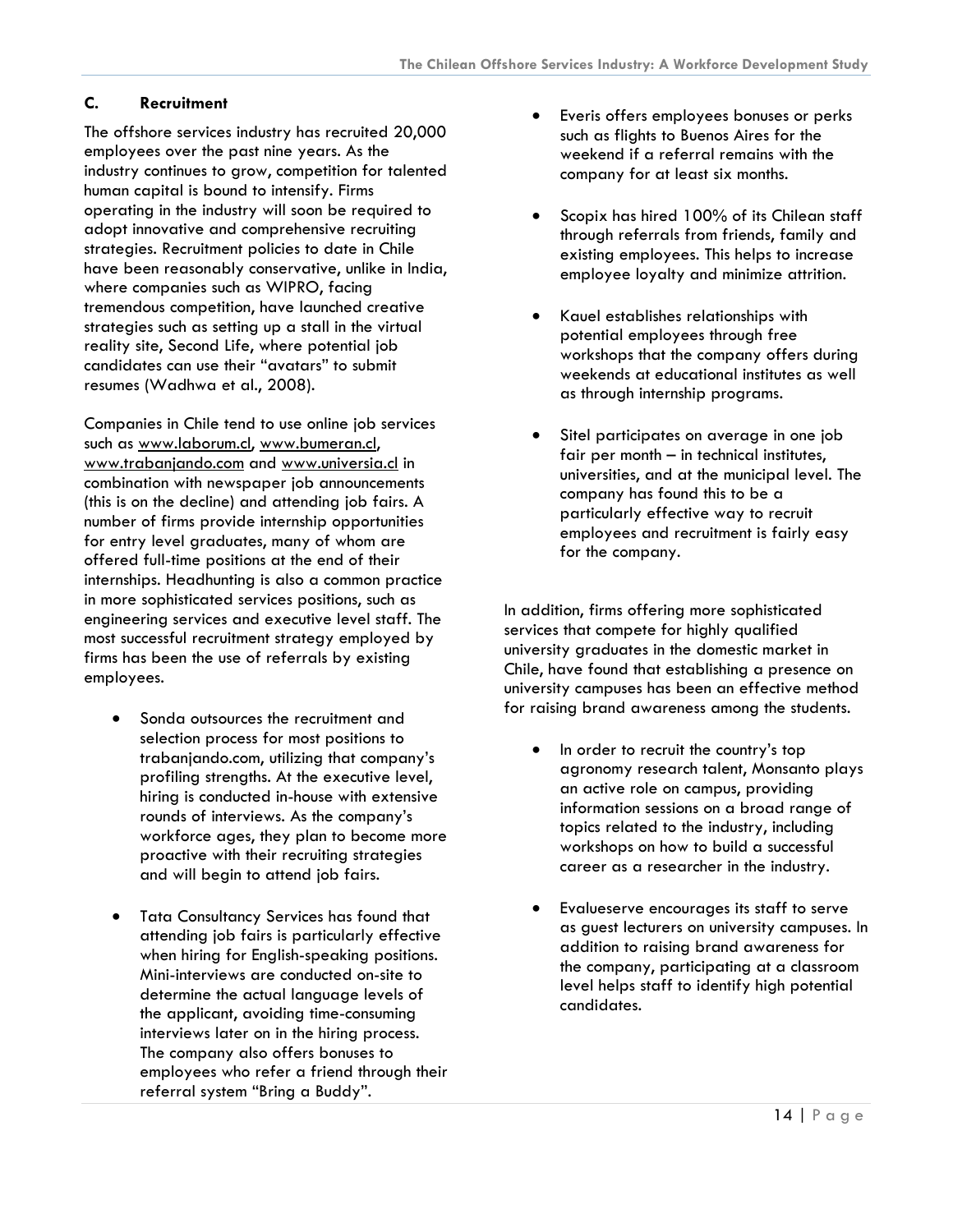## <span id="page-15-0"></span>**D. Interpersonal Skills[4](#page-15-1)**

Interpersonal skills were generally found to be lacking in the Chilean labor force, as both educational institutes and performance reviews in the work place have given disproportionate emphasis to the development of individual's technical skills (Jordan & Garay, 2009). The importance for the offshore services industry of these often overlooked skills is highlighted by both the time and money that the Indian offshore services sector has dedicated to developing them (Wadhwa et al., 2008). However, within the Chilean tertiary education system, and particularly in highly technical degree subjects such as engineering and electronics, little emphasis is placed on developing these skill areas. Employers are acutely aware of this problem. See Box.1 for more information on these skills.

- The Director of the Center for Entrepreneurship at the Universidad Técnica Federico Santa Maria expressed how difficult it is to convince the faculty to include these courses within the curriculum, despite the University's clear commitment to the subject in the provision of funding for the Center (Aguilera, 2009).
- Tata Consultancy Services explained that the educational system is not adequately preparing students for today's professional work environment. Challenges include the lack of ability to work in teams, to share knowledge with co-workers, and to think creatively.
- SGS noted that while technically their new recruits are strong, they face challenges in improving the level of interpersonal skills and the awareness of appropriate workplace behavior.

-

- BHP Billiton highlighted that the principal challenges it faced with its work teams was the lack of teamwork and communication skills and readiness to work with new technologies.<sup>[5](#page-15-2)</sup>
- Sitel stressed the lack of work ethic absenteeism is their most important human resource challenge within the company. In addition, they cite that commercial skills in Chile are very poorly formed; this is particularly apparent in the lack of quality in customer services interactions.
- GenShare, by contrast, has been particularly impressed by the confidence of the Chilean youth. The Country Manager noted: "if you have the will, it is possible to teach the skills. The only two things that really matter now are that you have to be willing to learn and have an ability to communicate."

This lack of interpersonal skills, a key component of leadership and management development, has made it particularly difficult to fill Project Management positions.

- Most engineering firms interviewed during the course of this, including Hatch and Bechtel, cited that a leading human resource challenge was the development of non-technical, interpersonal skills. In particular, these firms highlighted the lack of professionals with experience managing and leading large teams and projects. The firms cited that they almost exclusively hire foreign staff to fill Project Management positions on all important contracts.
- Evalueserve also emphasizes that Project Management skills in Chile are very difficult to find. In the absence of qualified

 $\overline{a}$ 

<span id="page-15-2"></span><span id="page-15-1"></span><sup>4</sup> Interpersonal skills are beginning to be referred to in Chile as "habilidades superiores", replacing the more traditional term, "habilidades blandas" or "soft skills" in order to further emphasize their importance in producing results and affecting a company´s bottom line (Jordan, 2009).

<sup>5</sup> BHP Billiton's Financial Shared Services Center was interviewed as part of this study. However, during this interview, the Country Manager informed us that the company is in the process of closing the Chilean Shared Services Center. The company is centralizing all shared services operations in one global center in Kuala Lumpur.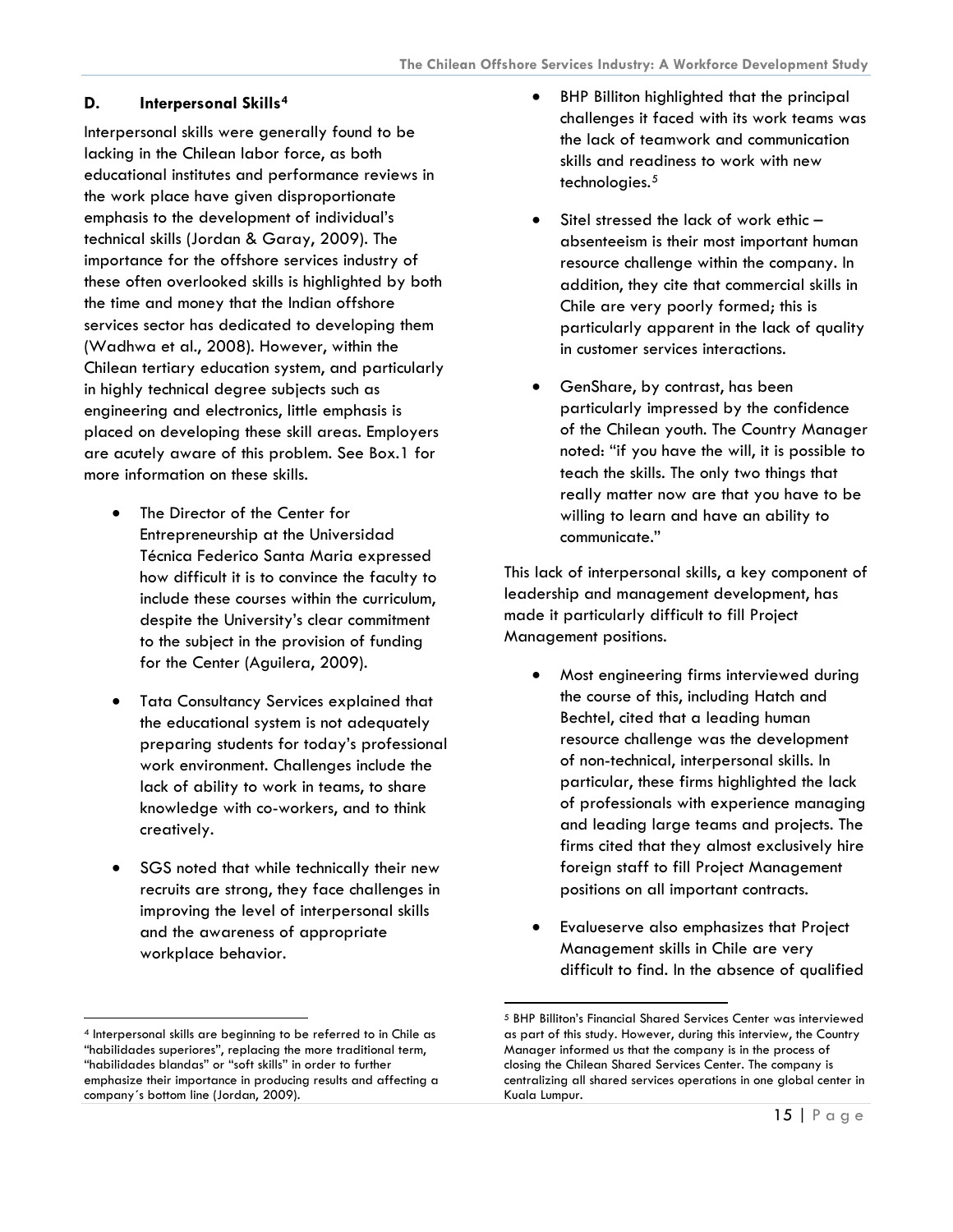staff, the company has been forced to hire abroad to fill management positions.

In the face of these problems, certain companies have begun to adjust their hiring processes. There is a sense that it is reasonably easy to teach someone technical skills, compared to developing their personal skills.

• Equifax R&D Center considers personal characteristics and interpersonal skills among the most important attributes for the hiring process. The firm's policy is that it is more important to hire innovative people with diverse extracurricular interests who are willing to challenge the status quo than it is to hire technically qualified staff. Technical training can be provided for someone who shows a clear interest and ability to learn.

#### **Box 1. What Exactly are Interpersonal Skills?**

"Interpersonal skills include those important non-technical skills that are required in all human interactions. These include personal qualities such as emotional intelligence, perseverance, motivation, self-discipline, assertiveness and creativity, and social skills such as the ability to work well in a team, empathy, effective communication, conflict management and leadership."

Rodrigo Jordan, Professor of Leadership and Innovation, Universidad Católica Business School.

The ten most common non-technical skills employers are looking for (Lorenz, 2009) are:

**1. Strong Work Ethic.** Are you motivated and dedicated to getting the job done, no matter what? Will you be conscientious and do your best work?

**2. Positive Attitude.** Are you optimistic and upbeat? Will you generate good energy and good will?

**3. Good Communication Skills.** Are you both verbally articulate and a good listener? Can you make your case and express your needs in a way that builds bridges with colleagues, customers and vendors?

**4. Time Management Abilities.** Do you know how to prioritize tasks and work on a number of different projects at once? Will you use your time on the job wisely?

**5. Problem-Solving Skills.** Are you resourceful and able to creatively solve problems that will inevitably arise? Will you take ownership of problems or leave them for someone else?

**6. Acting as a Team Player.** Will you work well in groups and teams? Will you be cooperative and take a leadership role when appropriate?

**7. Self-Confidence.** Do you truly believe you can do the job? Will you project a sense of calm and inspire confidence in others? Will you have the courage to ask questions that need to be asked and to freely contribute your ideas?

**8. Ability to Accept and Learn From Criticism.** Will you be able to handle criticism? Are you coachable and open to learning and growing as a person and as a professional?

**9. Flexibility/Adaptability.** Are you able to adapt to new situations and challenges? Will you embrace change and be open to new ideas?

**10. Working Well Under Pressure.** Can you handle the stress that accompanies deadlines and crises? Will you be able to do your best work and come through in a pinch?

Sources: (Jordan, 2009; Lorenz, 2009)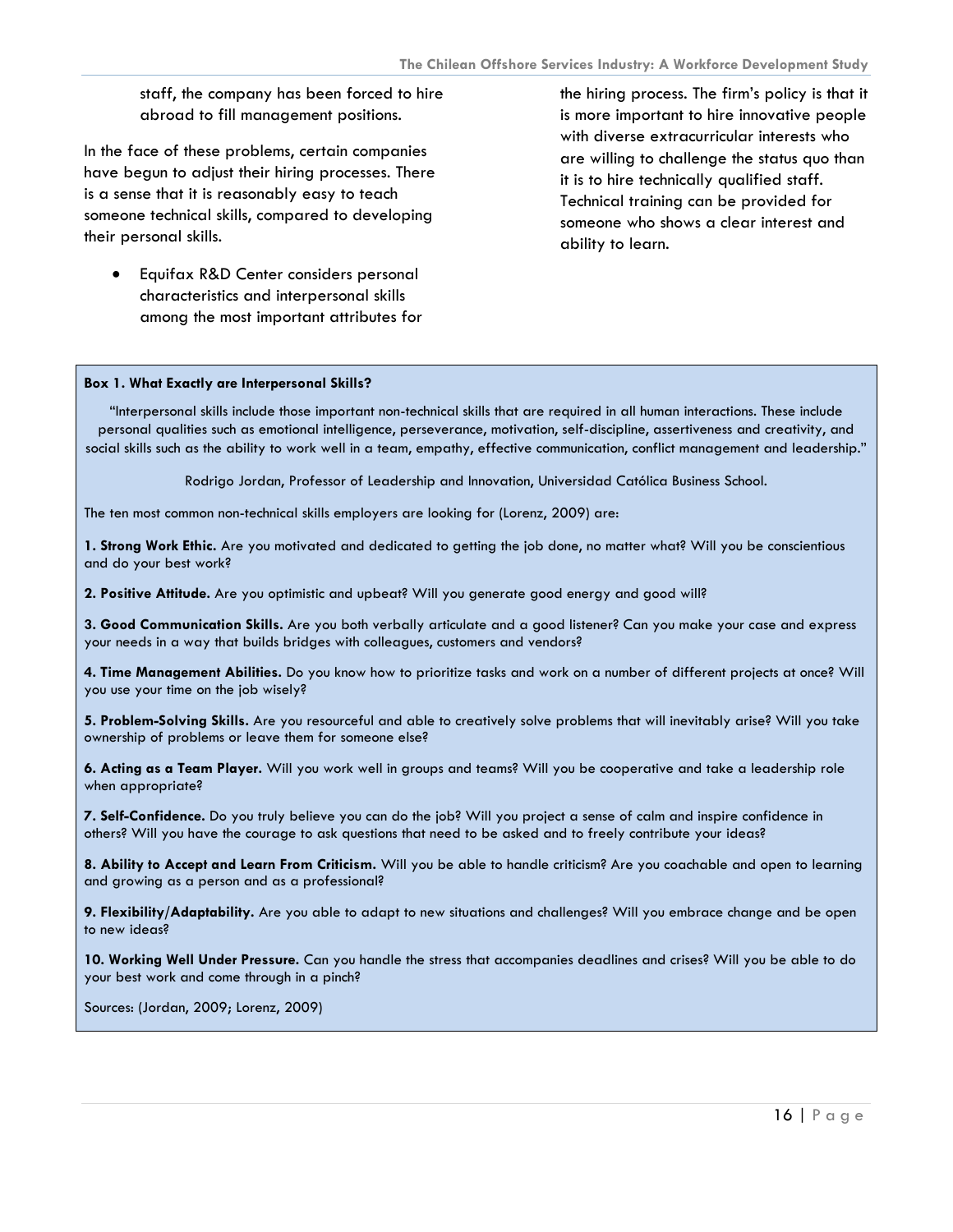## <span id="page-17-0"></span>**E. English Language Skills**

English continues to be an important constraint in the expansion of offshore services exports from Chile as the country's English-speaking population is comparatively small. It is estimated that just 2% of Chileans speak English fluently (approximately 150,000 to 200,000 people) and that only 7-8% of professionals speak English. Most of these people are concentrated in Santiago (AT Kearney, 2009). The shortage of English speakers, in general, has increased wages for fluent English speakers that are 30% higher than the rest of the labor force. This wage premium erodes some of Chile´s competitive advantage in labor costs, compared to other Latin American countries. This also limits the country's ability to expand into new markets.

Private sector demand for English speakers is mostly in higher value added activities, where there is significant interaction between the service provider and the client, or between internal staff across a company's global network. The demand for English in lower value services, such as customer relationship management, has been more limited, as many of the companies established in Chile in this segment focus almost exclusively on serving the Spanish-language market. Where call center services are required in English, service providers highlight the difficulties of both finding and retaining qualified staff who speak English (Bocic, 2009; Mongillo & Tasner, 2009).

• Monsanto, one of the world's leading seed producers, has located one of its R&D centers in Chile. As the Chilean research team is fairly small, it works in collaboration with a network of Monsanto researchers around the world. English is the company's preferred language for international communication and publications. English is thus a requirement for all hires and interviews are often conducted in English. This requirement is only waived in rare cases, when a non-English speaking hire has particular expertise that the company requires and no other candidate can be found. Staff participate in ongoing English training on an individual basis.

- Fluor has offices in all major mining centers in the world. The company offers full-time (rather than project) contracts and thus its workforce is highly mobile, transferring around the world to where their expertise is required. As a result, the Chilean office often hosts foreign staff and Chilean staff often work on projects abroad. This requires a common language to manage complex interactions. At Fluor, English is the principal language. Key educational and knowledge-sharing resources such as Knowledge Online, a live forum which Fluor engineers from all over the world can use to share challenges and provide solutions, operate in English. Thus, while English is not a hiring requirement, non-English speakers face limited career opportunities.
- At Equifax R&D Center, all employees are required to speak English. The Center reports directly to the company headquarters in Atlanta, and thus all team leaders hired are required to have a strong level of English. The company provides English training programs for all employees through Berlitz English Institute and holds "English Wednesdays" during which all staff members are required to interact in English in order to overcome self-consciousness problems. Any person attempting to speak Spanish is fined a nominal amount. The company cites that they have seen incredible progress since initiating this practice.
- **Tata Consultancy Services in Chile** principally serves the local Chilean market, primarily due to the lack of English speakers available. Demand for English is highest in ITO services where most platforms are in English. Within ITO services, most of the software that the company employs is in English requiring a minimum understanding of technical language. In addition, the language is important for career advancement for all staff within the company. This is primarily because key training instruments are only available online and only in English. Hence in order to develop key capabilities for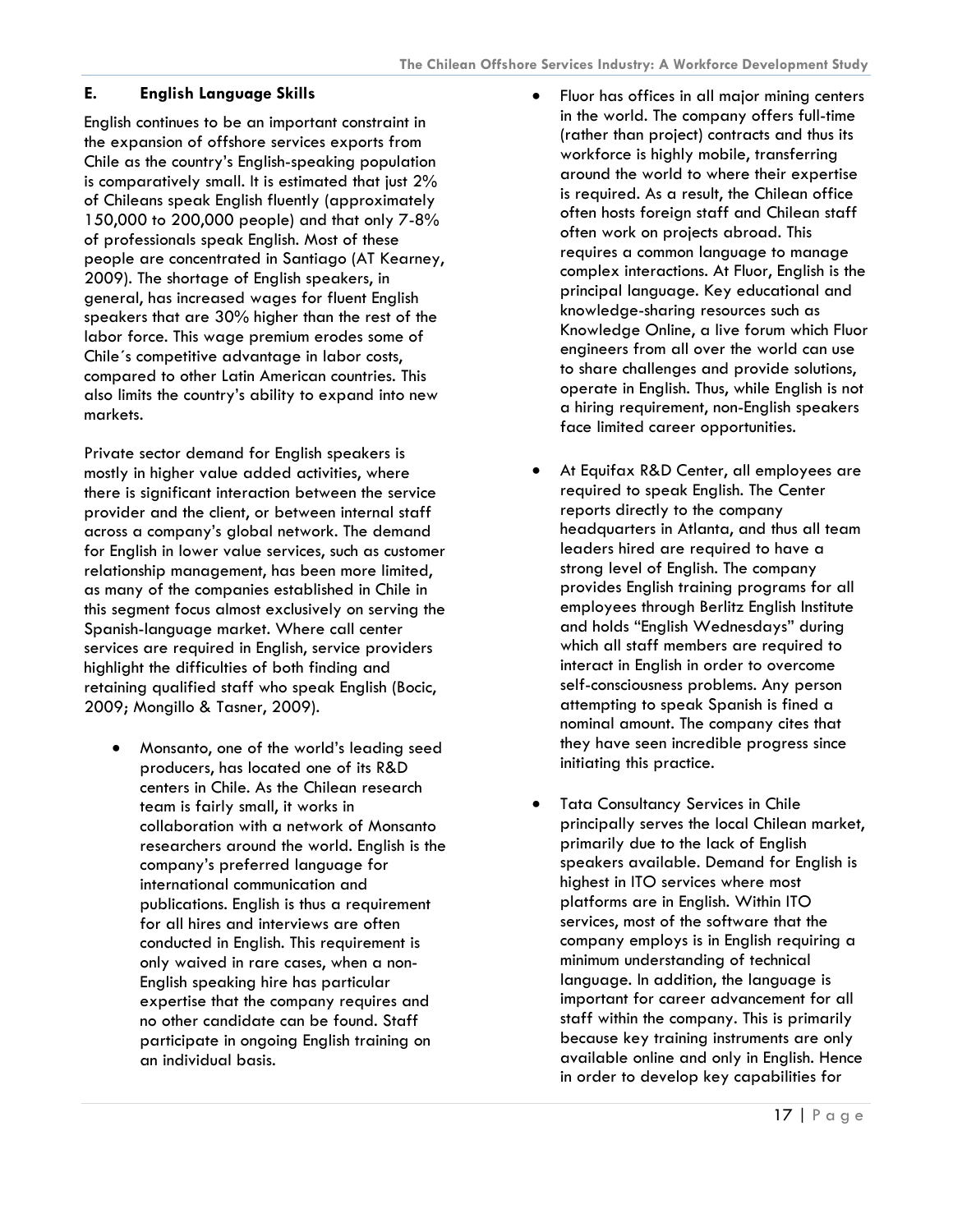promotion, personnel must have a basic understanding of English.

- Capgemini cited that without the required level of English, it would be unable to serve English-speaking markets, or even the Hispanic markets in the United States.<sup>[6](#page-18-0)</sup> The company finds that it is more cost effective to hire an English-speaker with no technical skills and train them in the specific skills required to perform their job than to train a technically qualified person to speak English. Nonetheless, the company has a very difficult time finding Englishspeakers both at the executive and junior level and is providing on-going English training for all team leaders and executives, while junior staff can access Global English through Capgemini's online training system.
- GenShare believes that the biggest constraint it faces in establishing its center in Chile is English. They stress that the lack of exposure to the English language limits people's ability to learn. They feel that the way to teach English is for people to listen to others speaking English and to learn the language through this immersion process. DuocUC, which has partnered with GenShare to provide training for the company's employees, is willing to change the way they teach English.

The National Registry of English Speakers has been of limited use for employers. Companies cited both bureaucratic and technical difficulties in using the system, as well as a lack of relevant information such as formal education level and area of expertise. Less than half of the HR Directors interviewed were aware of the existence of the registry, while no company claimed to have used the system in order to recruit staff.

In addition, the level of English acquired through the IT professionals program "Perfeccionamiento Intensivo en Inglés" was criticized as being

-

insufficient. The program state that 600 points in the TOEIC (Test of English for International Communication) is sufficient knowledge of business English to successfully work in IT and 73% of the 2008 participants obtained 600 points or more. Companies have been explicit that the level of English after the program is not adequate. The total TOEIC score adds up to a scale from 10 to 990 points and a score of 600 is frequently considered the minimum acceptable for working overseas.

<span id="page-18-0"></span><sup>6</sup> According to Capgemini, non-English speakers are unable to effectively serve the Hispanic market in the United Status due to the general use of "Spanglish" by that population. That is, the Hispanic population there tends to mix a large number of commonly used English words with their Spanish.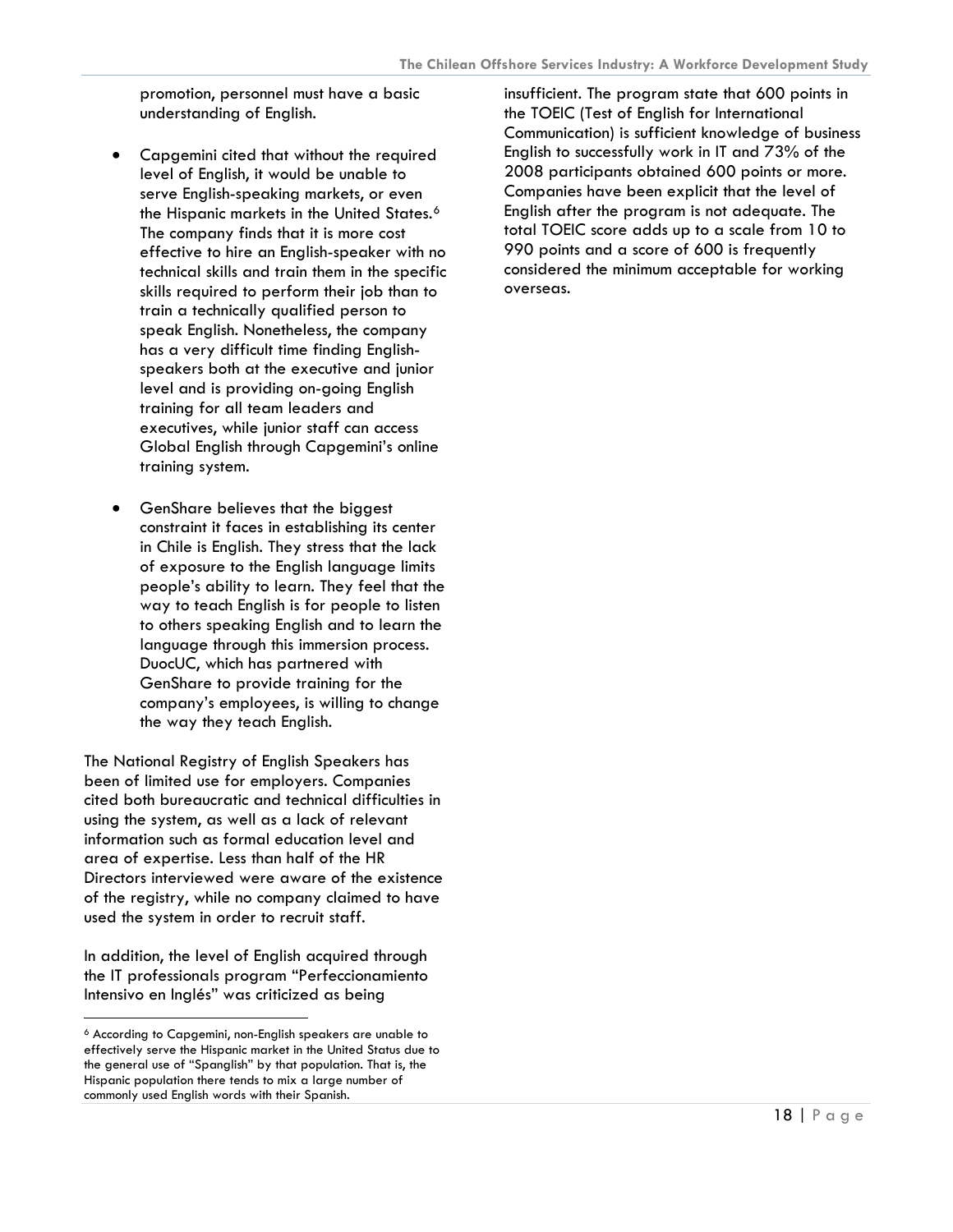## <span id="page-19-0"></span>**F. Training and Development**

Training and Development is an integral part of developing the offshore services industry by ensuring knowledge transfer to the local labor pool and private sector. A series of incentives are available through the CORFO High Tech Program to develop local human capital in Chile. These help provide the country with a competitive edge over other Latin American destinations. These incentives include on-the-job training (HT3) available for all new employees funding up to 50% of annual salaries as well as specialized training and

recruitment subsidies (HT6) that are focused on the acquisition of specific knowledge or recruiting experts. This subsidy is particularly important for firms focused on research and development as it may be used to finance training received abroad. Furthermore, the government offers income tax deductions for firms' training expenses through *Servicio Nacional de Compensación y Empleo* (SENCE) (SENCE, 2009). Tax relief is calculated based on the level of the employee's salary and is generally only available for employees in the lower wage ranges (Roca & Jofre, 2009).

## **Table 5. Training and Development Subsidies Provide through the CORFO High Tech Investment Program**

| <b>Incentive/Subsidy</b>                    | <b>Objective</b>                                               | <b>Financial Support</b>                                                  |
|---------------------------------------------|----------------------------------------------------------------|---------------------------------------------------------------------------|
| On-the-job Training<br>(HT3)                | New employee training program                                  | Up to 50% of annual salaries<br>$max=$ \$25,000 USD per person            |
| Specialized Training & Recruitment<br>(HT6) | Acquirement of specific knowledge or<br>recruitment of experts | Up to 50% of specialized training or<br>recruitment. $Max = $100,000$ USD |

Source: (CORFO, 2009)

Training and development at the firm level in offshore services in Chile is focused on three main areas: orientation programs; technical training; and, to a lesser degree, interpersonal skills training, such as teamwork, leadership and communication.

## **New Recruit Training**

New recruit training typically follows companies' standard global training formats. These sessions, which vary in length between one day and one month, provide new recruits with an overview of the company's corporate values, activities and procedures. Companies place high importance on risk and security of information while little attention is given to integration or development of nontechnical skills in this initial training. HR executives are typically responsible for these training sessions. In high value add services, new recruit training is more in-depth covering a wider range of topics.

• Fluor offers a standard global orientation program for all incoming staff. This level of standardization is very important for the company, as staff are highly mobile

between different offices around the globe.

- New recruit training at Monsanto consists of a one-day "on-boarding program." New employees meet with key management figures during the course of the day and are provided with an overview of the business and its activities in Chile. They are also briefed on the company's compensation and benefit policies as well as its performance management protocol.
- Sitel employees participate in three to four weeks of orientation training before beginning work. This training includes an overview of the company, which is standardized at a global level. The main emphasis of the training, however, is placed on educating staff about the Spanish market. This includes vocabulary differences and insight into the Spanish culture. Following this, new recruits are provided with technical training on both the company and client systems.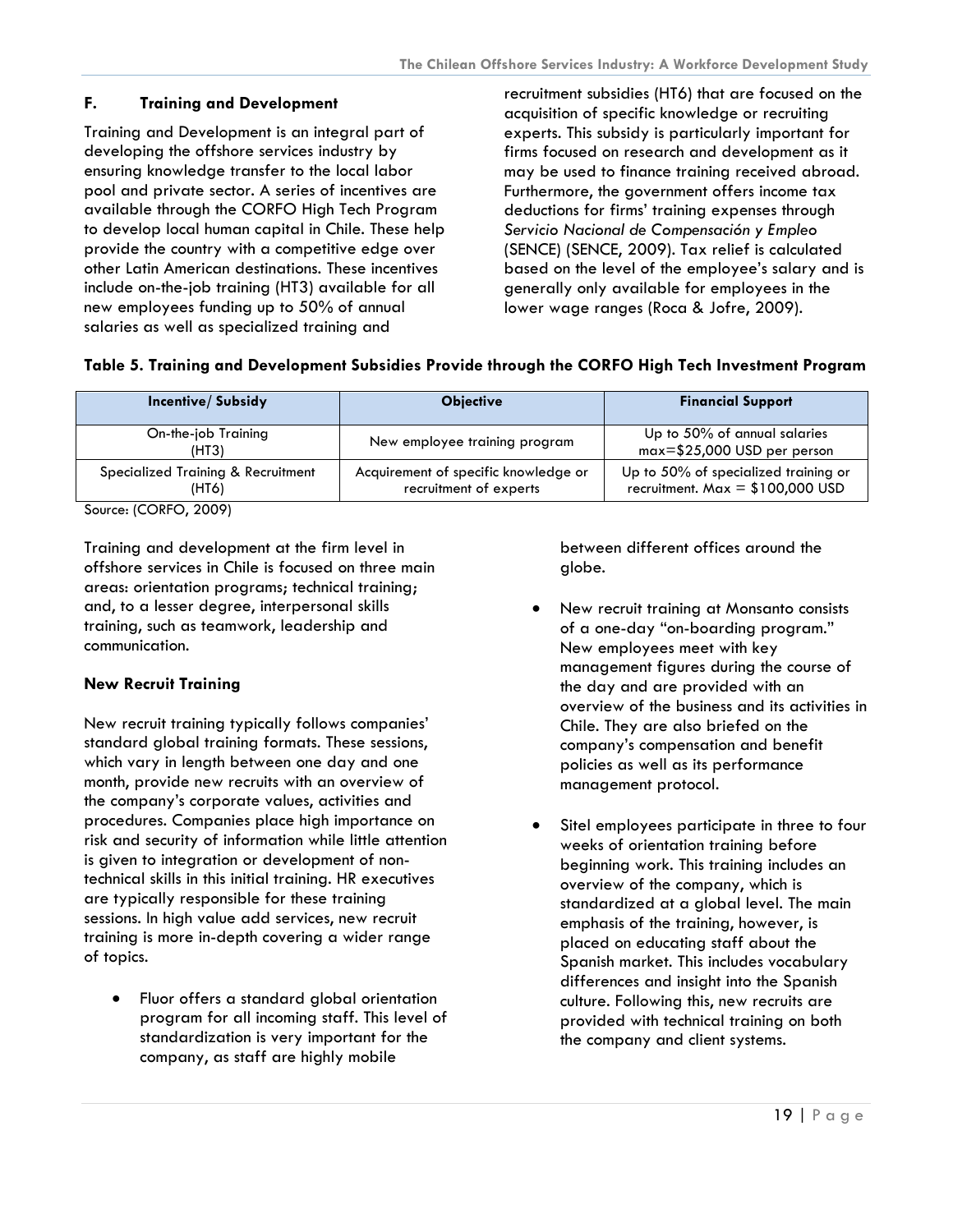• As the company is still in early growth stages, Scopix has only hired qualified, experienced engineers. However, due to the highly complex nature of the work, new employees still receive up to six months of training prior to becoming productive members of the team.

## **Technical Knowledge**

In general, most companies encourage cultures of lifelong learning. Technical skills of incoming employees are considered to be strong and focus is placed on providing personnel with the relevant certifications, as well as keeping them up to date with the most current technologies being used at a global level. Many companies interviewed cited that while Chilean graduates tend to have strong theoretical backgrounds, they have limited handson experience and thus there is a strong emphasis on on-the-job training.

Technical training is often provided through global e-learning tools to which employees have access at any time of the day.

- Tata Consultancy Services managers are required to work with their teams to establish annual Learning Manifests. This manifest outlines the online and on-site classes that an employee must take during the course of the year in order to continue their development. Classes may be taken during work hours if the employee so chooses. As job functions are highly repetitive, trainings are fairly standardized and focus on processes and procedures.
- Capgemini also provides employees with access to its online global training programs and requires that employees dedicate 40 hours annually to training, either using the online tools or in on-site training programs. Unlike many other global companies with similar systems in Chile, Capgemini's online training programs are available in multiple languages, including Spanish.

Where technical training cannot be provided internally and locally within the company, external organizations are contracted or internal staff are brought in from other countries to deliver the trainings. In addition, during the initial phases of the operations set-up in Chile, companies send their staff abroad to the company headquarters for further training. This is particularly prevalent in information technology services.

- At the Equifax R&D Center, trainings are provided on an ongoing basis internally. Different area experts are encouraged to provide training sessions for crossfunctional teams to both share information and enhance opportunities for innovation. The company also brings experts from within Equifax in the United States to provide in-person training in Santiago. Local external organizations provide certifications for specialized software.
- Evalueserve brings Indian trainers to Chile to provide classroom-based technical training programs. In addition, the company uses teleconferencing to provide real-time training for teams in Chile, Europe and China using one trainer based in India. All teams thus receive the training at the same time and are able to seamlessly implement changes. This training is spread consistently over the year.
- Sitel leverages its knowledge and expertise on a global level to train its staff in Chile in new lines of business. Internal company experts are brought in from the different country offices depending on the expertise required. For example, the Mexican operations of Sitel has expertise in serving the airline industry, thus when Sitel Chile sign a new client in that industry, they bring staff from Mexico to train the team locally.
- Everis is one of the few companies that has an extensive training program that includes three months of staff training in Spain focused on knowledge transfer back to Temuco.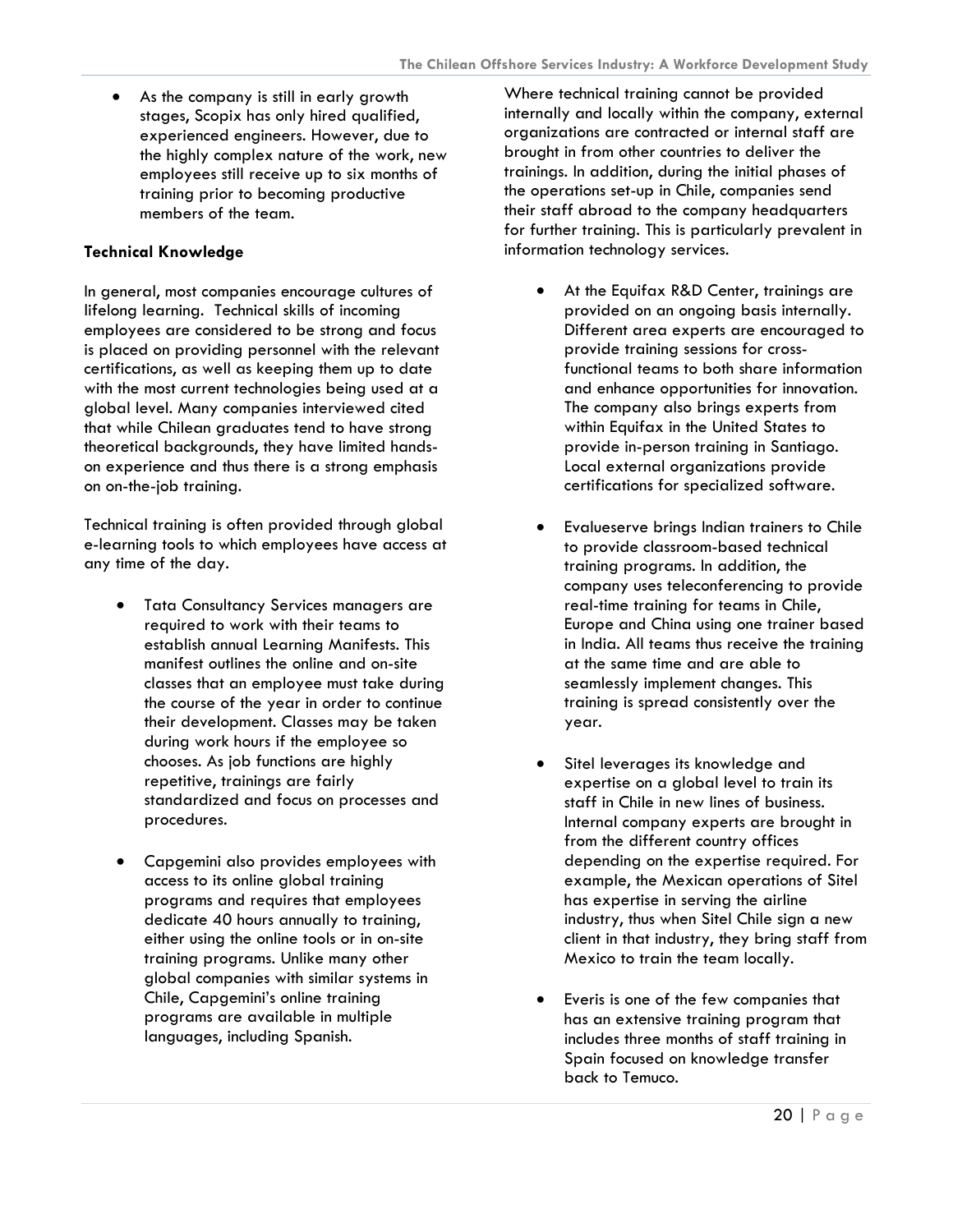- GenShare is currently hiring the first thirty managers for the new Valparaiso center. These managers will travel to India for extensive training at the company's Global Leadership Institute. This team will be responsible for hiring and training the next layer of 100 employees within the organization.
- Sonda provides employees with the training opportunities to improve their certification levels in tools such as SAP and Microsoft. The company covers the costs for these training programs that are carried out by external organizations; however, it requires that the employee stay with a company for a certain period of time after completing the training.
- Senior staff at Kauel provides regular workshops to bring both interns and fulltime staff up to speed on new techniques and cutting edge technology. As its offices are on DuocUC's campus, the company is infused with a culture of constant learning and development.

In R&D, companies typically criticized the heavy focus on basic science and indicated that there is limited work being down at the university level in applied sciences. Despite this, training and development is an ongoing process where employees are encouraged to return to university to pursue further degrees.

• BioSigma focuses on life-long learning. The organization is dominated by an academic culture that promotes continual interaction with universities both within Chile and around the world and encourages employees to pursue further studies.

## **Interpersonal and Non-technical Skills Training**

The lack of soft or interpersonal skills such as communication, creativity, teamwork and leadership, is also referenced as an important challenge by firms operating in the offshore services industry. These classes are absent from

most undergraduate programs. There are few innovative firm-level attempts to address this shortcoming and this continues to be an area for workforce development in the industry.

- Evalueserve provides multicultural understanding sessions to try and iron out cultural issues both between team members and the clients. In order to understand the client's perspective employees have to understand the cultural depth within their own teams. The company reinforces this message on a daily basis in addition to formal training sessions.
- Fluor provides online skills training programs, including the development of project management skills through its contract with global e-learning company, SkillSoft.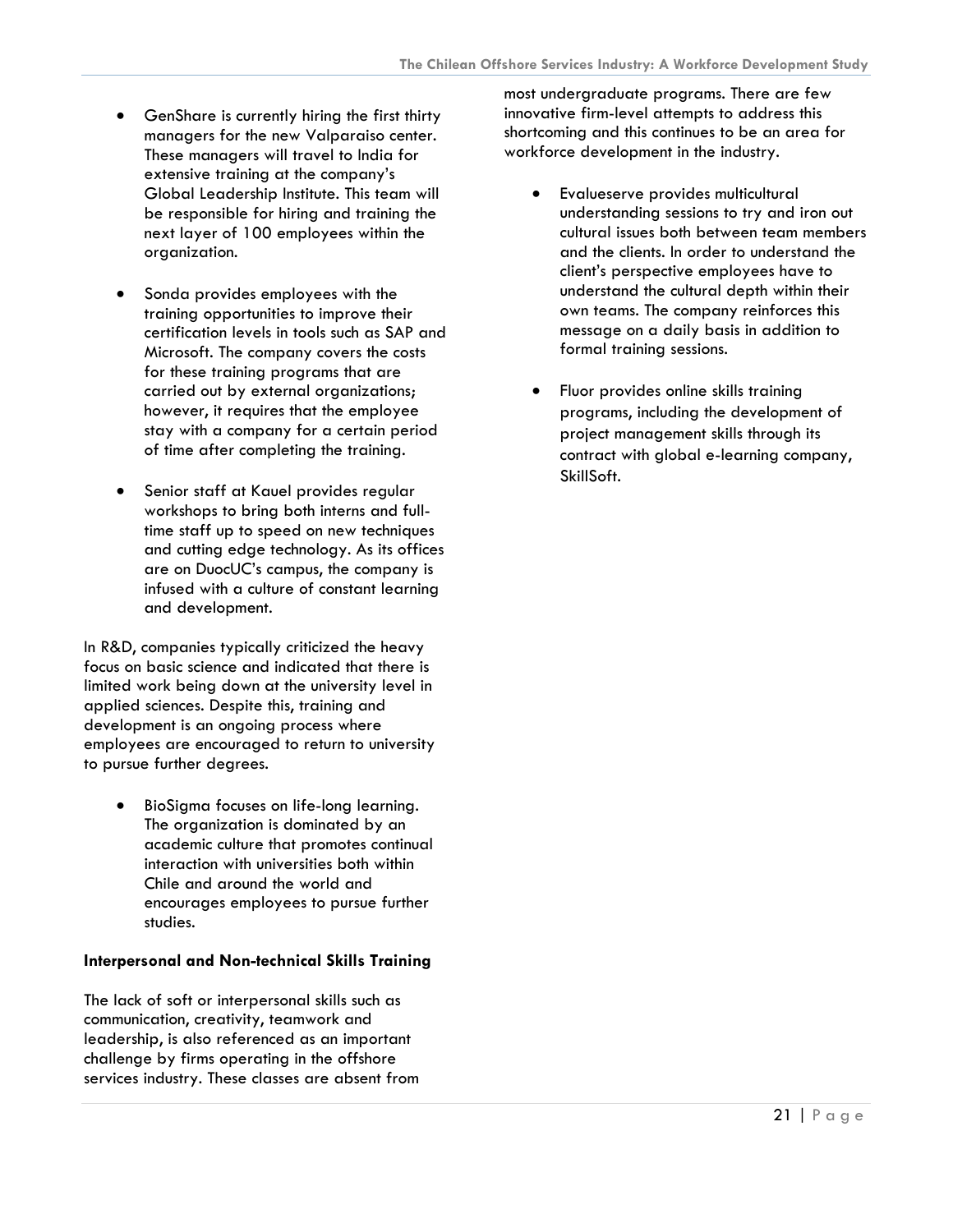#### <span id="page-22-0"></span>**G. Higher Education-Industry Relationship**

One of the key trends in this knowledge economy is the increasing collaboration between higher education system and industry. This collaboration seeks to improve companies' competitiveness and, at the same time, prepare students with the correct skills needed by the industry. These alliances are a win-win situation for both educational institutes and the industry and their ultimate goal is economic growth. However, it has been particularly difficult for companies in Chile to bring these alliances to

fruition, often due to conservatism and rigidity of university faculty in educational institutes. In order to achieve collaboration, higher education institutions have to be innovative, flexible and proactive. Similarly motivated actions are required on the part of companies.

Box 2 provides an example of how alliances between the North Carolina Community College system and the Biotech cluster in North Carolina have helped to foster a US\$4.5 billion industry.

#### **Box 2. Biotech in North Carolina**

In 1984, the state developed a unique model for biotechnology development, centered on the formation of the North Carolina Biotechnology Center. The Center represented the world's first government-sponsored commitment to targeted biotechnology-based economic development (Battelle Technology Partnership Practice, 2008).

In 2003, BioNetwork, led by the North Carolina Community College system, was created to support the development of the biotech cluster in North Carolina, aligning world class workforce training and education to the biotechnology, pharmaceutical and life science industries. Across their seven centres, BioNetwork offers different types of training, upgrading the skills of incumbent workers, from entry level to management. BioNetwork also offers biopharmaceutical validation training and education through its Validation Academy, holds job fairs, and is developing an "Overview of Clinical Research" certificate program (Battelle Technology Partnership Practice, 2008). The centres themselves are staffed with highly skilled industry trained experts that are constantly developing workforce training programs that can be delivered anywhere in North Carolina (NC Bionetwork, 2009).

**Facts** (North Carolina Biotechnology Center, 2009):

- Biotechnology companies generate about US\$4.5 billion in annual revenue in North Carolina.
- Biotechnology employees represent a payroll of US\$1.7 billion and around US\$176 million in state income taxes.
- North Carolina has over 525 bioscience and related companies in the state.
- The industry employs about 58,000 people.
- The annual salary for entry level technicians starts at US\$25,000 to US\$30,000 and can potentially rise to US\$50,000 within 5 years.
- The average salary for all biopharmaceutical manufacturing jobs is US\$69,000 in North Carolina.
- NC ranks #1 in Contract Research Organizations in the USA, NC ranks #2 in Agricultural Biotechnology Research in the USA, NC ranks #3 in Biomanufacturing in the USA and NC ranks #4 in Pharmaceutical Manufacturing in the USA.

In this box we explain only one initiative –an alliance between the NC Community College system and the biotech cluster. However, different alliances between universities and this cluster are in place. One example is the Academic Research Initiation Grants; US\$14.7 million was awarded to public and private universities to do research in biotech applications (Battelle Technology Partnership Practice, 2008).

<sup>1</sup> In the United States, Community Colleges may grant up to 2 years education degree called Associate Degree, while universities grant 4 years education degree named Bachelor's degree. Universities also offer Masters and PhD programs.

Sources: (Battelle Technology Partnership Practice, 2008; NC Bionetwork, 2009; North Carolina Biotechnology Center, 2009)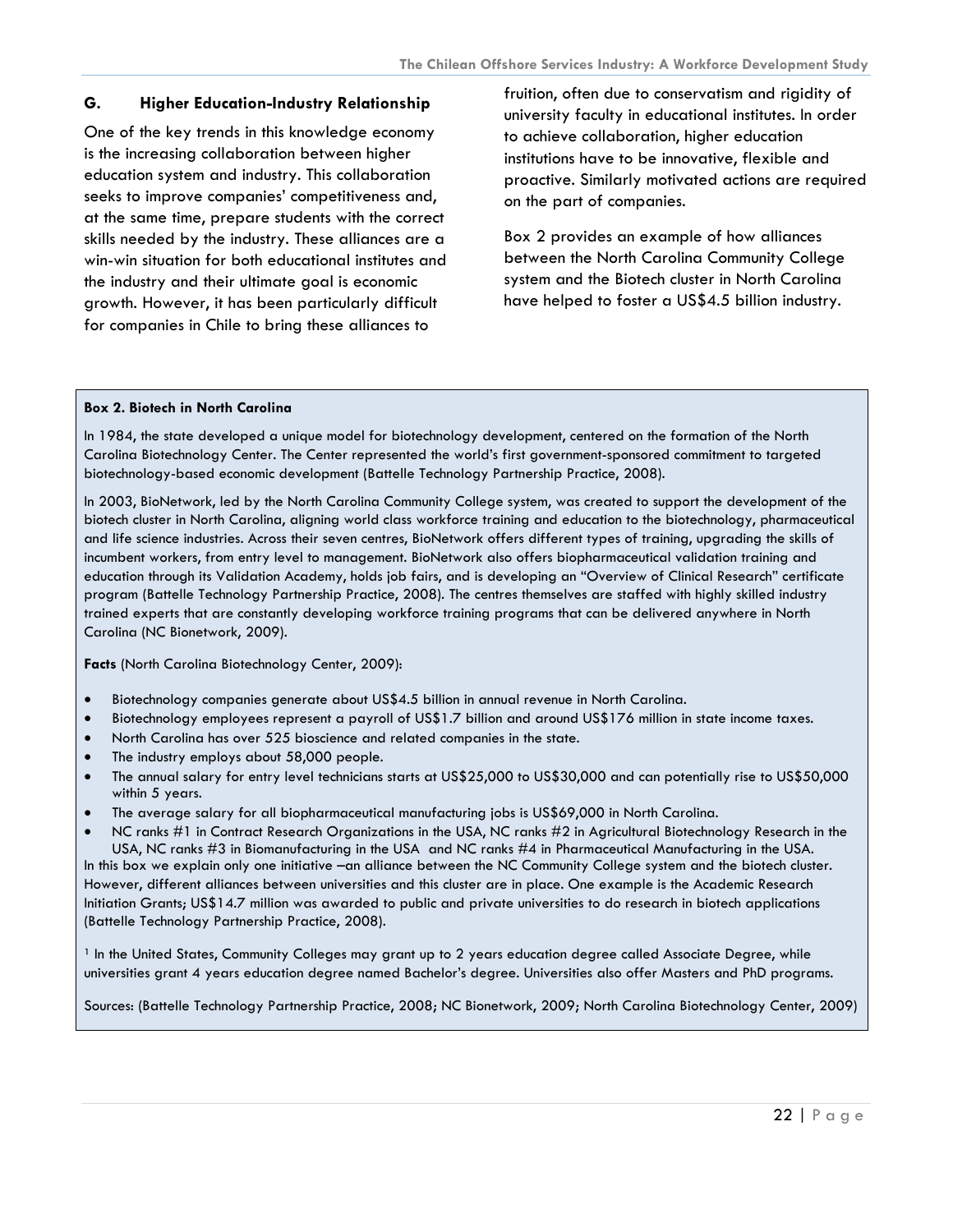An analysis of firm-level data from Chile finds that collaboration with universities increases the propensity of a private enterprise being involved in patenting by 35%, keeping all other explanatory variables in the model constant (Thorn & Soo, 2006). However, companies interviewed have limited relationships with educational institutions – the few exceptions will be discussed in this section. In general, companies describe university-level collaboration as an important topic; however, there are no formal mechanism to create or bring together these two players. Companies also mentioned that many of the universities are not teaching the skills needed by the industry because of the lack of understanding of industry needs. Technical educational institutions such as DuocUC and INACAP are doing a better job in creating channels of communications and trying to understand the real work environment.

With the exception of four companies, all of the firms interviewed state no formal relationship with educational institutions in Chile.

- Tata Consultancy Services explains that they were involved in a project led by CORFO-InnovaChile and Fundación Chile. The project involved DuocUC and the main objective was the development of interpersonal skills. This project was not completed and no follow up was provided.
- SGS states that they have no formal relationship with the universities or technical institutes. There is little transference between the universities and the industry; they claim that this is most likely due to a lack of incentives for experts in the industry to be involved in the universities.
- Sonda has an informal relationship with the Pontificia Universidad Católica (PUC) built principally on the fact that the company founders are PUC graduates. The company has even created companies together with the university, one of which is Solex.

However, this relationship is neither formal nor permanent.

Four companies have established formal relationships with both local and foreign universities.

- Scopix has a relationship with American universities such as Duke University, Columbia and the Wharton School of Business. These relationships focus on the analysis of data and publications in marketing and operations management. Additionally, they are working on developing new algorithms for data analytics. Scopix has no formal relationship with Chilean universities and they are open to establishing alliances.
- BioSigma is also working with universities from all over the world and with Universidad de Chile. They have jointly developed a research laboratory in genomics mathematics and biotechnology together with this university, where the CEO also serves as a faculty member.
- In 2007, Everis opened a High Performance Center in Universidad de la Frontera-Temuco. This Center focuses on software research. This model was originally established in Chile and now is being replicated in Brazil and Argentina.
- Kauel and DuocUC have developed a close relationship. The company is located at the DuocUC facilities and students also work directly with the company. At the same time, Kauel personnel offer training programs for the DuocUC students. The company also has informal relationships with universities in Tokyo, Germany and the United States.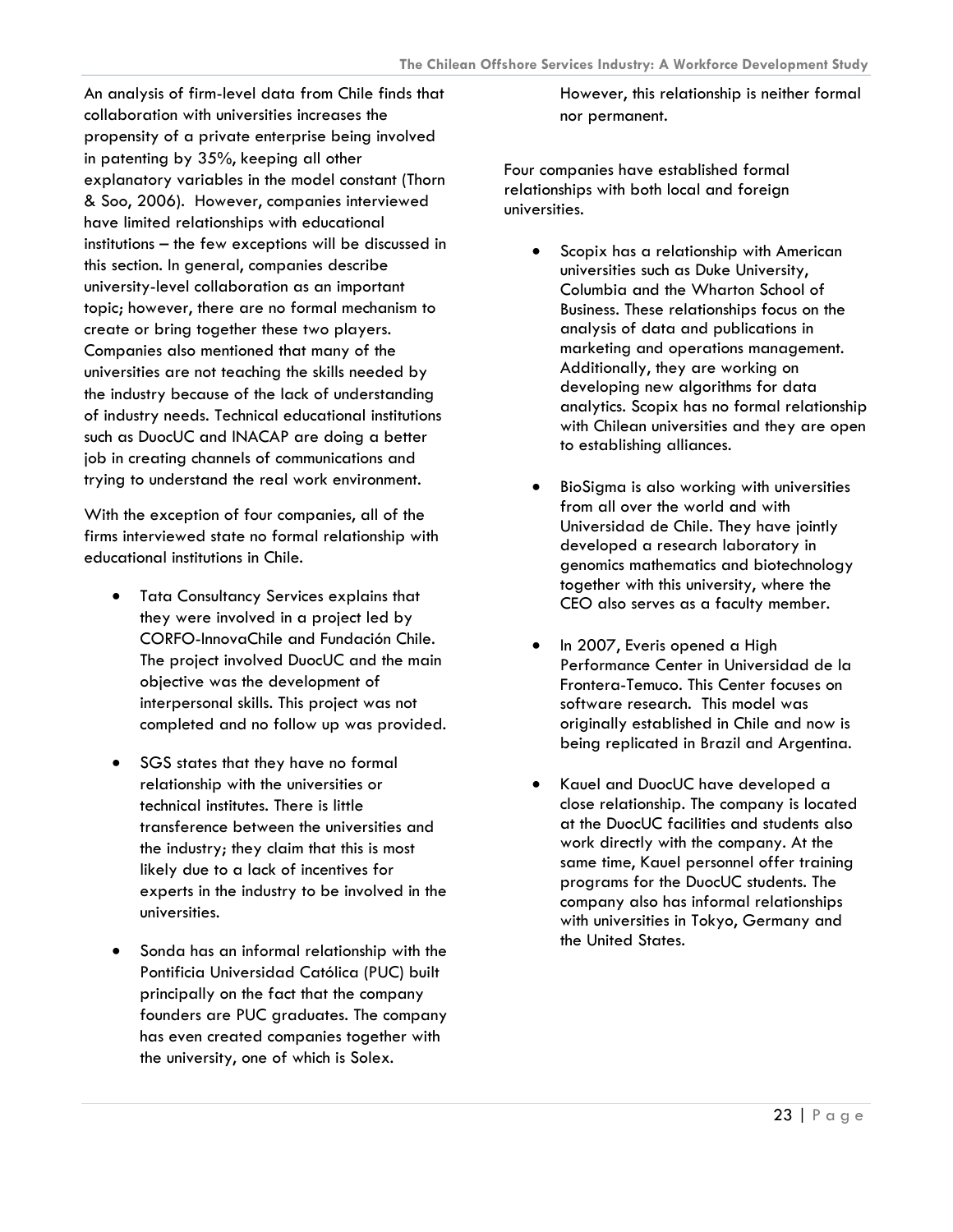#### <span id="page-24-0"></span>**IV. Recommendations**

In general, Chilean education institutions provide students with strong, high quality technical skills. However, there are four key areas mentioned by companies that clearly need further development: English language skills; improvement of the workforce's interpersonal skills; developing a workforce that is well-prepared to work in the global economy; and foster alliances between educational institutions and Industry.

#### **Additional, Improved English Training**

English education should begin in a person's early years. Greater efforts should be made to lay the foundations for a bilingual Chile by increasing the number of schools offering English as a mandatory subject. For those generations that have already completed their secondary education, further opportunities should be offered to develop their English skills during their tertiary education, with an expansion of the English curricula and its full integration into key courses. Furthermore, it is important to provide opportunities for the incumbent workforce to refine their English skills. This is essential for highly skilled Chilean workers to interact in the global innovation and research networks.

#### **Place a Higher Premium on the Development of Non-technical and Interpersonal Skills**

Greater attention needs to be paid to nontechnical skills training. Companies commonly criticize the lack of these interpersonal skills, yet they offer little training in this area. The teaching of these skills also has to start from early levels of education and extend through tertiary education

and beyond. As with English, generally interpersonal skills are more difficult to develop at an older age.

#### **Prepare a Global Labor Force**

A Chilean professional should be able to perform strongly and interact with peers in any place in the world. A global approach to education should be emphasized, offering scholarships abroad during which students are exposed to different cultural and technological realities. It is also important to establish internship programs abroad during which students can gain an understanding of what it means to work with a group of people different than him/herself.

#### **Foster Alliances between Educational Institutions and Industry**

The key to addressing these three skills gaps, however, lies in an increased degree of interaction between the industry and educational institutions. It has been shown that collaboration of this nature leads to a number of positive externalities. Through the training incentives provided by the CORFO High Tech Investment Program -On the Job Training and Specialized Training and Recruitment- , CORFO can help to forge greater opportunities for interactions, including requiring that a certain percentage of these training subsidies be spent on programs at local educational institutes. The majority of the companies interviewed are open to establishing formal relationships with educational institutions. The Chilean higher education system should create formal channels of cooperation and communication with the industry.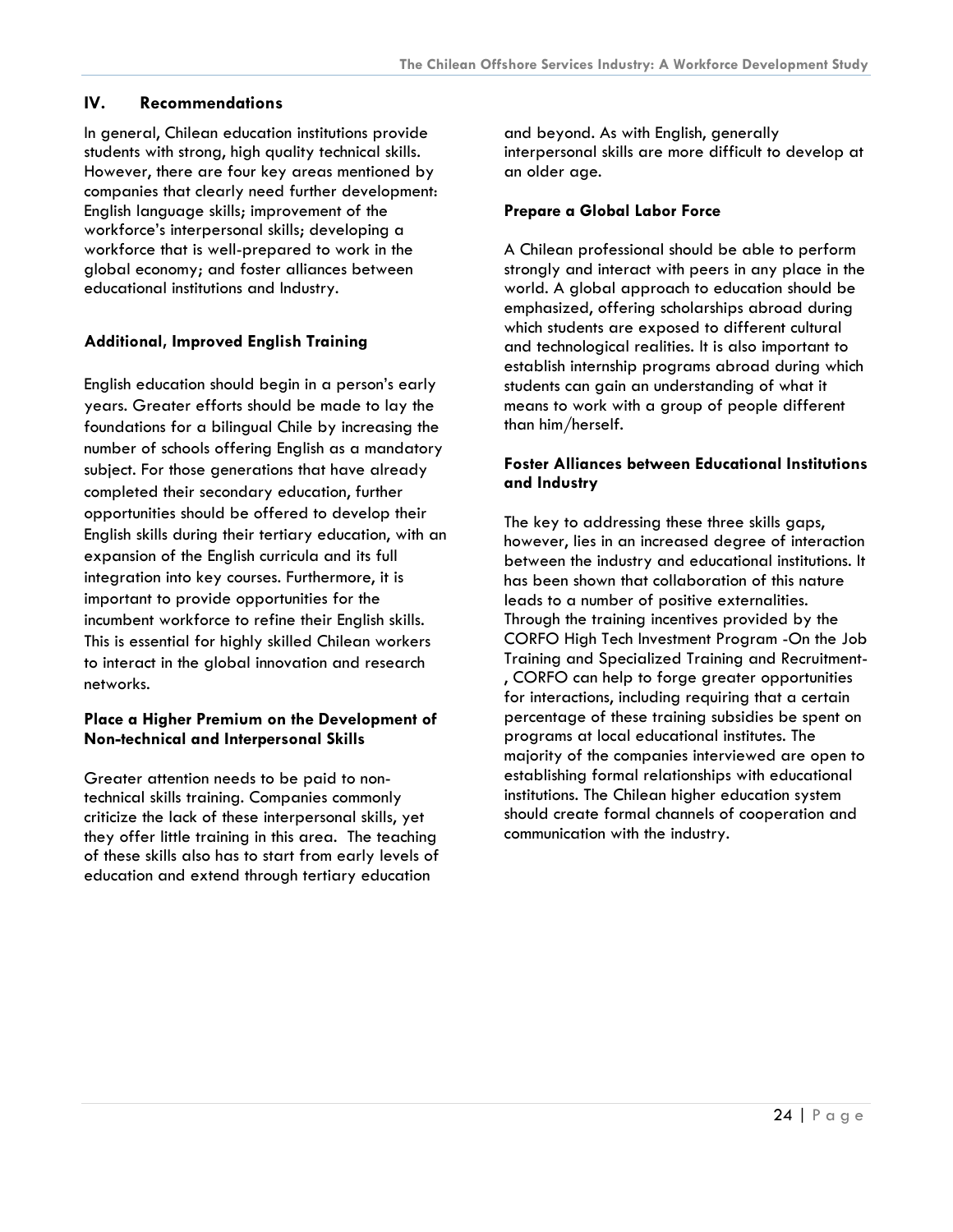#### <span id="page-25-0"></span>**V. Case Studies**

#### **A. BioSigma**

| BioSigma S.A.                         |                                                                                                                                                                                                                                                         |  |  |
|---------------------------------------|---------------------------------------------------------------------------------------------------------------------------------------------------------------------------------------------------------------------------------------------------------|--|--|
| Segment of the industry               | Verticals: Mining<br>Research and Development; Biotechnology                                                                                                                                                                                            |  |  |
| <b>Description</b>                    | The company is involved in the development of innovative products<br>and technologies for the mining industry                                                                                                                                           |  |  |
| Country                               | Chile                                                                                                                                                                                                                                                   |  |  |
| <b>Activities</b>                     | Chile - Biochemistry, biotechnology, molecular and industrial<br>microbiology, chemical and metallurgical engineering and process<br>and project engineering for new production of copper obtained<br>from low-grade resources and secondary materials. |  |  |
| Year of establishment                 | 2002<br>Chile                                                                                                                                                                                                                                           |  |  |
| <b>Total Employees</b>                | Chile<br>130                                                                                                                                                                                                                                            |  |  |
| <b>Total Revenues/Chilean Exports</b> | Chile (No revenues to date)                                                                                                                                                                                                                             |  |  |
| Level of Education <sup>1</sup>       | Medium - High                                                                                                                                                                                                                                           |  |  |
| <b>Annual Attrition Rate</b>          | Low                                                                                                                                                                                                                                                     |  |  |

#### **Activities**

BioSigma is a research and development firm dedicated to the use of biotechnology to improve the efficiency of copper extraction in the mining sector through bioleaching processes. The firm holds 17 patents for microorganisms. In addition to ongoing research, the firm will provide full service offerings to the mining industry that include the design, construction and operation of the plant in which the bioleaching will be carried out.

#### **Recruitment**

BioSigma recruits at both domestic and global level principally through the use of head hunter firms and job postings in universities. They also publish job openings in local newspapers in Chile. The firm only hires personnel with four or more years of tertiary education. This includes both technical and professional staff. The bulk of their staff holds four- and six-year engineering degrees while those involved in research and development work hold postgraduate degrees.

#### **Training and Development**

Formal training and development of staff is still limited within the company principally because most of the staff are already highly educated and come from an academic background and thus are generally self-motivated to manage their personal career development. The BioSigma culture that

encourages continual learning and staff keep up to date with the scientific developments. Staff is encouraged to maintain their involvement in academics and many pursue further training at universities abroad. The company offers orientation training to new staff.

#### **University Relationships**

BioSigma has established a formal relationship with Universidad de Chile for research collaboration, establishing a shared research laboratory in genomics mathematics and biotechnology. In addition, they have relationships with leading universities around the world. In general, the firm has found that Chilean universities focus heavily on theoretical approaches to research, with little emphasis being placed on application. Closer interactions with industry are required for the universities to deliver the range of educational skills that firms demand; however, the universities have been fairly inflexible to adapting their curriculum to meet industry needs. Also, public policies to date have been ineffective in reinforcing these relationships between the universities and industry.

<sup>1</sup> The level of education refers to the highest degree obtained by the employees as well as their work experience. Please see the table in Appendix C for further information of the definition of "low", "medium" and "high" levels of education.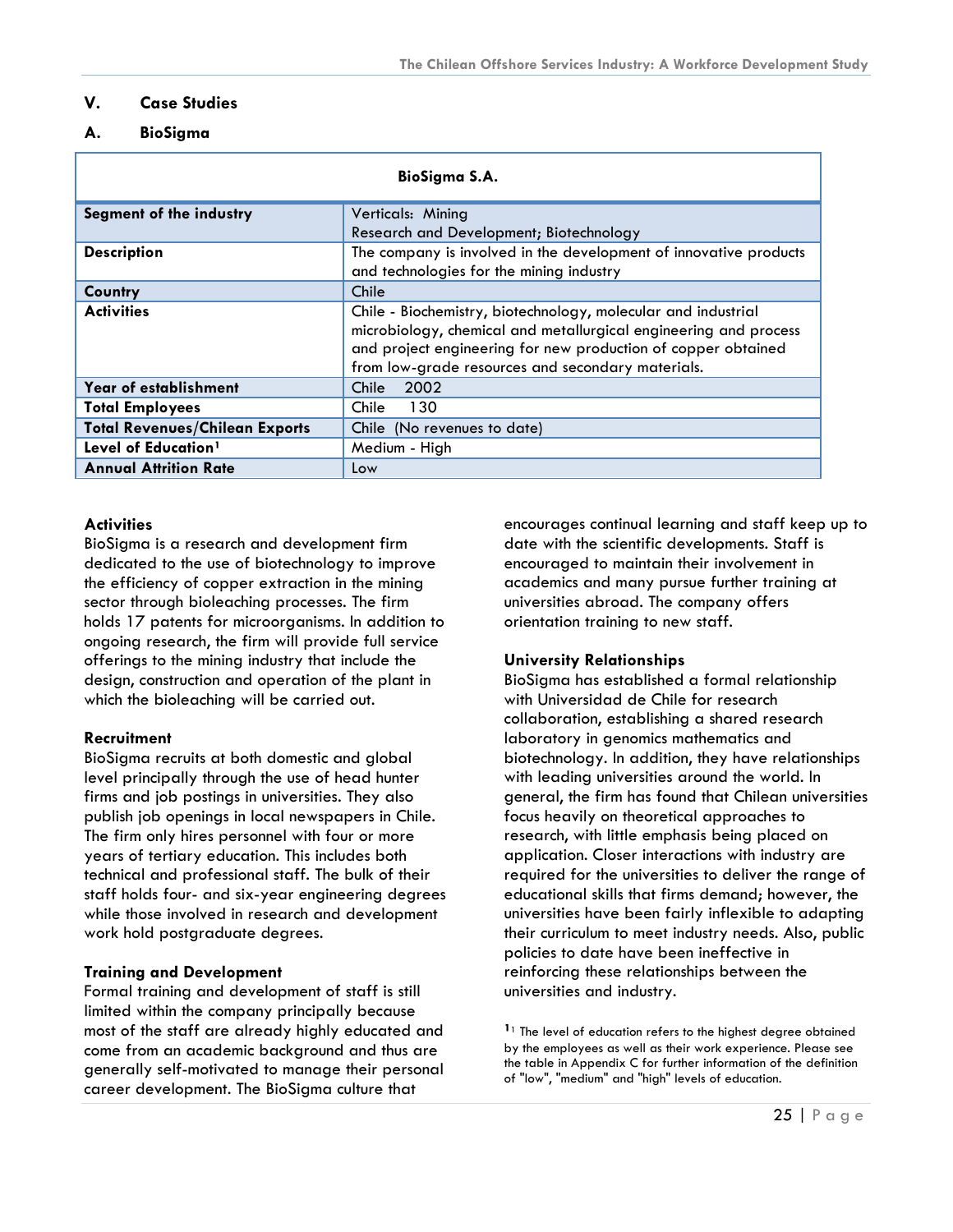#### **English Skills**

English is not required at BioSigma, but most of the staff is able to communicate in a mix of English and Spanish.

#### **Women in the Workforce**

30% of BioSigma employees are female. This percentage is higher among the research staff.

#### **Global Talent**

The workforce is mostly Chilean, with some international representation from Latin America,

Europe and Japan. Foreign staff members typically work in research and development. It is challenging to find the desired personnel in Chile due to the lack of practical, hands-on experience of university graduates.

#### **Challenges**

The biotechnology industry is characterized by risk-taking and there are few people that are prepared to do so in Chile.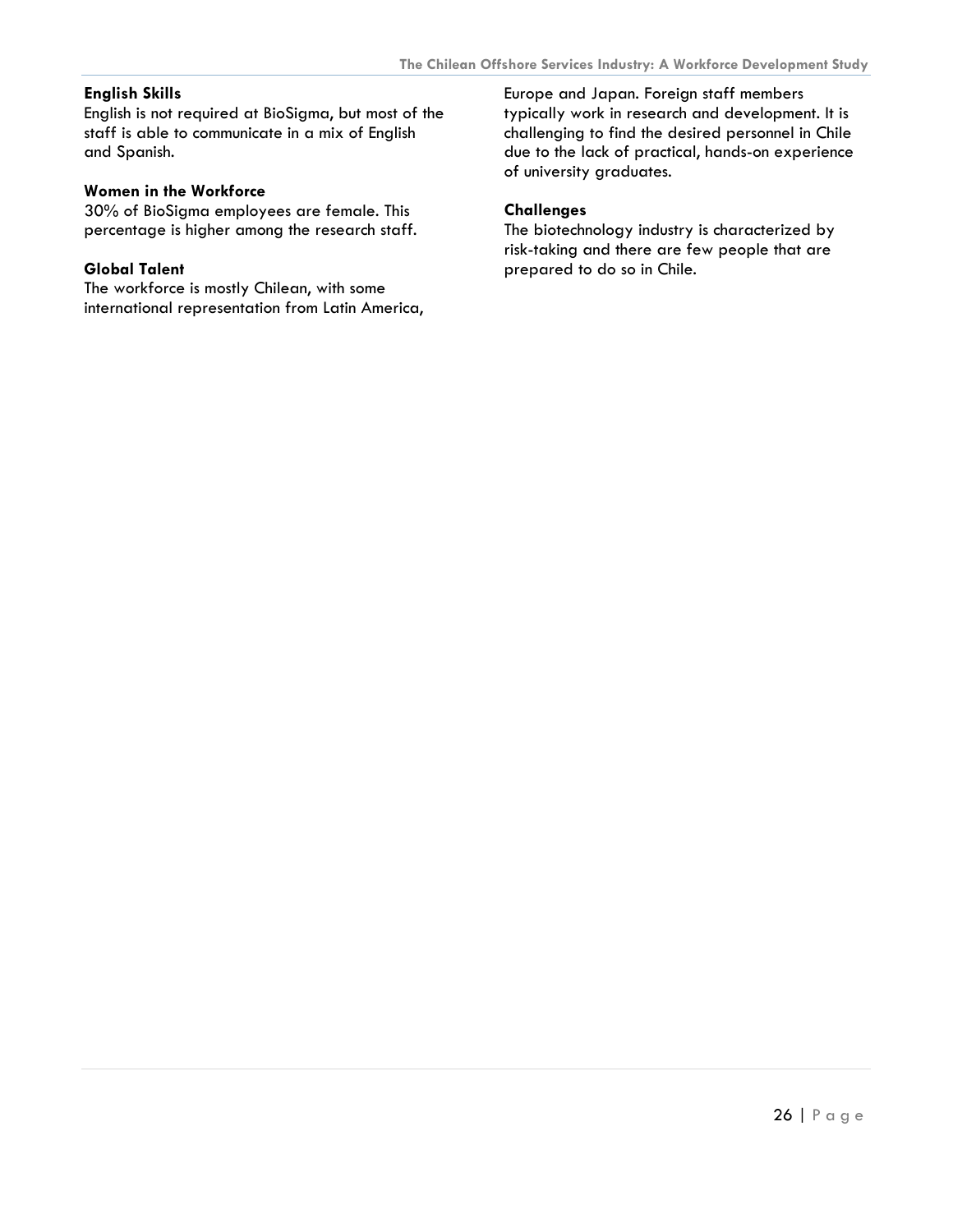#### <span id="page-27-0"></span>**B. Capgemini**

| Capgemini                                                                                         |                                                                      |                     |  |
|---------------------------------------------------------------------------------------------------|----------------------------------------------------------------------|---------------------|--|
| Segment of the industry                                                                           | <b>BPO</b>                                                           |                     |  |
|                                                                                                   | Finance and Accounting                                               |                     |  |
| <b>Description</b>                                                                                | Capgemini is a French company that specializes in the provision of   |                     |  |
|                                                                                                   | consulting, outsourcing, technology and local professional services. |                     |  |
| Country                                                                                           | France                                                               |                     |  |
| <b>Global Activities</b><br>Consulting services, technology services, outsourcing services, local |                                                                      |                     |  |
|                                                                                                   | professional services                                                |                     |  |
| <b>Year of establishment</b>                                                                      | 2008<br>1967<br>Global<br>Chile                                      |                     |  |
| <b>Total Employees</b>                                                                            | 90,000<br>Global                                                     | 300<br>Chile        |  |
| <b>Total Revenues/Chilean Exports</b>                                                             | US\$12.7 million<br>Global                                           | Chile Not available |  |
| <b>Level of Education</b>                                                                         | Low - Medium                                                         |                     |  |
| <b>Annual Attrition Rate</b>                                                                      | 20%                                                                  |                     |  |

#### **Activities**

Globally, Capgemini provides a wide range of services in three areas – Information Technology, Consulting and Business Process Outsourcing across most industries. In Chile, the company's new operations currently offer limited services in BPO Finance and Accounting.

#### **Recruitment**

Capgemini entered the Chilean market through the purchase of Unilever's Latin American operations and the company inherited the great majority of their staff. Unilever staff working in finance and accounting operations around Latin America were also encouraged to apply for positions in Chile. As a result there are a number of Venezuelans and Colombians working in the Chilean operations. This has both increased diversity, while at the same time enabled the company to maintain a close relationship with its first client- Unilevel. As the company has grown, recruitment has typically been outsourced, although the firm will soon begin to participate in job fairs in order to raise their profile in the labor market. The firm also offers an internship program and many interns are hired on the completion of this period.

#### **Training and Development**

Training is principally done on the job, combined with 40 hours of training programs per year that include both online and on-site programs. Incoming employees participate in a one-week orientation program, introducing them to the firm's core

values, the importance of security in data management, as well as the firm's human resources management processes. (Capgemini holds ISO9001-2008 certification and ISO27005:2008 security information certification). This is followed by three weeks of on-the-job training during which the employee is introduced to the client's processes and their specific job function.

#### **Performance Management**

Performance reviews are conducted annually. Since May 2008, 60% of the staff has been promoted. In particular, potential leaders are identified for promotion as team leaders, coordinators and supervisors.

#### **University Relationships**

The firm has no formal relationships with any universities. The company has interns from local educational institutions.

#### **English Skills**

Finding affordable, English-speaking staff has proved to be a challenge for Capgemini, at both entry level and senior executive levels. As a result, they have not been able to expand service offerings outside of Spanish-speaking countries. The company has, however, rolled out English programs for their senior staff in Chile, and junior staff has access to Global English, an e-learning tool. While they are aware of CORFO's initiatives to improve English levels, BPO operations are not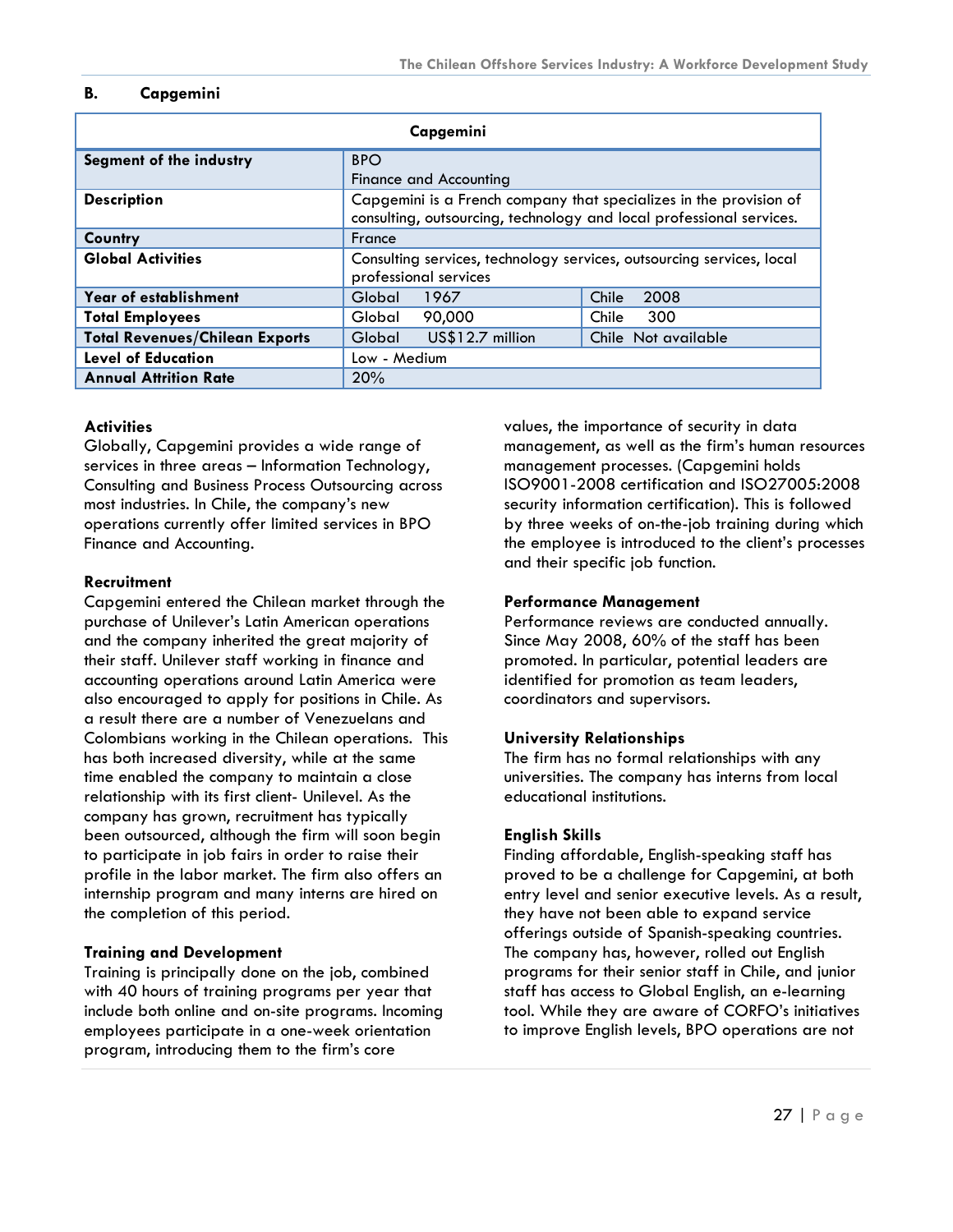eligible to apply as the programs are limited to IT professionals.

#### **Women in the Workforce**

50% of the employees at Capgemini Chile are females. The company feels that this is an attractive career option for women as they have more limited alternatives compared to their male counterparts.

#### **Challenges**

Reducing and maintaining attrition rates at reasonable levels.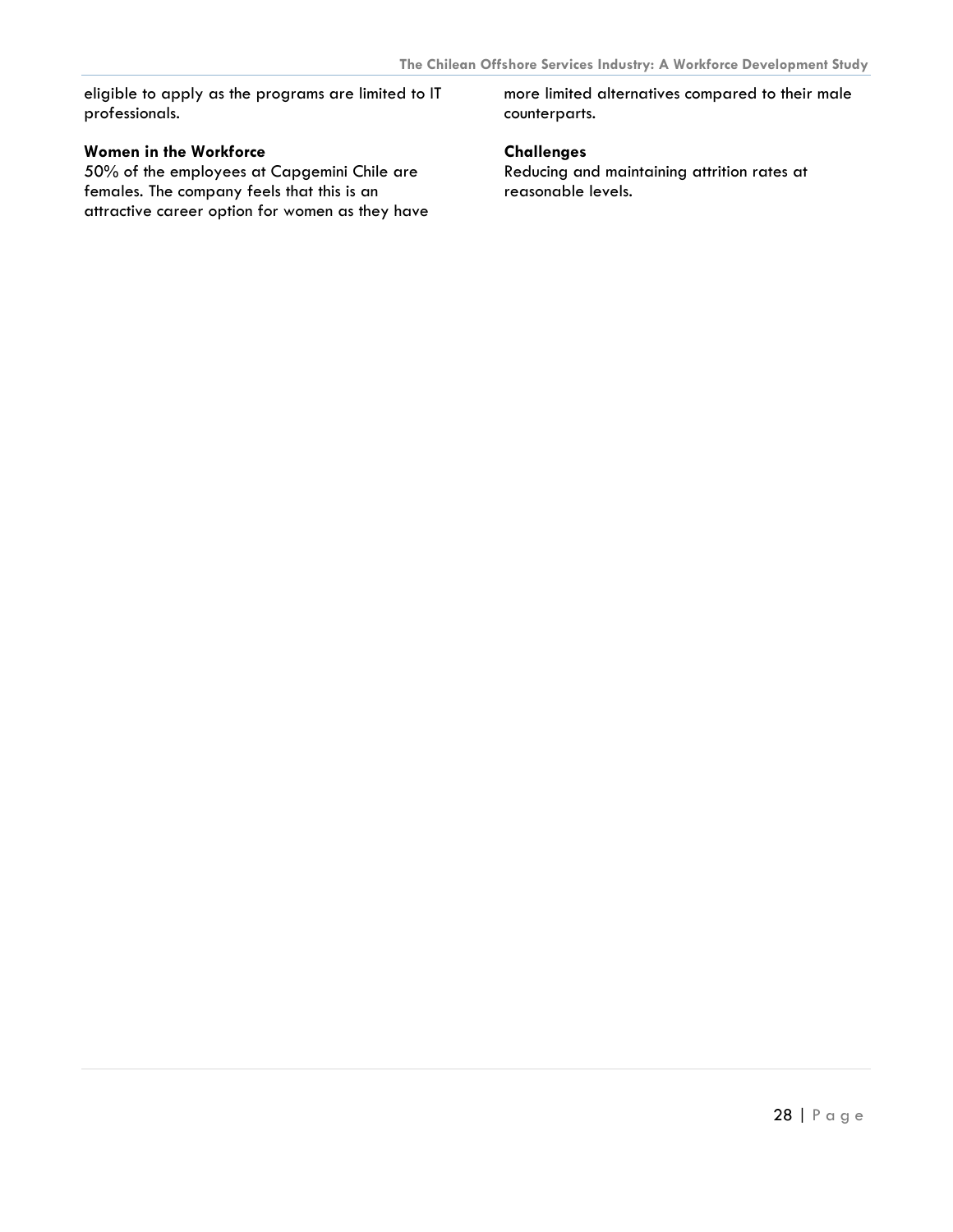#### <span id="page-29-0"></span>**C. Citigroup Chile S.A.**

| Citigroup Chile S.A.                  |                                                                   |              |  |  |
|---------------------------------------|-------------------------------------------------------------------|--------------|--|--|
| Segment of the industry               | <b>ITO</b>                                                        |              |  |  |
|                                       | Software Development and Maintenance                              |              |  |  |
| <b>Description</b>                    | Citigroup is a global diversified financial services company. The |              |  |  |
|                                       | company is engaged in providing a range of financial services to  |              |  |  |
|                                       | consumers and corporate customers.                                |              |  |  |
| Country                               | <b>United States</b>                                              |              |  |  |
| <b>Global Activities</b>              | Consumer banking and credit, corporate and investment banking,    |              |  |  |
|                                       | securities brokerage, and wealth management services              |              |  |  |
| Year of establishment                 | 1988<br>2003<br>Chile<br>Global                                   |              |  |  |
| <b>Total Employees</b>                | 276,000<br>Global                                                 | Chile<br>150 |  |  |
| <b>Total Revenues/Chilean Exports</b> | US\$105.8 million<br>US\$10.6 million<br>Global<br>Chile          |              |  |  |
| <b>Level of Education</b>             | Medium                                                            |              |  |  |

#### **Activities**

Citigroup Chile is dedicated to the design, development and maintenance of small, niche software for the financial services holding group, Citigroup. 75% of the work done in Chile is in specialized software development. The unit provides support to the US, Hong Kong, Singapore and London.

#### **Recruitment**

The firm does not recruit directly from universities, as they are particularly interested in staff with 5 to 7 years of experience in programming. The company uses headhunting firms to hire its staff. Citigroup initially faced challenges in recruiting due to a shortage of experienced programmers in the labor market, but considers that the IT labor force has matured substantially over the past seven years. The company contracts with programmers (per project) from 5 firms, including Polaris Laboratories. Once the software has been developed and rolled out across the company, those programmers are offered full-time contracts with Citigroup. In addition, in 2008 the company participated in CORFO's English Job Fair as an additional recruitment opportunity.

#### **Training and Development**

Training at Citigroup Chile is focused on maintaining the technical expertise of the workforce. Training programs include shifts from legacy systems to cutting edge technology. These training programs are provided through external organizations such as SAP or Microsoft Chile.

#### **University Relationships**

The company principally hires experienced workers and therefore they have limited need to interact with universities. When the company first began operating in Chile in 2003, their assessment of the university graduates was generally that the 6 to 7 year degree program did not fit their qualification needs. Indeed, they have found that the technical institutes such as DuocUC have been much more effective in catering to the industry personnel demands.

#### **English Skills**

The company provides English training to half of their staff every year through Berlitz English Institute. Approximately half of the company's senior staff has been taking English classes for four to five years. Employees have also been encouraged to participate in CORFO's program offering scholarships to IT professionals interested in studying English. This has been fairly successful and the company has seen progress.

#### **Global Talent**

Citigroup Chile has found it particularly useful and easy to recruit staff abroad to fill talent gaps in the country in order to facilitate growth. They find that foreigners are attracted to Chile because of the excellent quality of life in Santiago compared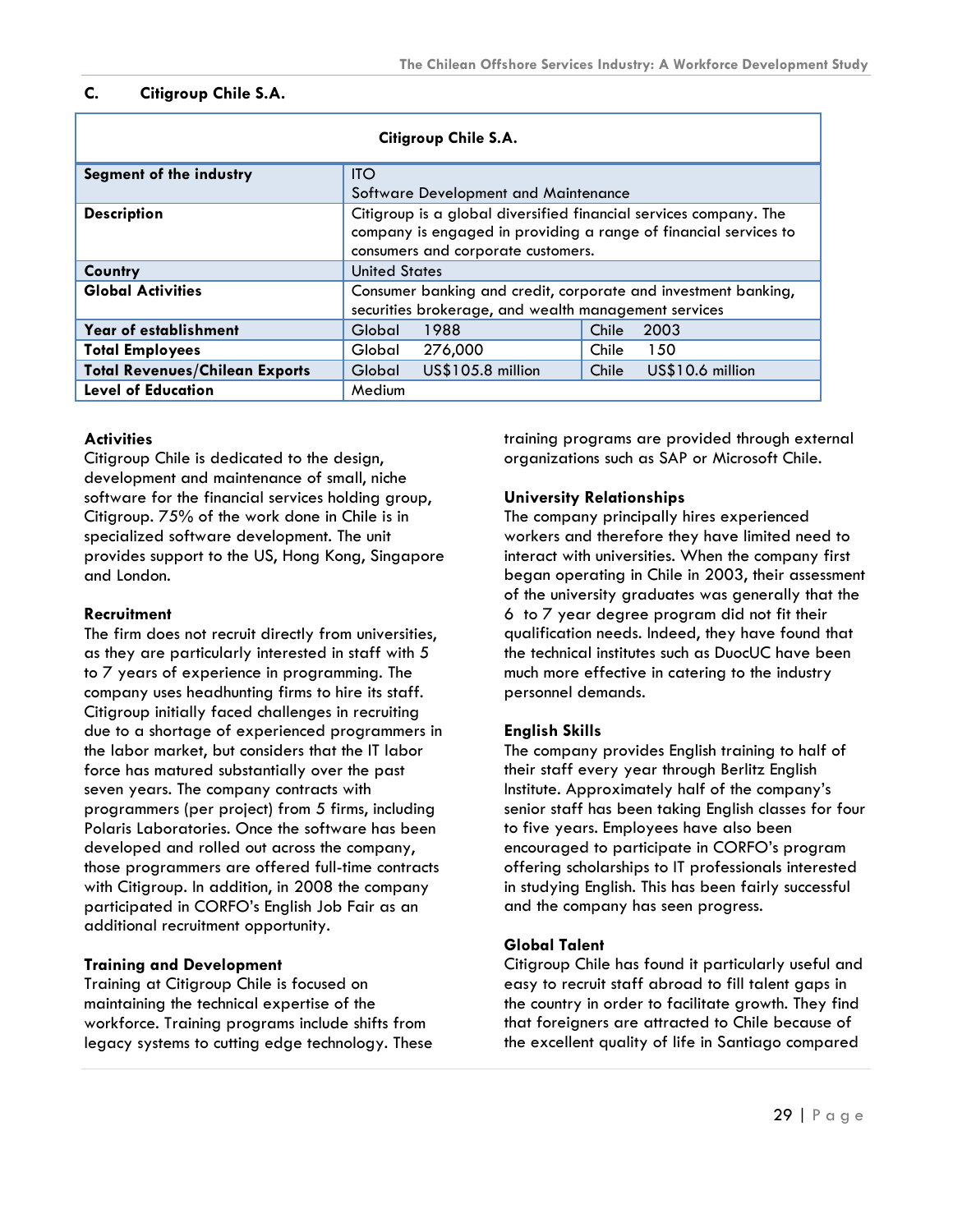to other big Latin American cities where the company has offices. Personnel with specific technical expertise are exempted from the percentage limits for foreign hires by the Chilean Labor Law. Thirty percent of employees in the Santiago office are foreign, including Serbians, Peruvians and Argentineans.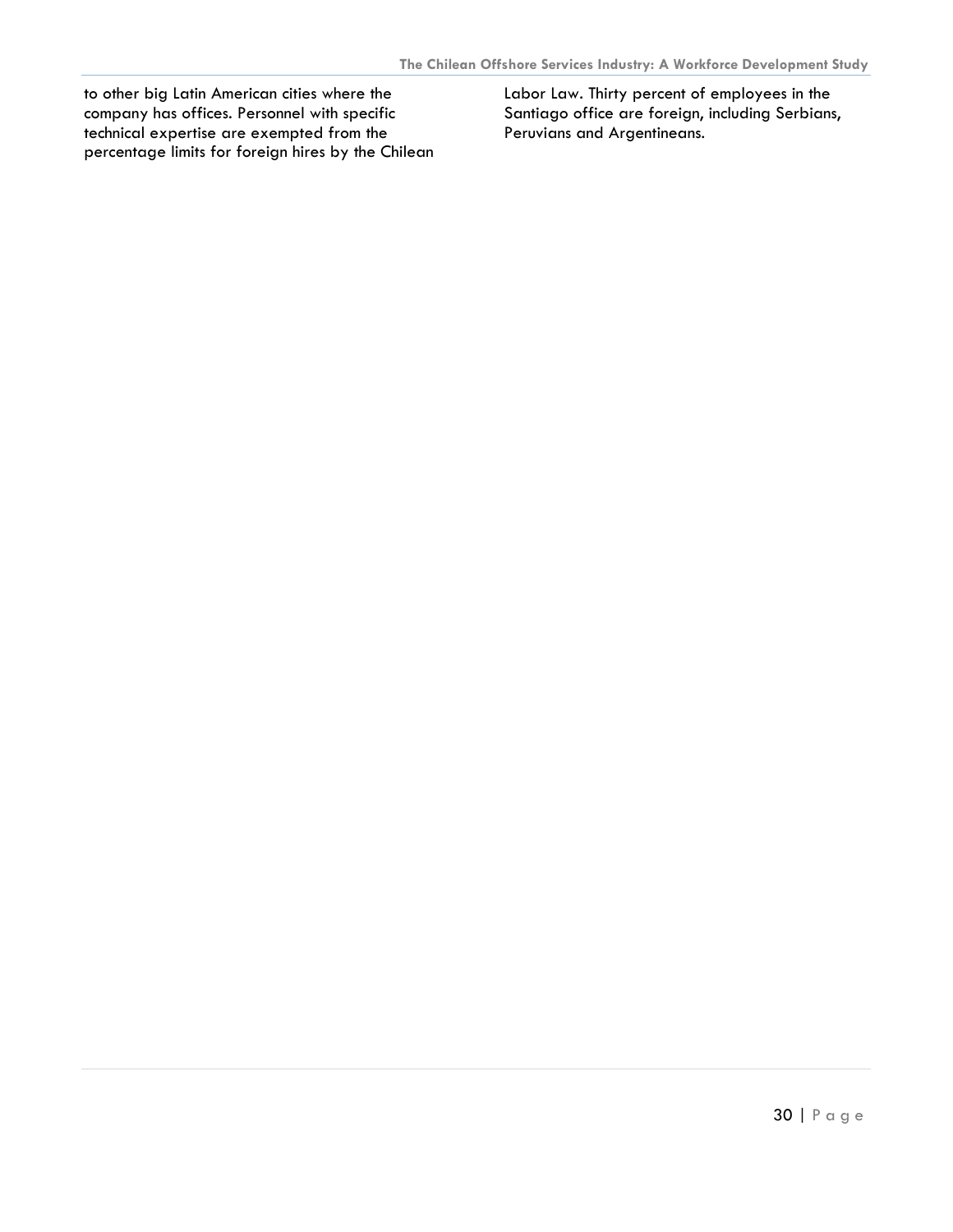#### <span id="page-31-0"></span>**D. Equifax Chile R&D Center**

|                                       | <b>Equifax Chile R&amp;D Center</b>                                                                                                                                                                                                                                                                             |  |  |
|---------------------------------------|-----------------------------------------------------------------------------------------------------------------------------------------------------------------------------------------------------------------------------------------------------------------------------------------------------------------|--|--|
| Segment of the industry               | <b>ITO R&amp;D</b>                                                                                                                                                                                                                                                                                              |  |  |
|                                       | <b>Verticals: Financial Services</b>                                                                                                                                                                                                                                                                            |  |  |
| <b>Description</b>                    | Equifax Inc. (Equifax) is a global provider of information solutions<br>for businesses and consumers. The company's products and services<br>are based on databases of consumer and business information<br>derived from numerous types of credit, financial, public record,<br>demographic and marketing data. |  |  |
| Country                               | <b>United States</b>                                                                                                                                                                                                                                                                                            |  |  |
| <b>Global Activities</b>              | Consumer information solutions, commercial information solutions,<br>workforce solutions, and industry specific services                                                                                                                                                                                        |  |  |
| Year of establishment                 | 1913<br>2009<br>Global<br>Chile                                                                                                                                                                                                                                                                                 |  |  |
| <b>Total Employees</b>                | 24<br>6,500<br>Chile<br>Global                                                                                                                                                                                                                                                                                  |  |  |
| <b>Total Revenues/Chilean Exports</b> | US\$0.94 million<br>Global<br>Chile<br>Not Available                                                                                                                                                                                                                                                            |  |  |
| <b>Level of Education</b>             | Medium - High                                                                                                                                                                                                                                                                                                   |  |  |

#### **Activities**

The Chile R&D Center is dedicated to providing research and development support for two IT platforms for Equifax Inc. – Interconnect and Appro. Interconnect is a global tool providing solutions for account acquisition, credit-risk decision making, cross-selling and fraud mitigation that can be applied in all industries. Appro is a platform dedicated to the financial services industry providing solutions for loans processing risk management.

#### **Recruitment**

Recruitment for the R&D Center was channeled mainly through online media, including websites such as [www.laborum.cl](http://www.laborum.cl/) and [www.bumeran.cl](http://www.bumeran.cl/). The company is concerned with attracting young and innovative staff with strong personal skills and a wide range of extracurricular interests. 90% of the 2009 recruits were civil engineers, with university degrees (6 years) and their average age was 28 years old at time of hiring. Once the core team was established, the firm relied heavily on referrals to hire other employees. They found this to be very successful. The company plans to increase the research team to 50 researchers within the next two years.

#### **Training and Development**

New employees receive one week of orientation training followed by an extensive five-month

training period prior to becoming productive members of the team. Technical training sessions are run by Chilean team members, per their areas of expertise. Where expertise is not available locally, internal personnel are brought in from the United States to conduct the training. This has been necessary particularly for operational and business knowledge. Online certification trainings for staff such as SAP or Microsoft are financed by the company. Training courses are permanently available online and the company relies on selfmotivation of the staff to continue learning.

#### **University Relationships**

The firm has no formal partnerships with universities or technical institutes, although they have developed an informal relationship with University of Santiago, Chile (USACH) and half of the employees are USACH graduates. It was particularly difficult for the company to forge closer relationships with universities when they made their initial hires as the universities were closed for the summer vacation.

#### **English Skills**

The R&D Center reports directly to the R&D division of Equifax Inc. in Atlanta. While English is not a requirement, it is very important for career advancement. All employees are enrolled in English training through Tromwell English Institute. The Center has also taken a creative approach to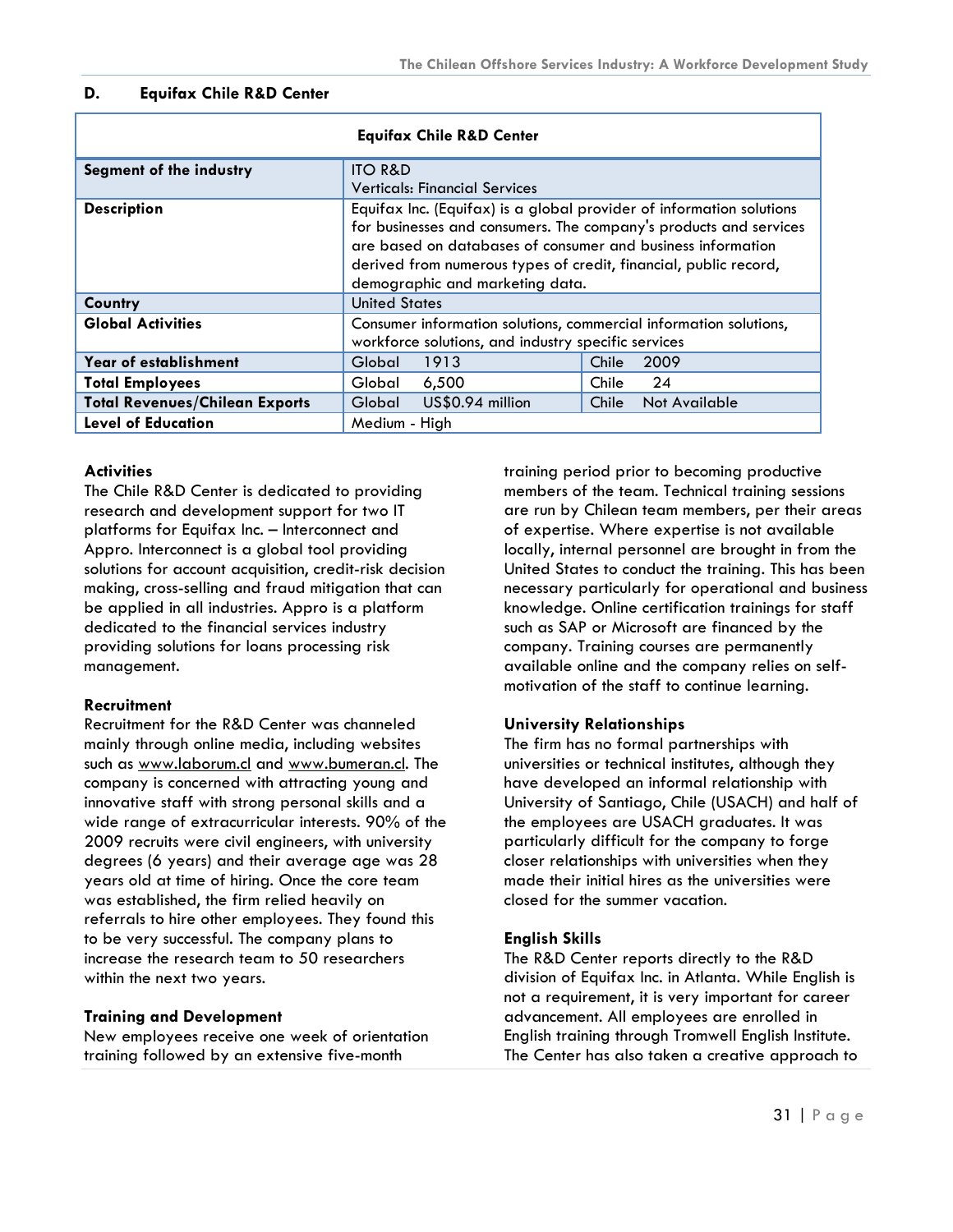improving English levels within the group by establishing "English Wednesdays." On these days, everyone in the company must speak English and anyone speaking Spanish is fined a small amount.

#### **Challenges**

The most pressing challenge for the R&D Center is maintaining their innovative culture. This is due to two reasons. Firstly, the Chilean Labor Law that

applies to all employees does not provide sufficient flexibility for creative staff as it requires a more rigid work schedule. Equifax are concerned that this will stifle both creativity and innovation. Secondly, although the R&D Center reports directly to the United States, it is technically part of Equifax Chile which owns Dicom. This local subsidiary, which was established in Chile in 1979, is a very conservative organization.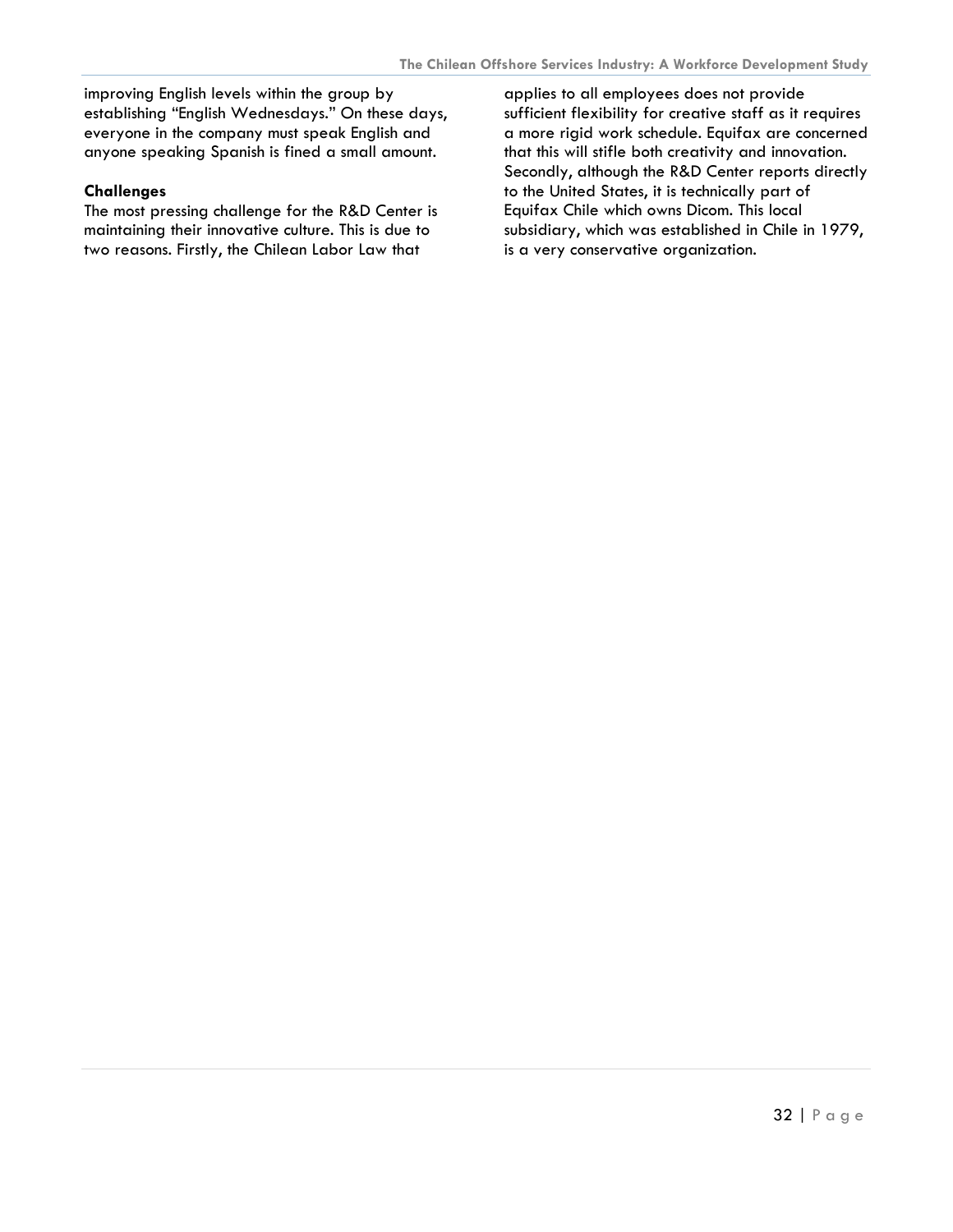#### <span id="page-33-0"></span>**E. Evalueserve**

| <b>Evalueserve</b>                    |                                                                                                                                                                                   |                          |
|---------------------------------------|-----------------------------------------------------------------------------------------------------------------------------------------------------------------------------------|--------------------------|
| Segment of the industry               | KPO: Market Research, Data Analytics, LPO<br><b>Vertical: Financial Services</b>                                                                                                  |                          |
| <b>Description</b>                    | Evalueserve provides Knowledge Process Outsourcing (KPO)<br>services to a wide range of industry segments and various<br>functional departments from its global research centers. |                          |
| Country                               | India                                                                                                                                                                             |                          |
| <b>Global Activities</b>              | Investment research, business research, market research, data and<br>financial analytics, intellectual property and legal process services                                        |                          |
| Year of establishment                 | 2000<br>Global                                                                                                                                                                    | 2006<br>Chile            |
| <b>Total Employees</b>                | Global<br>2500                                                                                                                                                                    | Chile<br>150             |
| <b>Total Revenues/Chilean Exports</b> | Global<br>Not available                                                                                                                                                           | US\$4.8 million<br>Chile |
| <b>Level of Education</b>             | Medium - High                                                                                                                                                                     |                          |

#### **Activities**

Evalueserve has seven business streams: Business Research, Investment Research, Circle of Experts, Data Analytics, Knowledge Technology, Market Research and Intellectual Property. The largest service line in Chile is Investment Research services which include equity research, fixed income research, corporate finance research as well as macroeconomic research. In addition, the company has teams working in Knowledge Technology providing data services in decision-making for clients in the United States. While the company also provides market research and data analytics for consulting firms from Chile, these service streams are stronger in their Asian offices.

#### **Recruitment**

Evalueserve first opened their offices in Chile with three people in December 2006. Since then, they have grown their staff to over 100 people. The company has focused on hiring Chilean staff in order to provide greater long-term stability. As client demand has grown, more staff has been recruited. Certain positions such as derivatives staff or English editors are hired directly from abroad due to the lack of available human capital in Chile. Within Chile, the company uses online job forums, as well as using their presence on university campuses both as guest lecturers and with campus information sessions to recruit graduates. All hires go through a rigorous interview process where

emphasis is placed more heavily on applied knowledge and interpersonal skills.

#### **Training and Development**

Training at Evalueserve has two key focus areas: technical training and interpersonal skills training, particularly with respect to working in multicultural environments. Technical training is provided by Evalueserve trainers from India, who come on-site to work with new recruits through on-the-job training. These instructors act as mentors. In addition, the company provides classroom-based training using Indian trainers and teleconference training sessions simultaneously viewed in Chile, Europe and China. Technical training is provided at intervals throughout the entire year. Interpersonal skills training includes cultural awareness, effective communication skills, and professionalism and etiquette classes. The company stresses the importance of having an engaged and motivated staff in order to deliver results for the client. These values are reinforced both in formal training sessions as well as on a daily basis by management staff.

#### **English**

An external agency provides ongoing English language training for the Chilean staff. This is vital to the organization, as each client team is spread between its four global offices and English is the basis for most internal communication. In addition,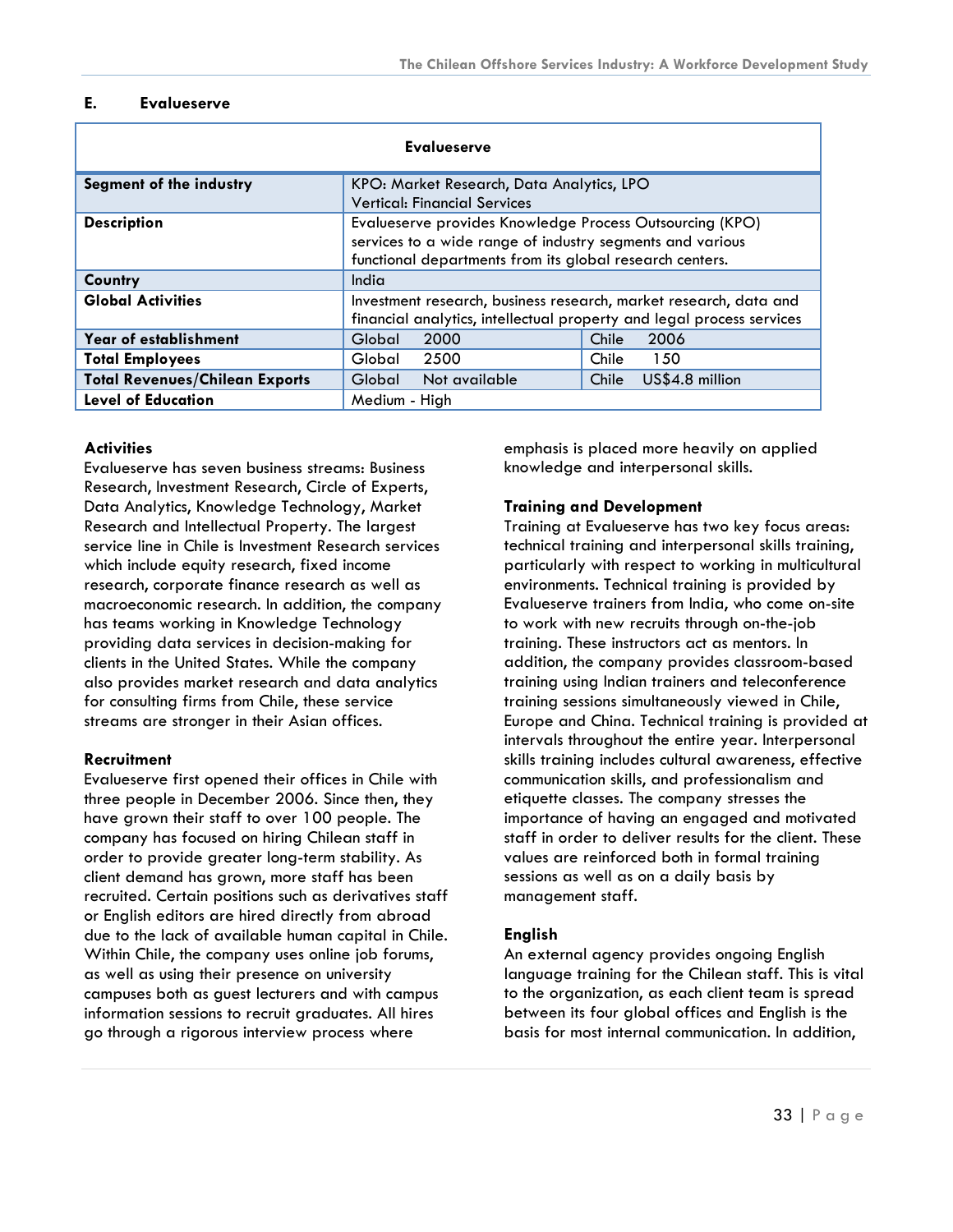as the Chilean team serves principally the US market, they must interact with clients in English.

#### **Relationships with Local Universities**

The company is working to develop closer relationships with the Chilean universities by

establishing connections with professors and appearing as guest lecturers. In addition, the company has piloted an internship process with DuocUC. During summer 2009, the company hosted its first team of engineering interns. This was generally considered to be very successful.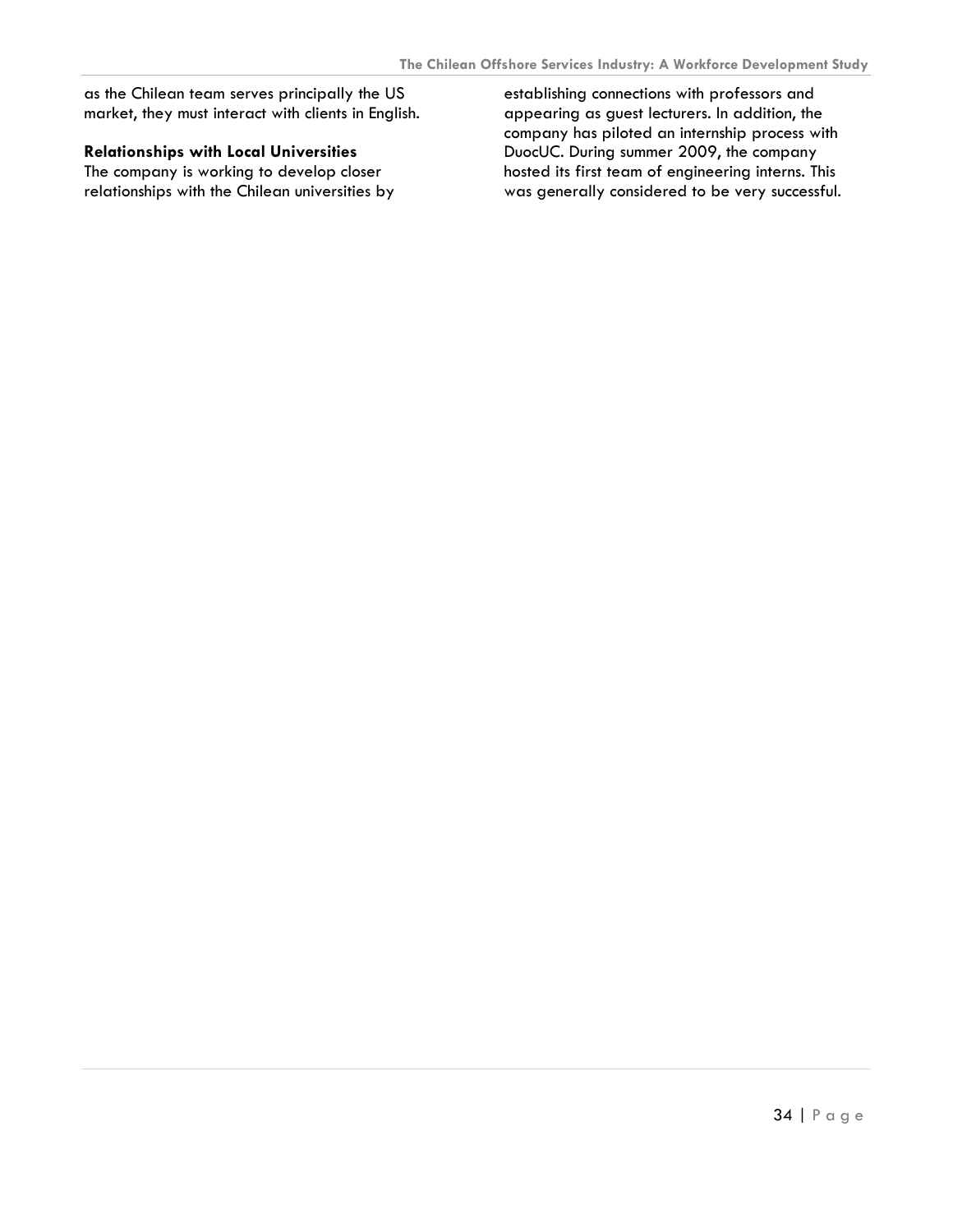#### <span id="page-35-0"></span>**F. Everis**

| <b>Everis</b>                         |            |                                                                                                                                                                                                                                                                                                             |       |                  |
|---------------------------------------|------------|-------------------------------------------------------------------------------------------------------------------------------------------------------------------------------------------------------------------------------------------------------------------------------------------------------------|-------|------------------|
| Segment of the industry               | <b>ITO</b> |                                                                                                                                                                                                                                                                                                             |       |                  |
|                                       |            | Consulting and software development                                                                                                                                                                                                                                                                         |       |                  |
| <b>Description</b>                    |            | Everis is a consulting firm that offers its clients comprehensive<br>business solutions covering all aspects of the value chain, from<br>business strategy through to systems implementation in the sectors<br>of banking, healthcare, industry, insurance, media, public sector,<br>telecom and utilities. |       |                  |
| Country                               | Spain      |                                                                                                                                                                                                                                                                                                             |       |                  |
| <b>Global Activities</b>              |            | Consulting, IT, outsourcing, & professional services                                                                                                                                                                                                                                                        |       |                  |
| Year of establishment                 | Global     | 1996                                                                                                                                                                                                                                                                                                        | Chile | 1999             |
| <b>Total Employees</b>                | Global     | 6,000                                                                                                                                                                                                                                                                                                       | Chile | 200              |
| <b>Total Revenues/Chilean Exports</b> | Global     | US\$394 million                                                                                                                                                                                                                                                                                             | Chile | US\$ 6.7 million |
| <b>Level of Education</b>             | Medium     |                                                                                                                                                                                                                                                                                                             |       |                  |

#### **Activities**

Everis is a Spanish IT consulting firm. The Chilean subsidiary offers the following services: IT outsourcing, IT consulting in business and strategic planning, joint venture integration and business intelligence. Everis has also established a High Performance Center in Temuco, which implements projects for clients around the world. The Center also provides software design and development.

#### **Employee Profile**

Employees at Everis have strong technical backgrounds. 80% of them are civil engineers or program analysts with over 6 years of experience. The remaining 20% are technical engineers (4 year degrees) with 2-3 years of experience. The company plans to hire an additional 50 people within the next year.

#### **Recruitment**

The company recruits both experienced professionals and final year engineering students from Universidad de la Frontera-Temuco. These students work with them on projects in the last year of their studies at the High Performance Center the company has in the Universidad de la Frontera. They also recruit through job fairs in Santiago and different regions, including job fairs at Universidad de Chile, Universiad Católica and Universidad

Técnica Federico Santa María. Valparaiso and Concepción are two major regions for recruitment. They also implemented an employee referral program with bonuses (for example, flights to Buenos Aires) if the referred person stays with the company for at least 6 months.

#### **Training and Development**

Employees are part of an international network of consultants, allowing them to be permanently connected with best practices and solutions. Everis also provides methodology training. The company sends professionals to the Everis headquarters in Spain for training and development. Half of the 80 professionals participating in the Chilean Temuco project were sent to Madrid for 3 months as part of this knowledge transfer initiative. Promotion is largely dependent on the employee's yearly performance. The company is owned by the employees. Consultants who have worked for the company for at least 3 years receive dividends.

#### **University Relationships**

In 2007, Everis opened a High Performance Center (CAR) in the Universidad de la Frontera (UFRO) that includes a software factory. All the clients for the software factory project are from Spain.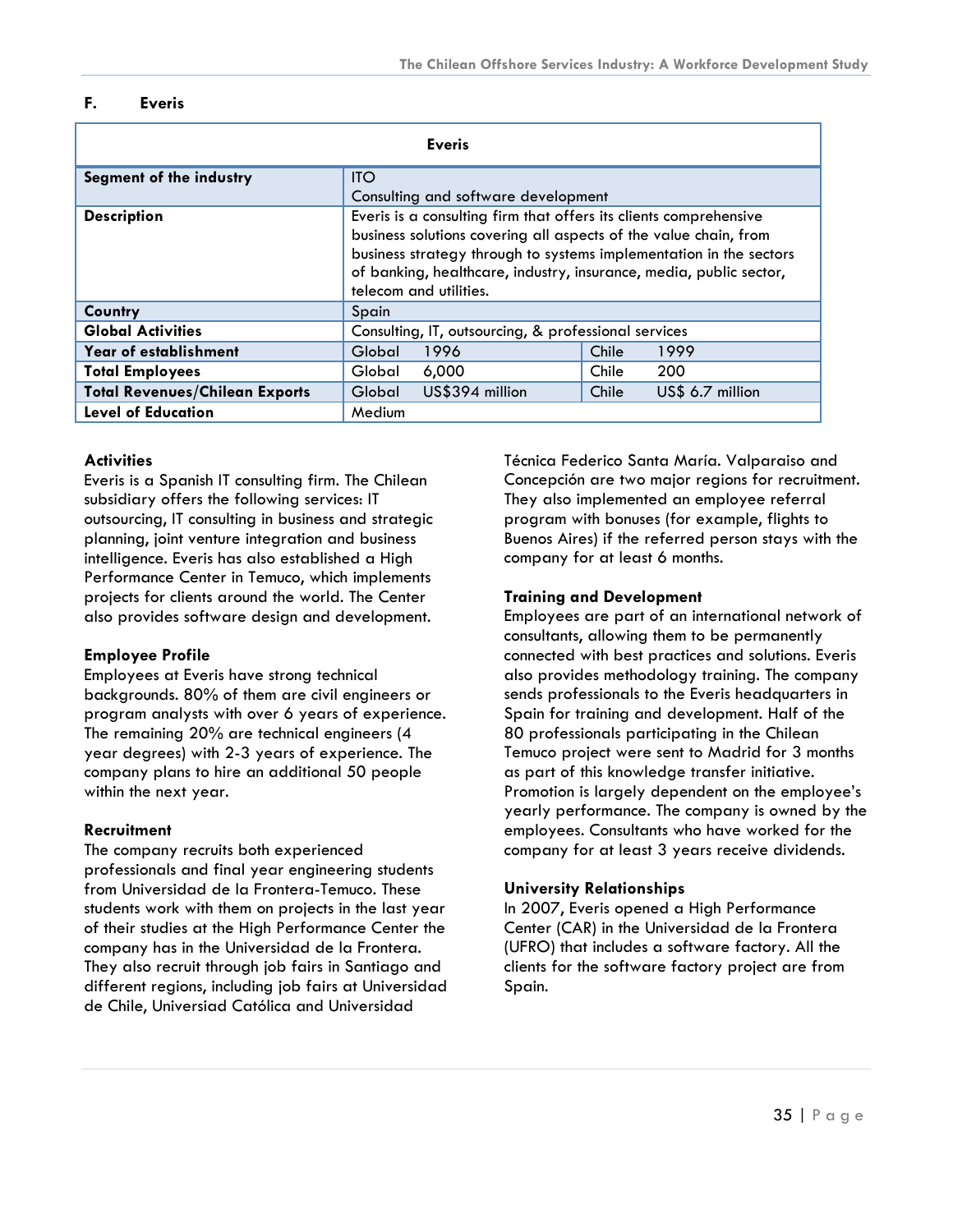#### <span id="page-36-0"></span>**G. Fluor S.A.**

| Fluor S.A.                            |                                                                                                                                                                                                                                                                                                                               |                           |
|---------------------------------------|-------------------------------------------------------------------------------------------------------------------------------------------------------------------------------------------------------------------------------------------------------------------------------------------------------------------------------|---------------------------|
| Segment of the industry               | Verticals: Mining<br><b>Engineering Services</b>                                                                                                                                                                                                                                                                              |                           |
| <b>Description</b>                    | Fluor provides engineering, procurement and construction<br>management (EPCM) and project management services. Fluor<br>serves a number of industries worldwide, including oil and gas,<br>chemical and petrochemicals, transportation, mining and metals,<br>power, life sciences and manufacturing.<br><b>United States</b> |                           |
| Country<br><b>Global Activities</b>   | Engineering, procurement, construction, maintenance and project                                                                                                                                                                                                                                                               |                           |
|                                       | management services.                                                                                                                                                                                                                                                                                                          |                           |
| Year of establishment                 | Global<br>1890                                                                                                                                                                                                                                                                                                                | 1976<br>Chile             |
| <b>Total Employees</b>                | Global<br>27,958                                                                                                                                                                                                                                                                                                              | 550<br>Chile              |
| <b>Total Revenues/Chilean Exports</b> | US\$22.3 billion<br>Global                                                                                                                                                                                                                                                                                                    | US\$69.3 million<br>Chile |
| <b>Level of Education</b>             | Medium - High                                                                                                                                                                                                                                                                                                                 |                           |
| <b>Annual Attrition Rate</b>          | $12\%$ pre-crisis, $2.5\%$ post-crisis                                                                                                                                                                                                                                                                                        |                           |

#### **Activities**

Fluor S.A. offers all of the services provided by the company at a global level. The strengths of the office lie principally in the mining sector. Services include all aspects of the engineering services value chain, including design drawings, prefeasibility studies, feasibility studies, basic engineering, detailed engineering and EPCM (Engineering, Procurement, Construction, Management) projects. In addition to mining, the company also provides services in infrastructure and plant maintenance.

#### **Recruitment**

The Chilean engineering industry is characterized by a high level of rotation through companies depending on the current projects that each company is working on. The market is also fairly small and each company is aware of the skills of the staff in other firms. Fluor handpicks its staff for different projects from other companies. New labor is recruited directly through personal relationships with faculty at the universities and many graduates are first hired as interns. Fluor S.A. also offers internship opportunities for students from abroad and often recruits internally from other global offices to fill human resource gaps in Chile.

#### **Training and Development**

New recruits undergo one day of orientation training upon joining the company. This is a standardized program that is conducted for all Fluor recruits around the world. Following this, training and development opportunities are customized according to the development needs of each employee. Development opportunities are largely based on a self-learning model. Three primary tools are available. Knowledge On-Line, an online forum open to all Fluor employees around the world designed to facilitate the transfer of knowledge and ideas around its global offices. Fluor University which offers classes based on technical and managerial skill development both online and in-person (in the United States). SkillSoft, another online tool designed to improve non-technical skills. In addition, when necessary, they will bring Fluor experts from around the world to lecture on specific topics. Besides these formal initiatives, efforts are also made to pair up young engineers with experienced staff on projects to facilitate knowledge transfer. Performance Management is a key part of working at Fluor. Employees establish an annual development plan and regularly meet with their managers to assess their progress, as well as completing an online tool that measures improvements.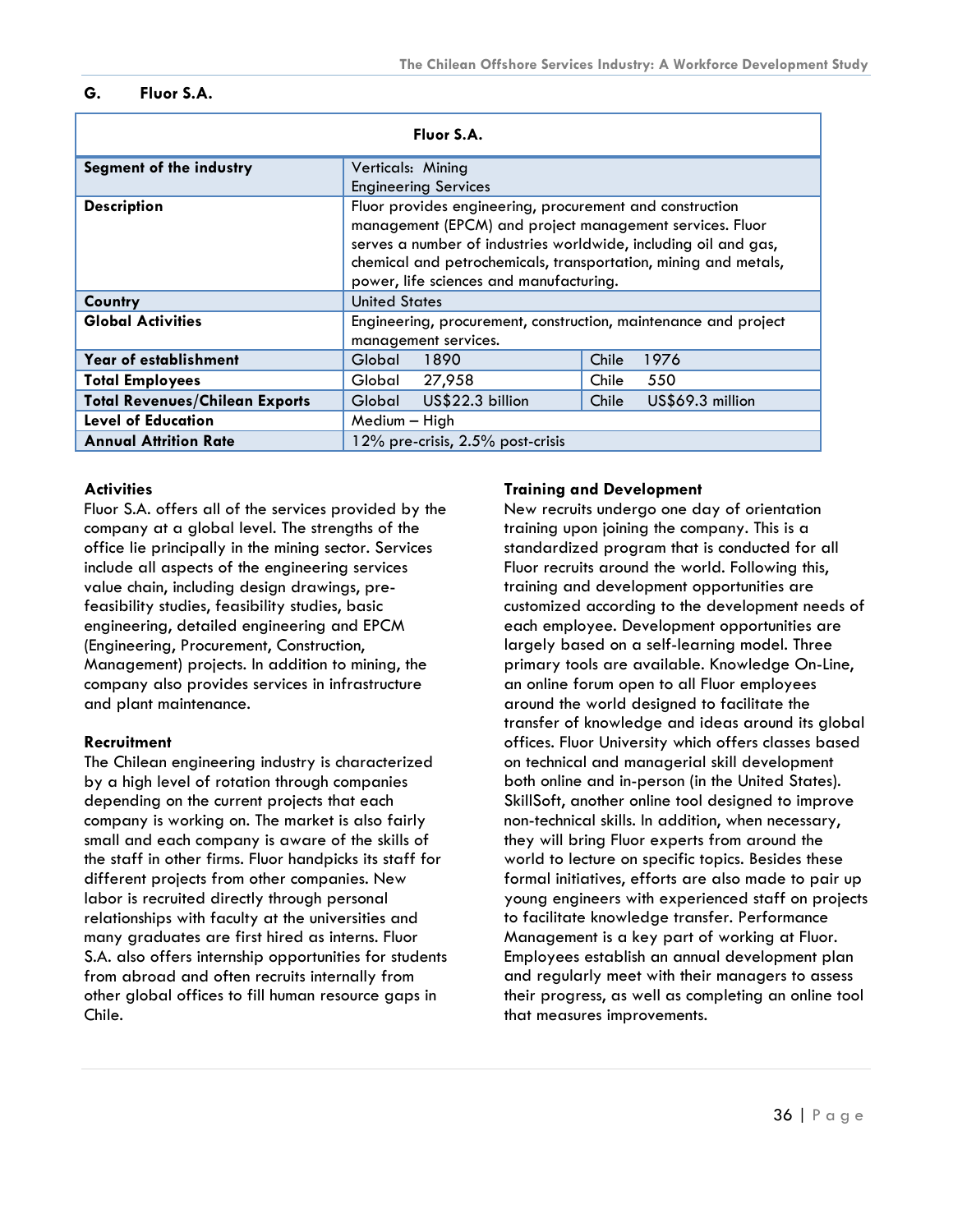#### **University Relationships**

Fluor has no formal relationship with Chilean universities. However, they have considerable success in recruiting engineers from Universidad de Chile, Universidad de Concepción and USACH.

#### **English Skills**

While English is not required as an entry-level skill at Fluor, it is considered important for career development within the company. This is principally because Fluor relies on a global skill network through which the most appropriate person is tapped for a specific project, regardless of their home office. Chilean employees are often sent abroad to work on different projects during the course of their careers with the company. The Chilean office also hosts a number of foreign workers at any one time, and English is used as the

common language. In addition, as most of the company's online tools are in English, access to cutting edge information is largely dependent on an employee's language skills. The company has found that, on average, about 50% of the incoming staff has a good command of English while the remaining half has some knowledge.

#### **Global Talent**

Fluor is particularly concerned with promoting women in the engineering industry. The company has two programs dedicated to career advancement – the People Development Program (PDP) and the Mentoring Circle. The PDP for promising employees is approximately 50% female, while the Mentoring Circle is exclusively for women and includes female mentors.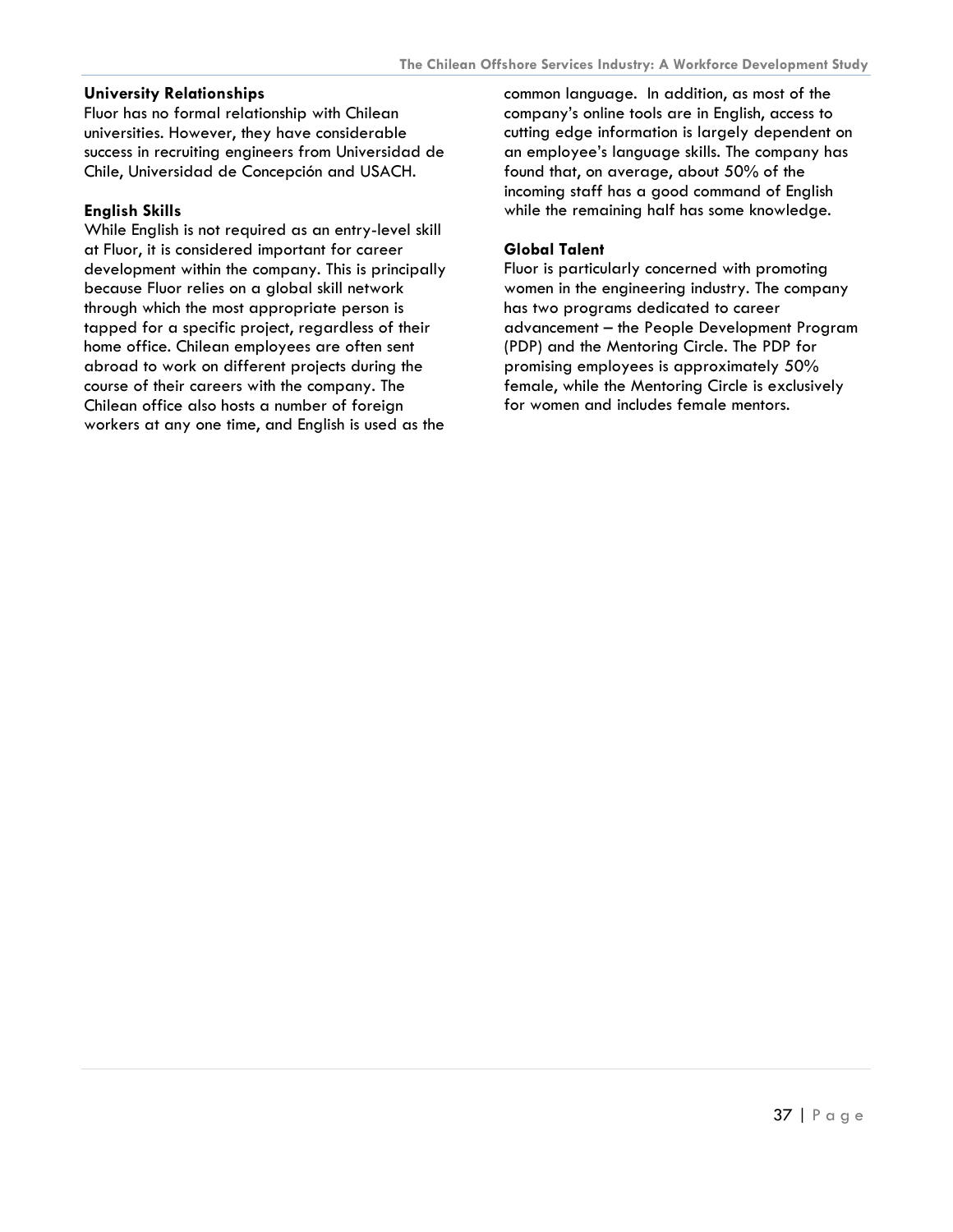#### <span id="page-38-0"></span>**H. GenShare Ltda.**

| GenShare Ltda.                        |                                                                                                                                                          |
|---------------------------------------|----------------------------------------------------------------------------------------------------------------------------------------------------------|
| Segment of the industry               | <b>ITO</b><br>Software Development and Maintenance                                                                                                       |
| <b>Description</b>                    | Provides IT services across the software development life cycle<br>including design, development, testing, and deployment and<br>application management. |
| Country                               | Chile                                                                                                                                                    |
| <b>Activities</b>                     | The company will provide IT platform and software development<br>and support.                                                                            |
| Year of establishment                 | 2009<br>Chile                                                                                                                                            |
| <b>Total Employees</b>                | 1,000<br>Chile Predicted                                                                                                                                 |
| <b>Total Revenues/Chilean Exports</b> | Chile Predicted US\$50 million                                                                                                                           |
| <b>Level of Education</b>             | Medium                                                                                                                                                   |

#### **Activities**

GenShare Ltda. is a joint venture between UST Global and the General Electric Company (GE) established in 2009 to provide IT services and is headquartered in Chile. It provides IT services across the software development life cycle including design, development, testing, deployment and application management. In particular, the company in Chile will be focused on supporting GE´s procurement platform. The company will begin as a captive center providing services for GE and later will offer services to other companies around the world leveraging GE's procurement power.

#### **Recruitment**

Recruitment is schedule to occur in two faces. Phase one will consist of hiring 30 people. The employee profile is a 4-year engineer (all engineering streams), with less than 2 years experience. In this first phase employees will be taken to India for services training in design and development of projects at the Global Leadership and Training Institute in India. This group will then be responsible

for training the next layer of the employees. The second phase of hiring 100 people more will start in July 2010. The company will focus principally on campus recruitment. They will hire business analysts, testers, and project managers among others. The most important characteristics of GenShare recruits are a willingness to learn and the ability to communicate.

#### **Training and Development and University Relationships**

GenShare will create its own training programs. The company is working very closely with DuocUC in order to establish these programs. The educational institute has been very willing to adjust their curriculum to meet GenShare's needs, both for technical training and English language skills requirements.

#### **English Skills**

The company feels that the people are not sufficiently exposed to English in Chile and believe that one of the best ways to teach English is through immersion programs. They believe that English will be their greatest challenge in establishing their operations in Chile.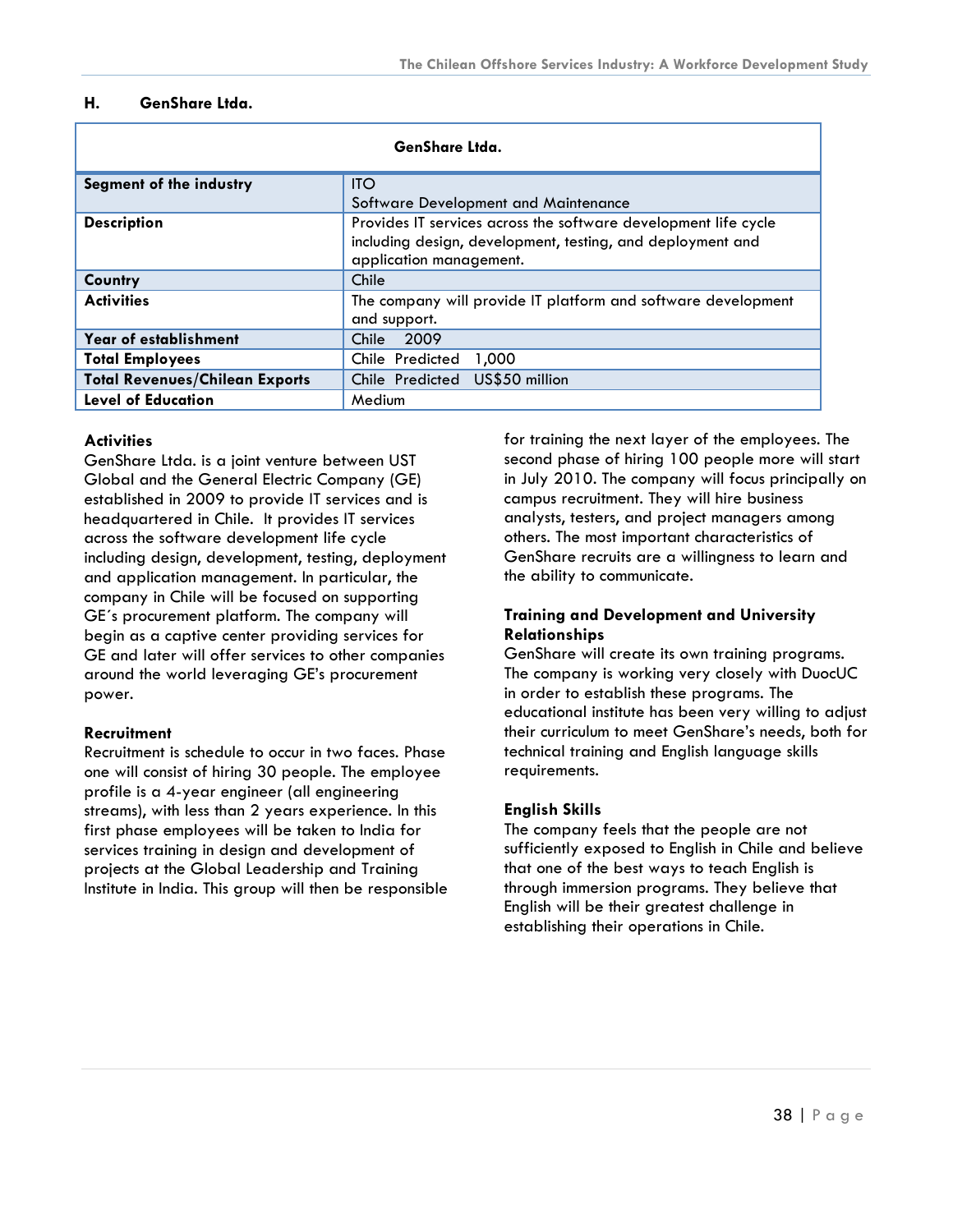#### <span id="page-39-0"></span>**I. Kauel**

| Kauel                                 |                                                                                                                                                                                |
|---------------------------------------|--------------------------------------------------------------------------------------------------------------------------------------------------------------------------------|
| Segment of the industry               | <b>ITO</b><br>R&D                                                                                                                                                              |
| <b>Description</b>                    | Kauel is involved in the creation of technologically innovative<br>products and software development for high impact advertising,<br>education and various other applications. |
| Country                               | Chile                                                                                                                                                                          |
| <b>Activities</b>                     | <b>R&amp;D Software</b><br>Chile                                                                                                                                               |
| Year of establishment                 | 2008<br>Chile                                                                                                                                                                  |
| <b>Total Employees</b>                | 20<br>Chile                                                                                                                                                                    |
| <b>Total Revenues/Chilean Exports</b> | Chile<br>Not Available                                                                                                                                                         |
| <b>Level of Education</b>             | Medium - High                                                                                                                                                                  |
| <b>Annual Attrition Rate</b>          | 30%                                                                                                                                                                            |

#### **Activities**

The company is focused on developing innovative software applications for all industries, including publicity, education and telecommunications.

#### **Employee Profile**

Employees at Kauel are all under 30 years old. Of the 20 employees, approximately 60% hold 4 year degrees in electronic engineering, while the remaining 40% hold 6-year degrees. The management team consists of three engineering graduates from Universidad Técnica Federico Santa María. Two hold Masters degrees in electronic engineering, and the third holds a Masters in Business Administration.

#### **Recruitment**

The company recruits directly from two educational institutes, DuocUC and Universidad Mayor, where the staff runs workshops and classes on a regular basis. Students begin to work with Kauel through these workshops and internships and then are often offered a full-time position on the team. Joining the Kauel team is made more attractive by the fact that engineers are given the rights to the patents developed during their emploiment. However, this has led to attrition, as employees have left to sell their own products.

#### **Training and Development**

The company provides on-going training based on the development needs of the staff. This includes

interdisciplinary and cross-functional groups training together in specialty areas in order to maximize opportunities for innovation.

#### **University Relationships**

DuocUC has been a key partner in the growth and development of Kauel. The institution provides the company with office space on campus, allowing them to be near their potential labor pool as well as providing support in business administration. The company initially approached Universidad Católica to form a partnership; however, it eventually chose DuocUC so that they could maintain ownership of their patents. In addition, the company works closely with DuocUC on curriculum development to ensure that the school is meeting business training needs. The company has also established informal alliances with universities in Tokyo, Germany and the United States including Stanford University.

#### **English Skills**

English language skills at Kauel are limited. The management team however, feels that it is important for them to show leadership by improving their own level of English first before they can expect their staff to invest time in improving their language skills.

#### **Challenges**

The key challenge that the company faces is the lack of entrepreneurship skills. It has been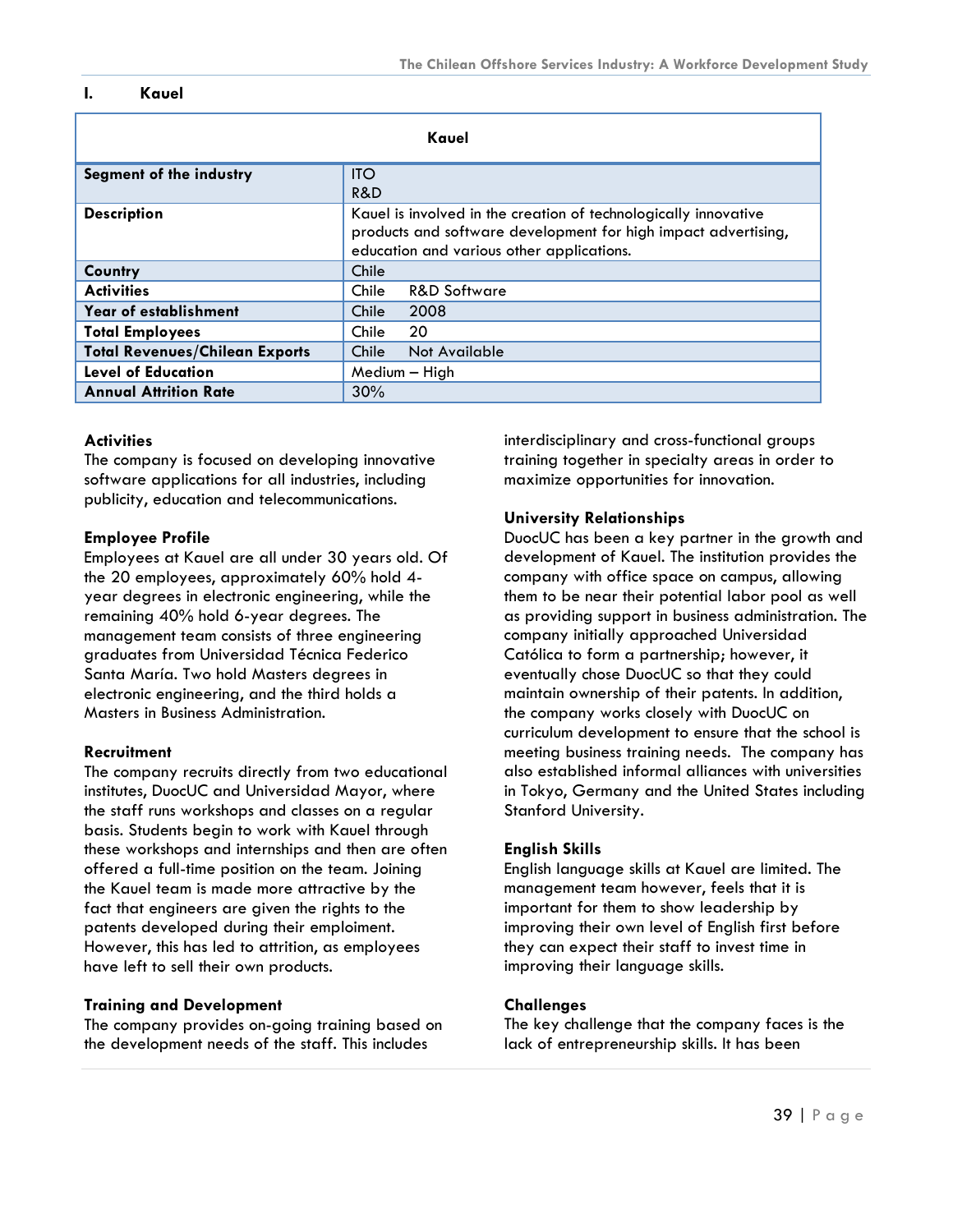particularly difficult for the team to find talented, qualified staff prepared to work in a relatively high-risk entrepreneurial environment. In general, they have found that university curricula offer few classes in entrepreneurship and sales. This makes it difficult for a start-up to gain momentum both within the country and for service exports.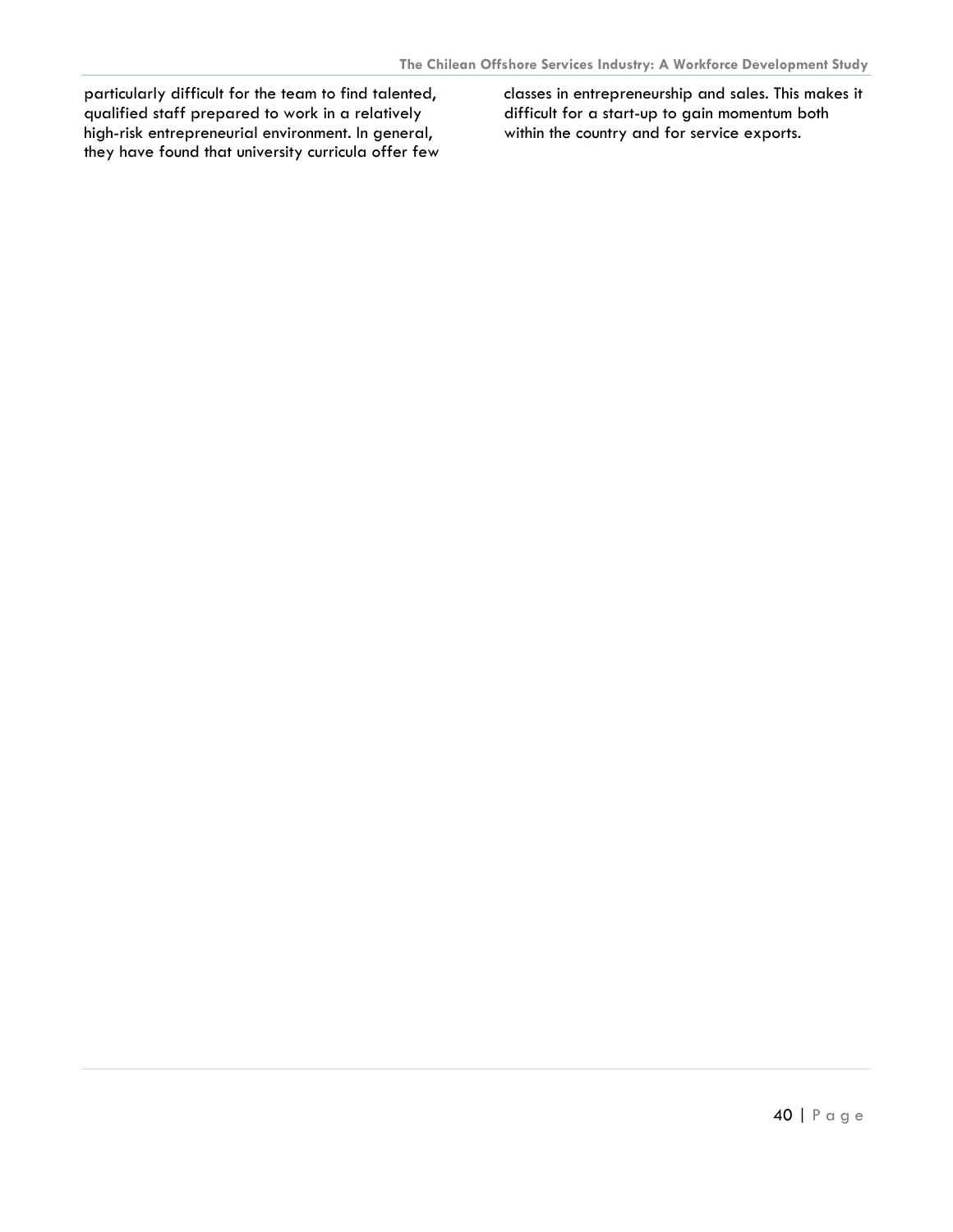#### <span id="page-41-0"></span>**J. Monsanto Chile**

| <b>Monsanto Chile</b>                 |                                                                                                                                                                                                                                                                                         |                       |
|---------------------------------------|-----------------------------------------------------------------------------------------------------------------------------------------------------------------------------------------------------------------------------------------------------------------------------------------|-----------------------|
| Segment of the industry               | Vertical: Biotechnology                                                                                                                                                                                                                                                                 |                       |
|                                       | R&D                                                                                                                                                                                                                                                                                     |                       |
| <b>Description</b>                    | Monsanto Company (Monsanto) along with its subsidiaries is a<br>worldwide provider of agricultural products for farmers. The<br>company's seeds, biotechnology trait products, and herbicides<br>provide farmers with solutions to produce foods for consumers and<br>feed for animals. |                       |
| Country                               | <b>United States</b>                                                                                                                                                                                                                                                                    |                       |
| <b>Global Activities</b>              | Global seeds and traits business, and genetic technology platforms<br>and agricultural productivity business consisting of crop protection<br>products and residential lawn-and-garden herbicide products.                                                                              |                       |
| Year of establishment                 | 2000<br>Global                                                                                                                                                                                                                                                                          | Chile 2000            |
| <b>Total Employees</b>                | 22,900<br>Global                                                                                                                                                                                                                                                                        | R&D < 50<br>Chile     |
| <b>Total Revenues/Chilean Exports</b> | US\$11.7 billion<br>Global                                                                                                                                                                                                                                                              | Chile US\$7.2 million |
| <b>Level of Education</b>             | High <sup>1</sup>                                                                                                                                                                                                                                                                       |                       |
| <b>Annual Attrition Rate</b>          | Very Low                                                                                                                                                                                                                                                                                |                       |

1 The R&D center also draws on an experienced team of research technicians from Seminis. This team only has technical training degrees, however, they have, on average, 15 years of experience.

#### **Activities**

Monsanto Chile is dedicated to the production of seeds for both the domestic and foreign markets. In addition, the company carries out research and development in Chile for the production of vegetable seeds as well as corn, soy and canola row crops. Research conducted in Chile impacts directly the several crop markets they serve in North America and Europe.

#### **Recruitment**

During the past two years, Monsanto has focused on building a solid foundation for their Chilean research team. The group has grown significantly with almost all new hires being recent Masters graduates. The recruiting process is thorough. The company offers a range of informational talks at leading universities in Santiago, including sessions on career management in the field of agricultural research. In addition, they conduct surveys of graduating classes to gain a better understanding of the work environments that graduates are seeking. The company uses traditional recruitment tools such as attendance in job fairs and newspaper job postings. In addition, the company uses online job sites. Hiring at Monsanto is also highly selective, including first-round group

interviews and final-round individual interviews in which team managers generally play an active role. The company also offers summer internships (candidates must go through the same interview process as for full-time hires.)

#### **Training and Development**

Training begins with a one-day "On-Boarding" or orientation program that covers general information about the company and its work with different senior managers. In addition, new recruits are briefed on compensation and benefits policies as well as performance management protocols. Technical training is designed on an individual basis. Monsanto's policy is to hire new graduates with Masters degrees and provide all necessary training. The company also provides Six Sigma training to improve production research and training for interpersonal skills such as leadership and teamwork.

#### **University Relationships**

The company has established informal relationships with seven universities in Chile, including Universidad de Chile and Universidad Católica de Valparaíso. Monsanto considers the graduates in agronomy to be very well trained technically. The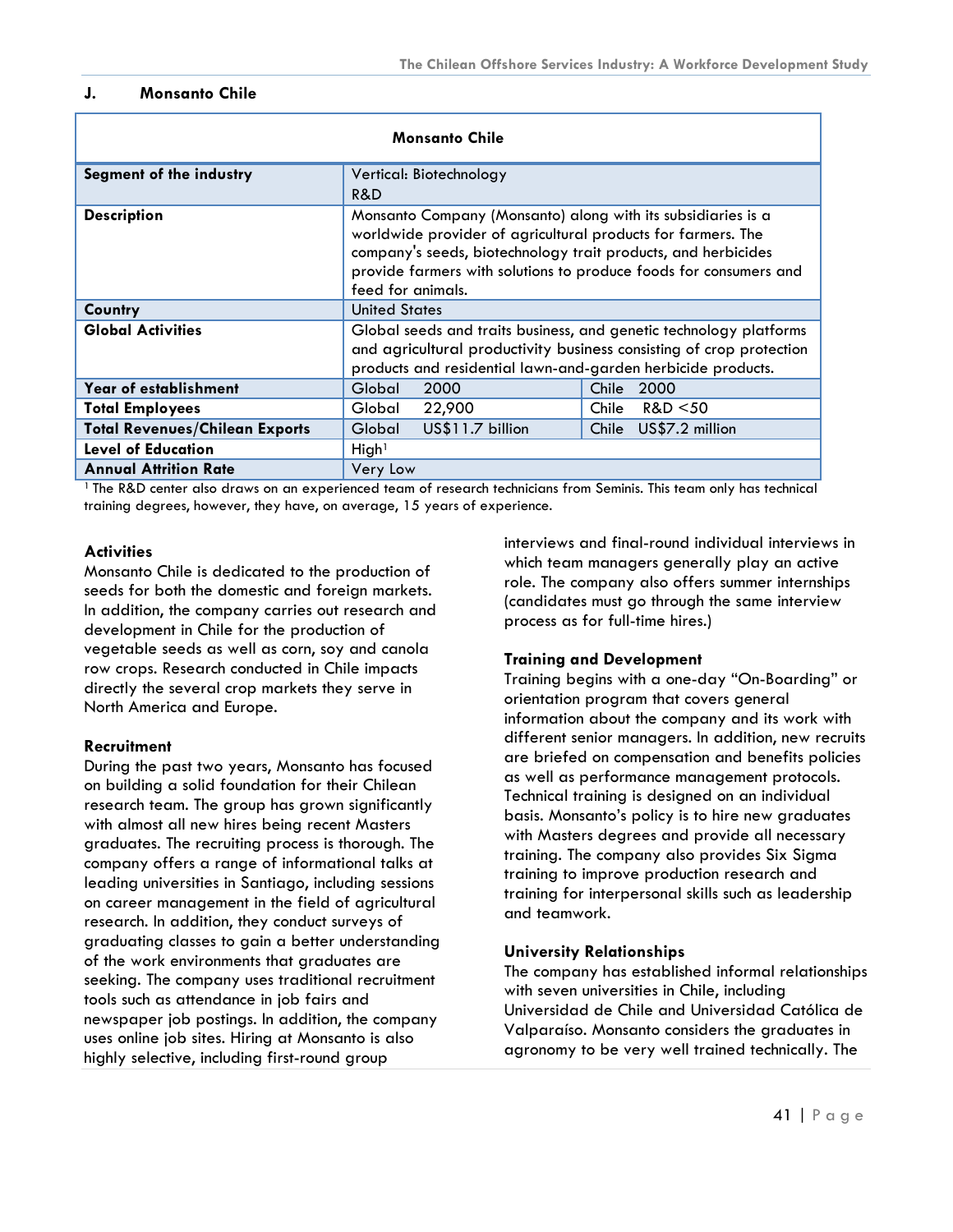main shortcoming of the university system is the lack of career management skills being provided by the university programs for their graduates. The company thus has been very proactive in providing these trainings directly for university students.

#### **English Skills**

English is a requirement for all incoming research staff at Monsanto Chile as the research team work with Monsanto's international network of

investigators around the world and thus have to be able to communicate effectively. Rather than use test scores or other external parameters to check English levels, the company conducts their hiring interviews in English. The only exception to this requirement is made when the company needs to hire someone with significant (5-7 years) experience in a particular topic and they are unable to find anyone with an appropriate level of English.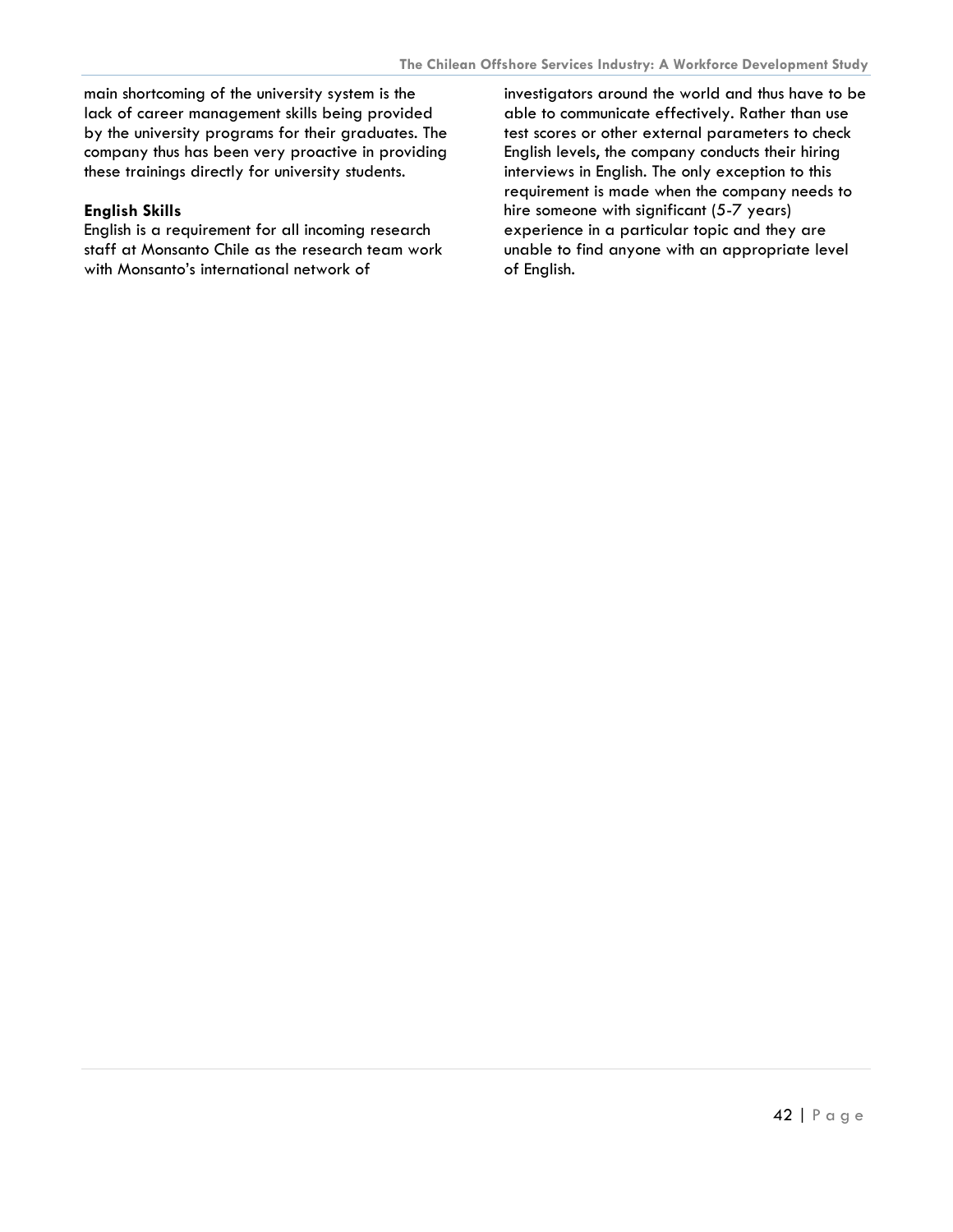#### <span id="page-43-0"></span>**K. Scopix**

| Scopix S.A.                           |                                                                  |
|---------------------------------------|------------------------------------------------------------------|
| Segment of the industry               | <b>KPO, Customer Analytics</b>                                   |
|                                       | Vertical: Retail                                                 |
| <b>Description</b>                    | The company develops innovative analytical software applications |
|                                       | for use in the retail industry.                                  |
| Country                               | Chile                                                            |
| <b>Activities</b>                     | Data analytics, Customer analytics                               |
| Year of establishment                 | 2006<br>Chile                                                    |
| <b>Total Employees</b>                | -20<br>Chile                                                     |
| <b>Total Revenues/Chilean Exports</b> | <b>NA</b><br>Chile                                               |
| <b>Level of Education</b>             | High                                                             |
| <b>Annual Attrition Rate</b>          | Low                                                              |

#### **Activities**

Scopix is dedicated to developing innovative analytical software applications for use in the retail industry. These software applications provide clients with real time analytical information of customer behavior in retail outlets allowing them to maximize sales opportunities.

#### **Employee Profile**

Employees at Scopix are highly educated. The company currently employees 15 people, most of whom hold postgraduate degrees in civil engineering. One of the company's two founders holds a Doctorate degree from the Massachusetts Institute of Technology. The company's sales team is primarily based in the United States, while the operations team is in Chile. The team is primarily Chilean, with one Israeli.

#### **Recruitment**

Recruitment to date has been based almost exclusively on referrals, as well as support from friends and family. Hiring has been easier in the United States where there is a larger labor pool. The company expects to grow rapidly, hiring 280 employees within the next two years.

## **Training and Development**

Training has been focused on developing technical skills; however, this has been limited as efforts

have been made to hire staff with experience and expertise. Staff has typically required 3-6 months of on-the-job training to become productive. In addition, they provide English language training.

#### **University Relationships**

The company currently has extensive relationships with leading universities in the United States including Duke, Columbia and Wharton School of Business. These relationships have been focused on analyzing data collected and publishing findings on marketing and operations in academic journals. In addition, research and development work with these institutions has been focused on developing new algorithms for data analytics. The company hopes to establish close ties with Universidad Católica and Universidad de Chile in the future.

## **Challenges**

The key challenge that the company faces is the lack of entrepreneurship skills. It has been particularly difficult for the team to find talented, qualified staff prepared to work in a relatively high-risk entrepreneurial environment. In general, they have found that university curricula offer few classes in entrepreneurship and sales. This makes it difficult for a start-up to gain momentum both within the country and for service exports.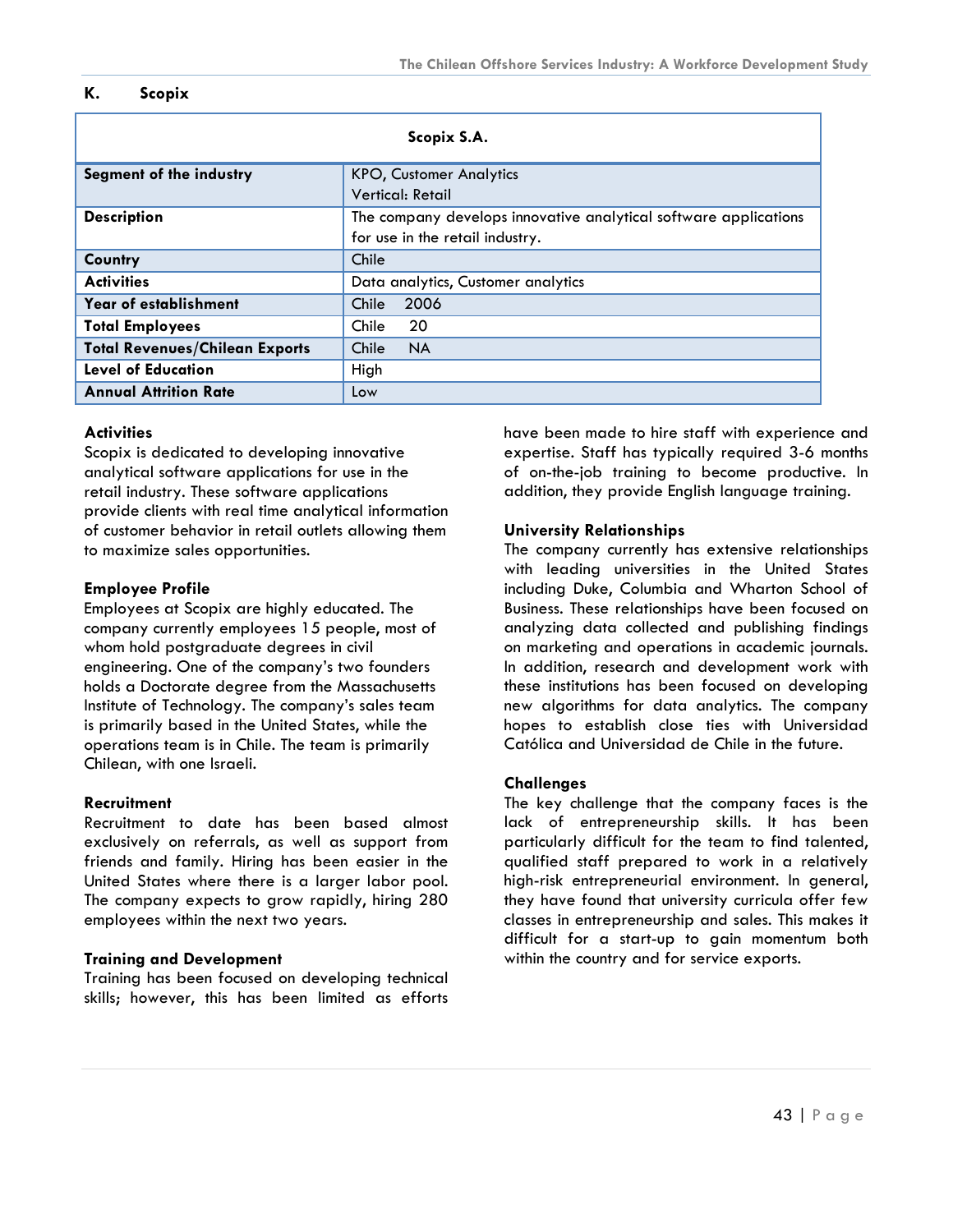#### <span id="page-44-0"></span>**L. SGS Chile Ltda.**

| <b>SGS Chile Ltda.</b>                |                                                                                                                                   |                         |
|---------------------------------------|-----------------------------------------------------------------------------------------------------------------------------------|-------------------------|
| Segment of the industry               | <b>BPO</b>                                                                                                                        |                         |
|                                       | Vertical: Mining                                                                                                                  |                         |
| <b>Description</b>                    | SGS is engaged in the provision of inspection, verification, testing,<br>as well as certification and quality assurance services. |                         |
| Country                               | Switzerland                                                                                                                       |                         |
| <b>Global Activities</b>              | Certification, inspection, outsourcing, testing, risk management,<br>technical consulting and training.                           |                         |
| Year of establishment                 | 1878<br>Global                                                                                                                    | Chile<br>1951           |
| <b>Total Employees</b>                | 56,524<br>Global                                                                                                                  | Chile<br>1,267          |
| <b>Total Revenues/Chilean Exports</b> | US\$4.5 billion<br>Global                                                                                                         | US\$10 million<br>Chile |
| <b>Level of Education</b>             | Low - Medium                                                                                                                      |                         |

#### **Activities**

SGS Chile Ltda has seven divisions in Chile. Government and Institution Services (GIS) provide back-office support for Customs Services for countries in Latin America as well as Portugal, Angola and Haiti. International Certification Services (ICS) provides businesses with ISO9000, ISO14001, HACCP and other international certificates. Mineral Services, a large division in Chile provides support for the mining industry across Latin America providing testing services for new mines during pre-feasibility studies.

#### **Employee Profile**

The company has 1,267 employees, four of whom hold PhD degrees. The remaining staff are engineers and technicians. Generally, engineers with basic knowledge are recruited; over time these engineers develop area expertise. English is important for managerial positions but not for operational positions.

#### **Recruitment**

Recruitment strategy varies depending on the job profile. It includes newspaper job postings, the use of headhunters and employee referrals, which is a common practice. They conduct various tests (including ethical and integrity characteristics tests) to filter the applicants.

#### **Training and Development**

The company has a formal training program for 3- 6 months, in particular in the south of Chile where it is difficult to find people with lab skills. A trainee usually becomes productive after 3 months in the company. The company offers two kinds of training based on organizational needs: Identification of employee skills gaps through annual surveys and important technical training courses. Every employee undergoes training at least once a year. Based on the operative and competitive needs, process operational groups are trained on technical expertise and specialized programs as required.

#### **University Relationships**

The firm has no formal relationships with universities or technical institutes.

#### **English Skills**

The company offers English training as a part of formal training program to all the employees. It is the most frequently offered training program.

#### **Challenges**

English is one of the biggest challenges in the hiring process, as is recruiting in the south of Chile, which is very challenging as the level of education differs substantially between the universities. In general, the company feels that the university education does not adequately prepare the students to perform in the industry and hence they offer inhouse training to all the recruits. This training tends to focus on filling gaps such as professional work behavior.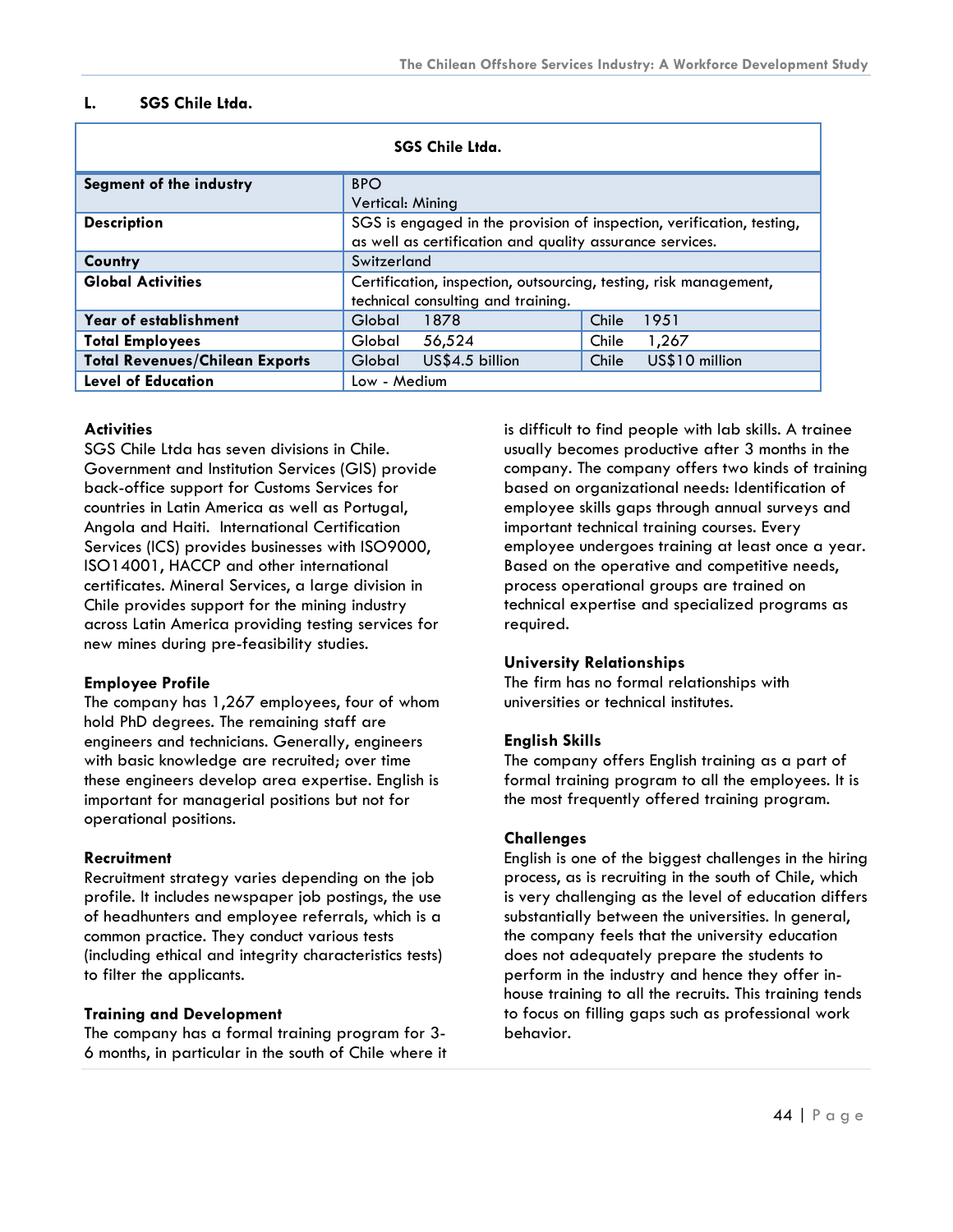#### <span id="page-45-0"></span>**M. Sitel**

| <b>Sitel</b>                          |                                                                    |                         |
|---------------------------------------|--------------------------------------------------------------------|-------------------------|
| Segment of the industry               | <b>BPO</b>                                                         |                         |
|                                       | <b>Customer Relationship Management</b>                            |                         |
| <b>Description</b>                    | Sitel is a leading global provider of outsourced customer          |                         |
|                                       | interaction and support services to clients in the automotive,     |                         |
|                                       | consumer, financial services, insurance, technology,               |                         |
|                                       | telecommunications and utility industries.                         |                         |
| Country                               | <b>United States</b>                                               |                         |
| <b>Global Activities</b>              | Back office services, acquisition and sales, collections, customer |                         |
|                                       | care, and technical support                                        |                         |
| Year of establishment                 | 1985<br>Global                                                     | 2006<br>Chile           |
| <b>Total Employees</b>                | 34,000<br>Global                                                   | Chile<br>1,200          |
| <b>Total Revenues/Chilean Exports</b> | US\$1 billion<br>Global                                            | US\$13 million<br>Chile |
| <b>Level of Education</b>             | Low                                                                |                         |
| <b>Annual Attrition Rate</b>          | 5% per month                                                       |                         |

#### **Activities**

Sitel provides customer relationship management in Chile as a nearshore and offshore solution to clients in the Spanish market. The company is located in Santiago and employees 1,200 people. Most employees are customer service agents in companies' call center.

#### **Employee Profile**

The company has 1,200 employees, of which 60% are women and 99% are from Chile. Most of the employees have some technical or university level education. 55% of the employees have completed their studies from technical institutes and the rest have mostly unfinished university training. The majority of the management team has Masters degrees. Many employees are students looking to finance their university studies with part-time work. When they complete their university studies, they look for jobs in their field of specialization.

#### **Recruitment**

The company principally uses online job sites such as [www.laborum.cl](http://www.laborum.cl/) and [www.bumeran.cl.](http://www.bumeran.cl/) They also participate in job fairs on a regular basis (approximately once a month) in universities, municipalities, and technical institutes. The last job fair was in DuocUC and they had a very positive response. The company also uses strategies like 'Refer a Friend.' Prospective employees also may

apply directly at their office and send resumes through emails. While the company faces significant attrition rates, this is lower than the industry average and the company has no difficulty in recruiting new employees.

#### **Training and Development**

Every new employee receives three to four weeks of training depending on his or her previous experience and education. The training begins with a standard global introduction to the company goals and values. This is followed by an introduction to the local company policies and procedures including compensation and benefits. Once the employee is familiar with company policies, they are trained in the idiosyncrasies of the Spanish market – examining cultural and language differences. The final part of the training consists of technical and client information and protocols for the different lines of business. Sitel makes an effort to draw on the company's internal resources for training. Sitel also has an euniversity for the employees. This provides sufficient resources to the staff for development within the company. The company also has team leaders, trainers, and operation managers' certification process that the employees need to pass before taking on a higher level. The company has developed certain motivational instruments on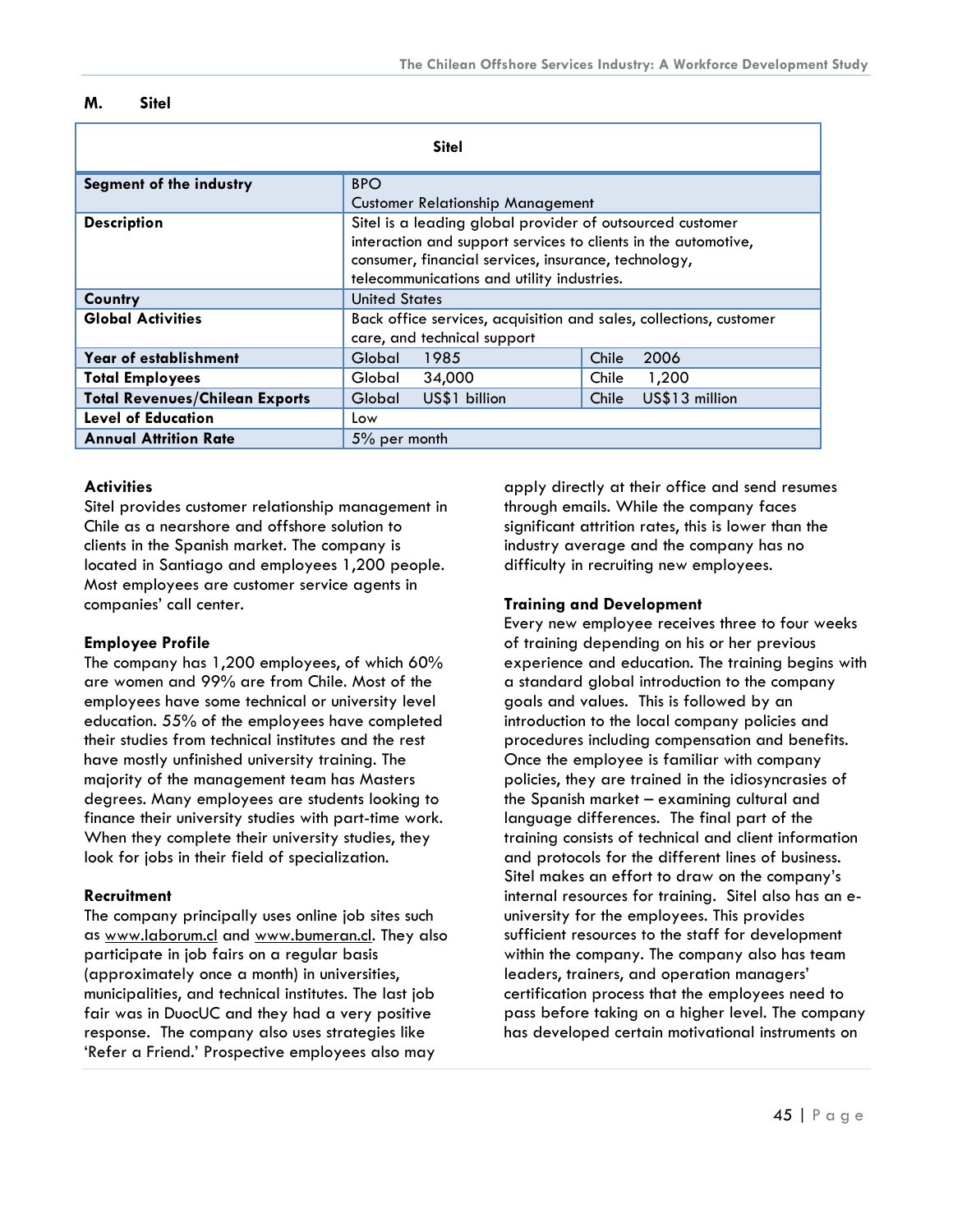a global level to try and reduce the attrition rate and this is being implemented in Chile.

#### **University Relationships**

The firm has no formal relationships with universities or technical institutes.

#### **English Skills**

The limited English skill prevents Sitel from serving the large North American market.

#### **Challenges**

Retention remains a huge challenge for the future. They are thus trying to work with global programs and provide more rigorous performance management. Commitment to work has also been a challenge for the company and they have a high rate of absenteeism. Many people see this type of work as a temporary job and call centers are not very well known in the Chilean labor market. Few people are thus looking to develop long-term careers in the company.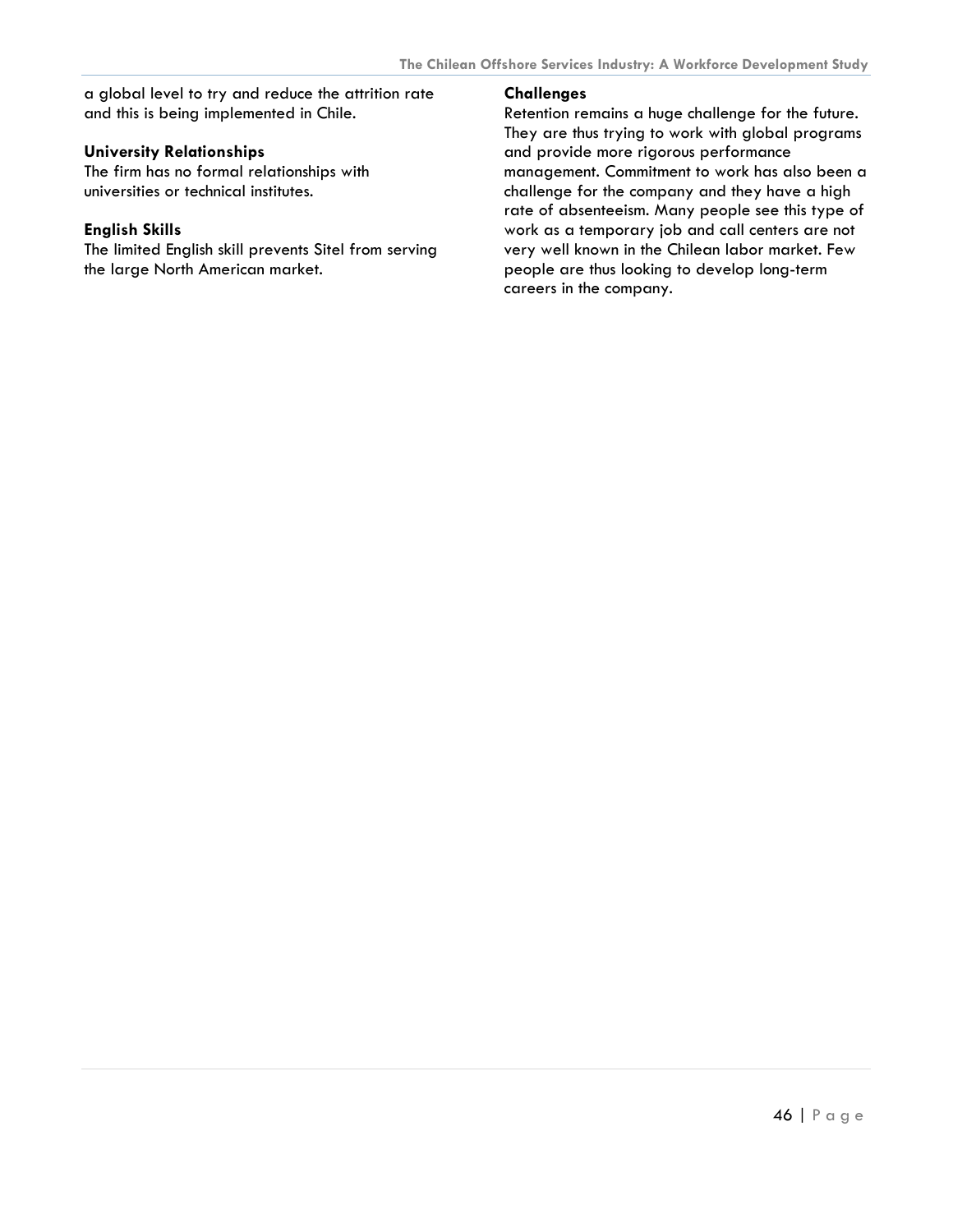#### <span id="page-47-0"></span>**N. Sonda S.A.**

| Sonda S.A.                            |                                                                                                                |                        |
|---------------------------------------|----------------------------------------------------------------------------------------------------------------|------------------------|
| Segment of the industry               | <b>ITO and BPO</b><br><b>All Activities</b>                                                                    |                        |
| <b>Description</b>                    | Sonda SA is a Chilean-based company principally engaged in IT<br>consulting and IT solutions.                  |                        |
| Country                               | Santiago, Chile                                                                                                |                        |
| <b>Activities</b>                     | Software development, system integration, IT outsourcing, desktop<br>and infrastructure management and support |                        |
| Year of establishment                 | Chile 1974                                                                                                     |                        |
| <b>Total Employees</b>                | 10,000<br>Global                                                                                               | Chile<br>2,000         |
| <b>Total Revenues/Chilean Exports</b> | US\$ 671 million<br>Global                                                                                     | US\$1 million<br>Chile |
| <b>Level of Education</b>             | Medium                                                                                                         |                        |
| <b>Annual Attrition Rate</b>          | 12% per month                                                                                                  |                        |

#### **Activities**

Sonda is the leading IT firm from Latin America, with an extensive network of offices around the continent. Activities include systems integration, infrastructure support, professional services and consulting, datacenter, IT outsourcing and BPO. In 2006, Sonda embarked on its most recent strategy for developing a regional services network – using the best people to provide the best service to the client. They have thus begun to develop centers of expertise. The Chilean office has developed expertise in highly complex IT activities and is home to one of the company's few innovation labs for new software and platform development.

#### **Recruitment**

The company uses different strategies for hiring its staff. They have an extensive interview process for executive level hiring, while for the lower positions the hiring process is outsourced to Trabajando.com. They currently do not participate in the job fairs, but they have plans to do so in the future.

#### **Training and Development**

Most training is done on-the-job, where new employees learn through observation and practice. At the consultancy levels they have formal training. They hire external agencies for training if they cannot internally source it. They have trained 2,000 SAP consultants in Brazil. The company finances certification training for employees through organizations such as SAP and Microsoft, after which employees must remain with the company for a stated period of time.

#### **University Relationships**

The firm has no formal relationships with universities or technical institutes. However, there exists an informal relationship with Universidad Católica as many of the founding executives are alumni from the University. They also have a close relationship with Universidad de Chile.

#### **Challenges**

One of the company's challenges is incorporating the younger staff with high energy with the older staff with significant experience. Another challenge is the misalignment between what the universities teach and the companies' requirement.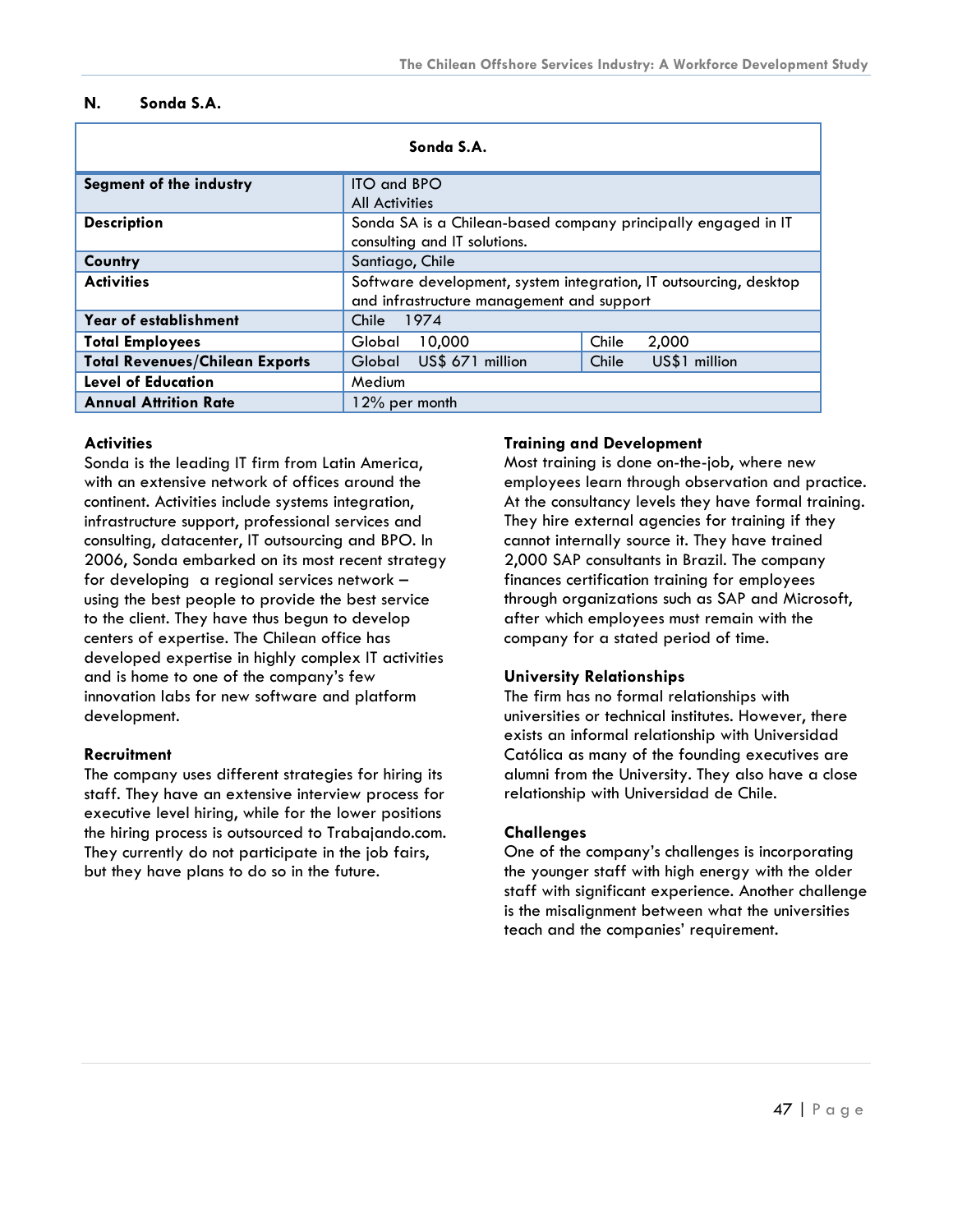#### <span id="page-48-0"></span>**O. Tata Consultancy Services Limited**

| Tata Consultancy Services Limited |                                                                                                                                                               |  |
|-----------------------------------|---------------------------------------------------------------------------------------------------------------------------------------------------------------|--|
| Segment of the industry           |                                                                                                                                                               |  |
| <b>Description</b>                | Tata Consultancy Services is an Indian-based information<br>technology (IT) company. It offers a range of IT services,<br>outsourcing and business solutions. |  |
| Country                           | India                                                                                                                                                         |  |
| <b>Global Activities</b>          | Consulting, BPO, IT services, engineering & industrial services and<br>enterprise solutions.                                                                  |  |
| Year of establishment             | 2002<br>1968<br>Chile<br>Global                                                                                                                               |  |
| <b>Total Employees</b>            | 111,407<br>1500<br>Global<br>Chile                                                                                                                            |  |
| <b>Revenues</b>                   | US\$ 6 billion<br><b>Global</b><br>Chile<br>Not available                                                                                                     |  |
| <b>Level of Education</b>         | $Low - Medium$                                                                                                                                                |  |
| <b>Annual Attrition Rate</b>      | Low                                                                                                                                                           |  |

#### **Tata Consultancy Services Limited**

#### **Activities**

Tata Consultancy Services provides a full range of consulting, BPO, and IT services in Chile. It maintains a large Global BPO Services center, which provides services to over 100 banking, financial, retail, manufacturing and government enterprises in the Chile. Services are typically focused on the domestic market; however, the company is currently establishing a shared finance and accounting center for a multinational client to provide offshoring services for Latin America.

#### **Employee Profile**

The average age of employees at Tata Consultancy Services is 35 years, and a great percentage of employees have been with a company for at least 5 years (the company purchased Comicrom, a Chilean BPO provider for the financial sector in 2005, employing all 1,200 employees). The company has approximately 6,500 people in Latin America. 1,500 in Chile, 1,000 in Brazil, 1,000 in Mexico, 800 in Uruguay, 400 in Argentina and 100 in Colombia. In Chile there are around 200 people in ITO and 1,300 people in BPO. Employees in the BPO service group generally only have high school diplomas, while in ITO services most employees hold undergraduate degrees. Very few employees have post-graduate degrees. 20% of the employees in ITO and 40% of the employees in BPO are women.

#### **Recruitment**

Tata Consultancy Services uses several sources for recruitment including job fairs, headhunters dedicated to the IT industry, employee referrals, newspaper advertisements, links to universities. In addition, the company makes use of search engines such as www.bumeran.cl, [www.laborum.cl](http://www.laborum.cl/) and www. trabajando.com. The recruitment process involves prescreening test followed by technical and psychological tests. Senior management is very involved in the hiring process.

#### **Training and Development**

New hires participate in a 2 day orientation process which varies with the profile (for IT there is a chapter oriented to quality and project administration). The company encourages a culture of ongoing learning. Each employee is required to establish a Learning Manifest together with his or her manager. This provides the employee with a program of courses for their continued development. The training schedule is very flexible. It can be done either at work or at home. The use of corporate tools is taught through 24/7 online training. Some of the trainings are mandatory and managers recommend others. The BPO unit has a more standardized and formal training as the jobs are highly repetitive. Tata Consultancy Services outsources the English training for its employees, who participate in 2- to 5-year programs depending on their education level.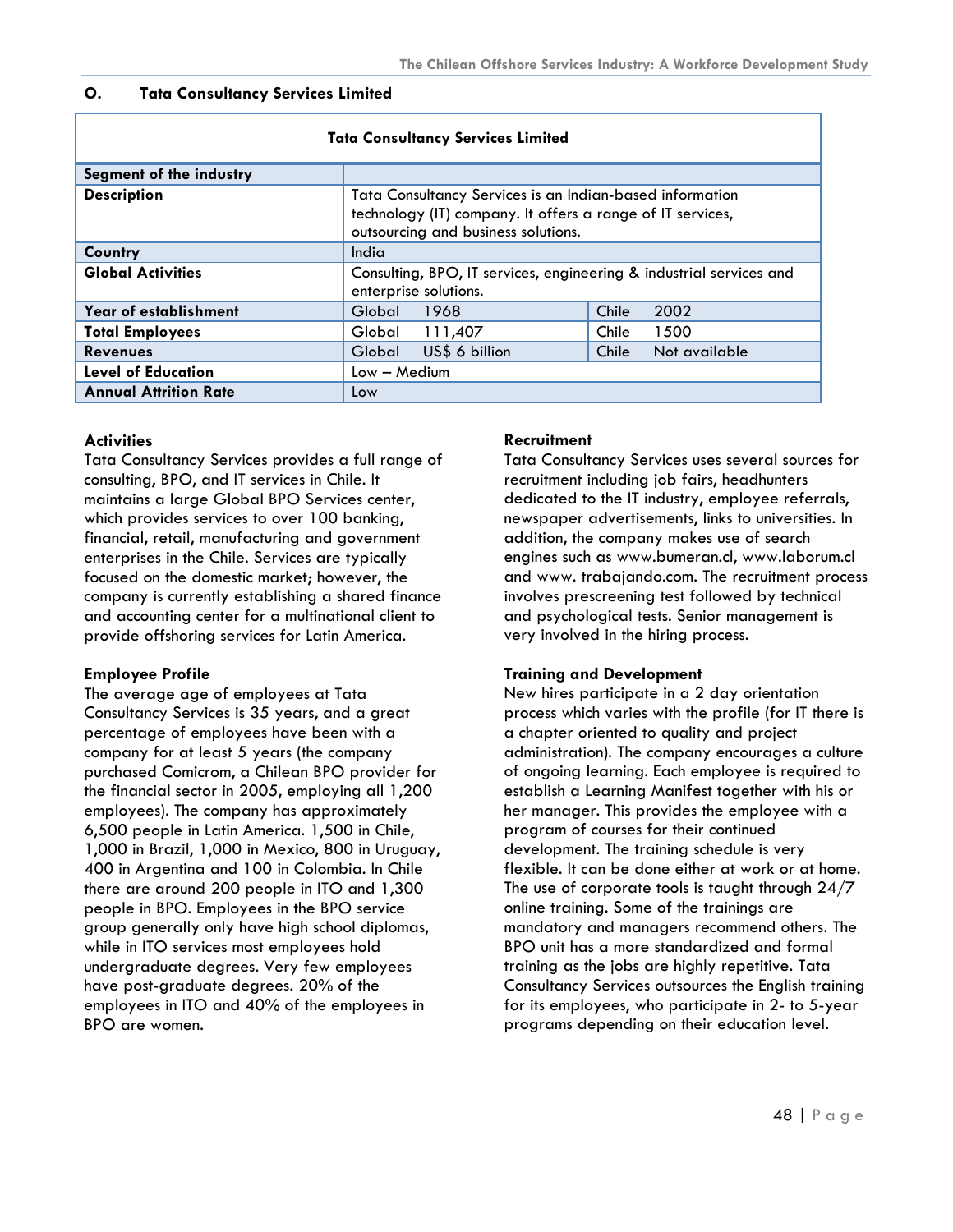#### **University Relationships**

The firm has no formal relationships with any universities of technical institutes. The company cited a willingness to participate more closely with universities, however, they feel that there are limited formal opportunities that bring together the educational institutes with the private sector.

#### **English Skills**

Currently only 200 out of 1500 employees speak English. Employees with English skills earn salaries up to 20-30% higher than non-English speakers. Also many employees miss out on the opportunities for career development as most training courses, online tools and software packages are in English.

#### **Challenges**

The company feels the Chilean regulatory environment lacks flexibility and agility. The company has experienced challenges in bringing in staff, particularly from India due to the complexities of the immigration system. In addition, they have found the labor laws in Chile to be very restrictive. There is no room for flexible work hours, which makes it difficult to provide uninterrupted client services. Another problem is the pending change in the strike laws, which prevent a company from replacing workers for the duration of a strike; this prevents the company from providing continuous service to the client, which is a key aspect of BPO.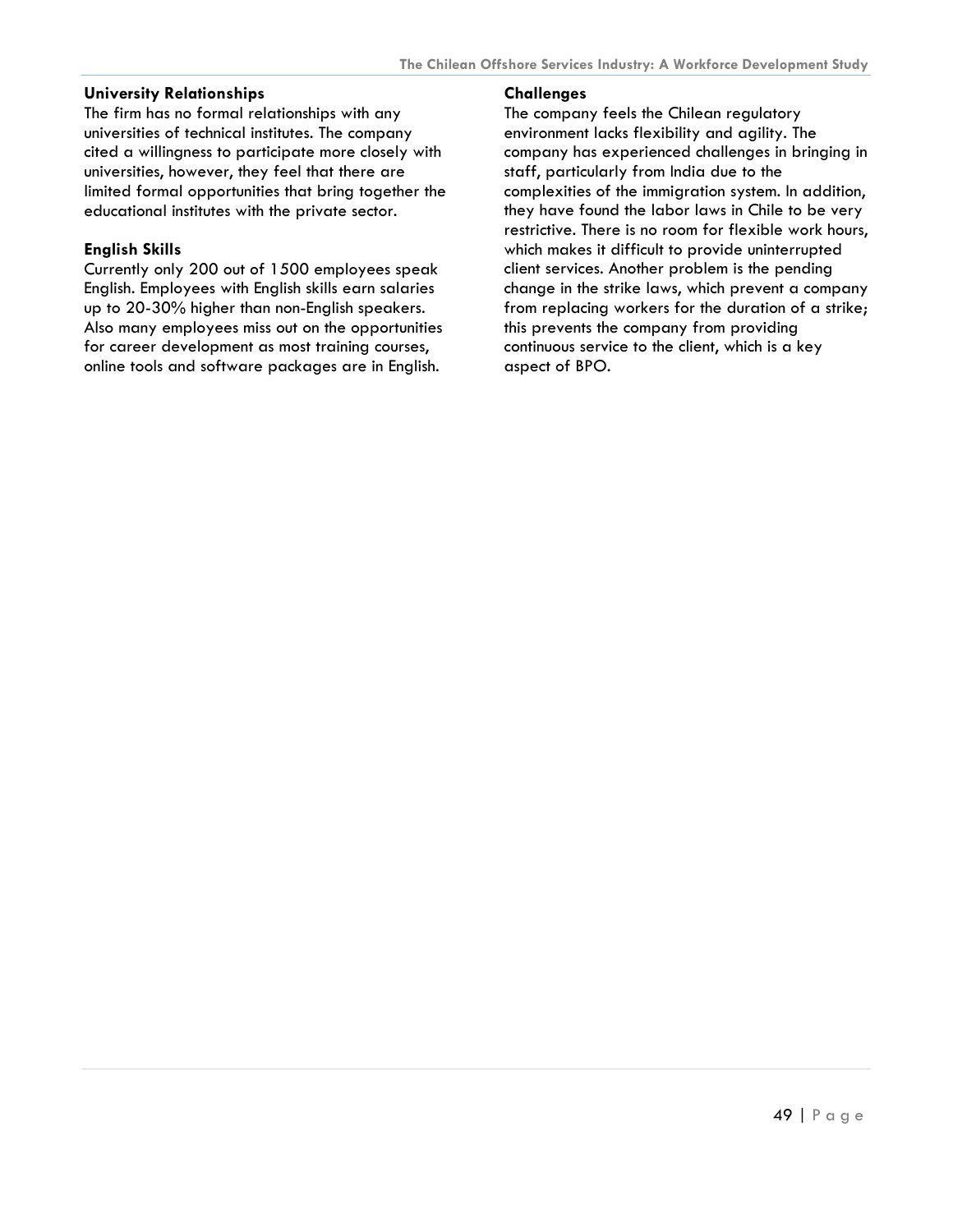# <span id="page-50-0"></span>**VI. Appendix**

# **A. Acronyms**

| <b>BPO</b>     | <b>Business Process Outsourcing</b>                              |
|----------------|------------------------------------------------------------------|
| <b>CEO</b>     | <b>Chief Executive Officer</b>                                   |
| <b>CORFO</b>   | Corporación de Formento de la Producción                         |
| <b>CRM</b>     | <b>Customer Relation Management</b>                              |
| <b>DuocUC</b>  | Duoc Universidad Católica                                        |
| <b>ERP</b>     | <b>Enterprise Resource Planning</b>                              |
| <b>ERM</b>     | <b>Enterprise Resource Management</b>                            |
| <b>GVC</b>     | <b>Global Value Chain</b>                                        |
| <b>HR</b>      | <b>Human Resources</b>                                           |
| <b>HRM</b>     | Human Resources Management                                       |
| <b>INACAP</b>  | Instituto Nacional de Capacitación Profesional                   |
| <b>ISCED</b>   | <b>International Standard Classification of Education</b>        |
| <b>ILO</b>     | International Labor Organization                                 |
| IT             | Information and Technology                                       |
| <b>ITO</b>     | <b>Information Technology Outsourcing</b>                        |
| <b>KPO</b>     | Knowledge Process Outsourcing                                    |
| ΜS             | <b>Master of Science</b>                                         |
| <b>NC</b>      | <b>North Carolina</b>                                            |
| <b>OECD</b>    | Organization for Economic Cooperation and Development            |
| Ph.D           | Doctor of Philosophy                                             |
| <b>PUC</b>     | Pontificia Universidad Católica                                  |
| <b>R&amp;D</b> | <b>Research and Development</b>                                  |
| <b>SAP</b>     | <b>Systems Applications and Products</b>                         |
| <b>SENCE</b>   | Servicio Nacional de Compensación y Empleo                       |
| <b>SERNAM</b>  | Servicio Nacional de la Mujer                                    |
| <b>TCS</b>     | <b>Tata Consultancy Services</b>                                 |
| <b>TOEIC</b>   | Test of English for International Communication                  |
| <b>UNESCO</b>  | United Nations Educational, Scientific and Cultural Organization |
| <b>US</b>      | <b>United States</b>                                             |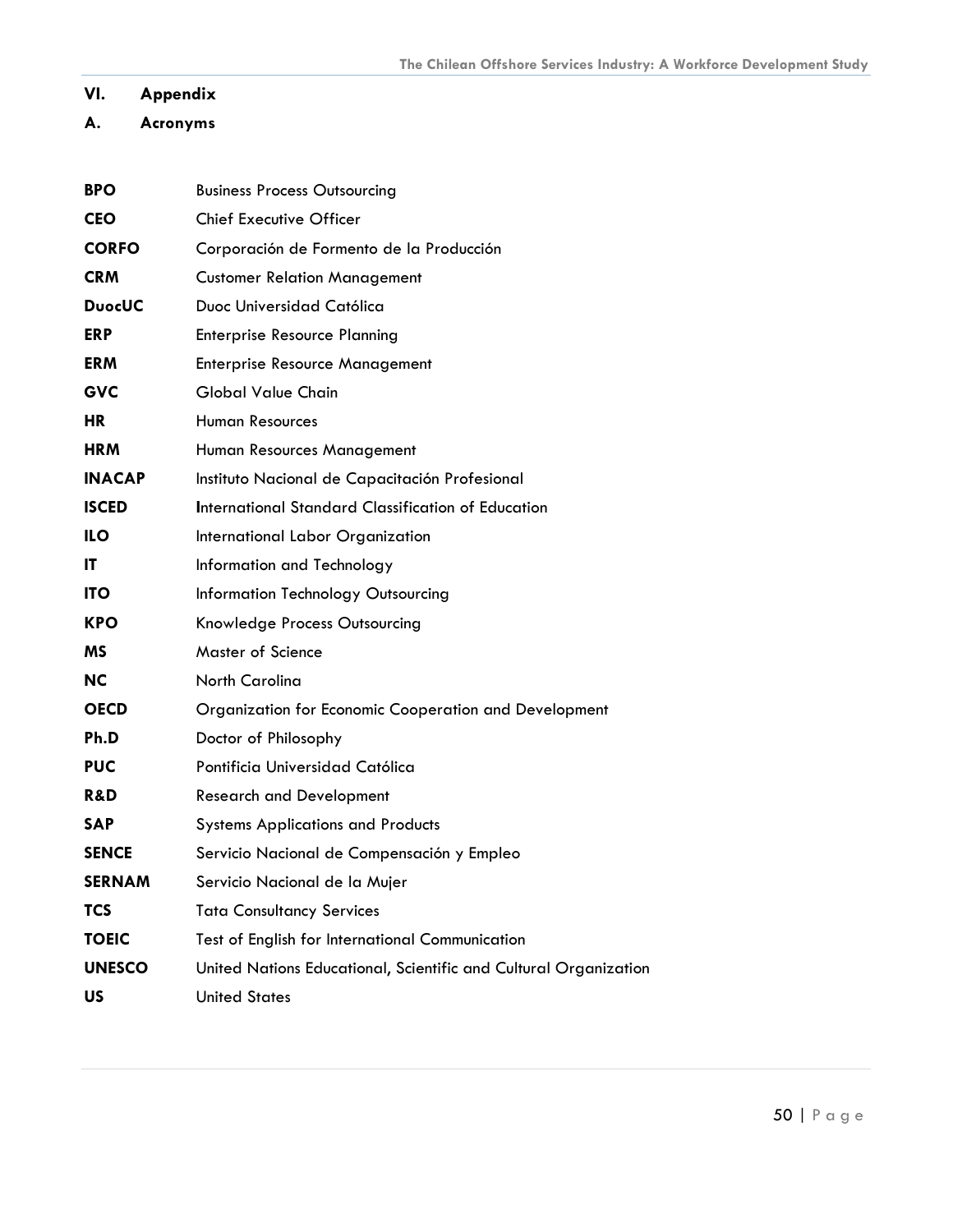#### <span id="page-51-0"></span>**B. Categorization of Human Capital Skill Level based on Education and Experience**

|              | Low         | Medium - Low                   | Medium                  | Medium - High     | <b>High</b>               |
|--------------|-------------|--------------------------------|-------------------------|-------------------|---------------------------|
|              | High school | High school diploma            | Associate               | $BS + experience$ | <b>MA</b>                 |
| <b>Skill</b> | diploma     | $+$ experience                 | degree (2)<br>$year) +$ |                   | $MA + experience$         |
| Level        |             | Associate degree (2)<br>years) | experience              |                   | PhD<br>$PhD + experience$ |
|              |             |                                | <b>BS</b>               |                   |                           |

#### **C. Offshore Services Value Chain**

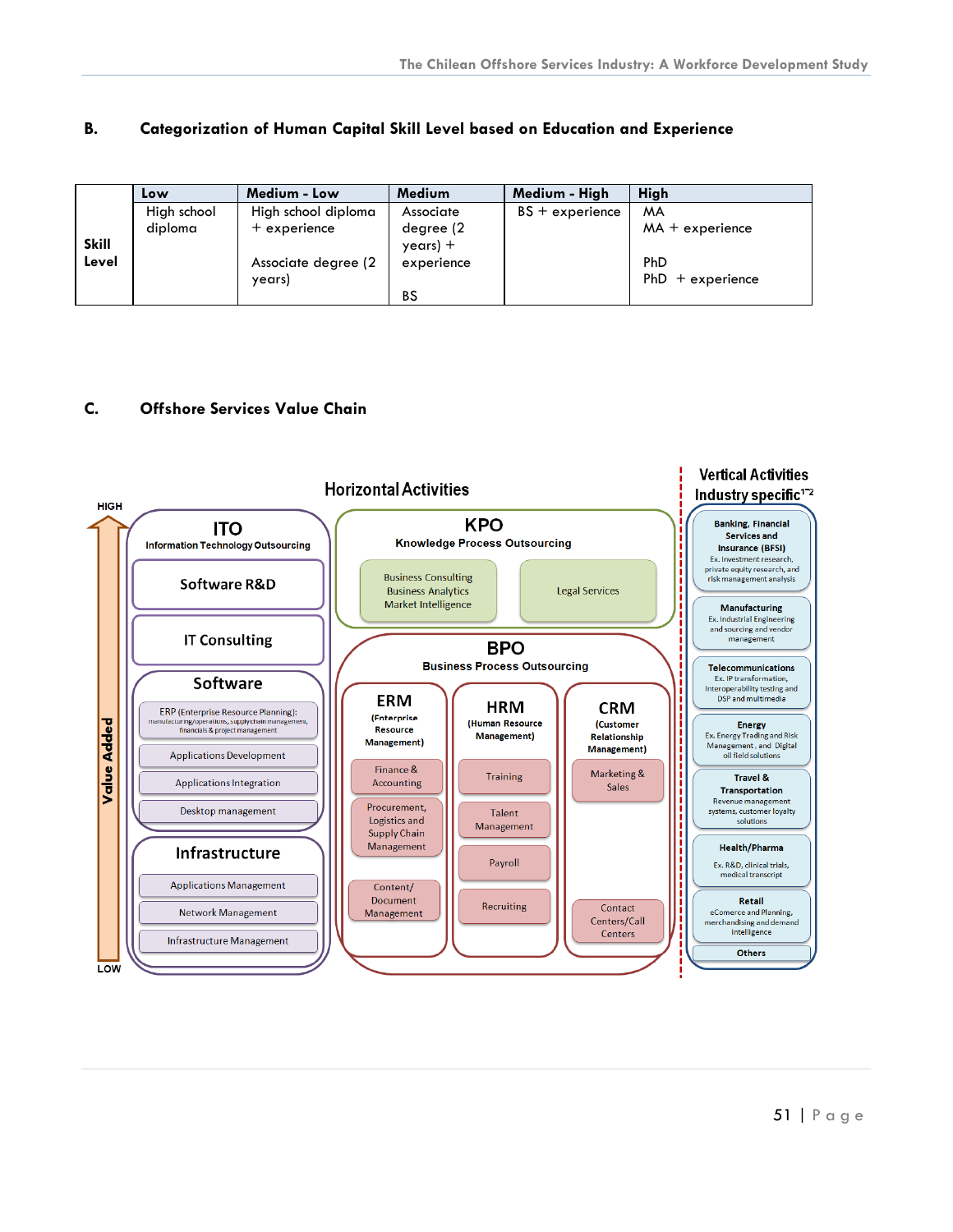#### **Bibliography**

- Aguilera, Víctor. (2009). Chile Interview Series: 3IE International Institute for Innovation and Entrepreneurship-Universidad Técnica Federico Santa María. Personal communication with K. Fernandez-Stark & G. Gereffi. January 23.
- AT Kearney. (2009). The Shifting Geography of Offshoring. Chicago, IL: A.T. Kearney.
- Au, Rodrigo. (2009). Captive Centers in Chile. Personal communication with K. Fernandez-Stark. (e-mail).July 17.
- Barriga, Roberto. (2009). Chile Interview Series: DuocUC- Escuela de Informática y Telecomunicaciones. Personal communication with P. Bamber, K. Fernandez-Stark & V. Wadhwa. October 2.
- Battelle Technology Partnership Practice. (2008). Evidence and Opportunity: Biotechnology Impacts in North Carolina. Durham: Battelle Technology Partnership Practice. Prepared for the North Carolina Biotechnology Center.

[http://www.ncbiotech.org/biotechnology\\_in\\_nc/battelle/battelleReport111708.pdf.](http://www.ncbiotech.org/biotechnology_in_nc/battelle/battelleReport111708.pdf)

- Bocic, Sacha. (2009). Casos Exitosos de Servicios Globales, Emprendimiento e Innovación. Conference: Servicios Globales, Una Nueva Industria Exportadora para Chile, Santiago, Chile. August 28, 2009.
- Brunner, Jose Joaquin (2007). Chile's Higher Education System: A Comparative Political Economy Focus. from [http://mt.educarchile.cl/mt/jjbrunner/archives/HE\\_Chile\\_021107.pdf](http://mt.educarchile.cl/mt/jjbrunner/archives/HE_Chile_021107.pdf)
- Castillo, Mario. (2008). La Industria Global de Servicios: Oportunidades para Chile. In J. Leiva & M. Castillo (Eds.), *Globalización Económica Oportunidades y Desafíos para Chile*. Santiago, Chile: CORFO and Chile 21.
- CORFO. (2009). Incentives and Services. Retrieved August 11, 2009, from http://www.hightechchile.com/incentives and services.
- El Mercurio. (2008). La U. de Chile y la UC Gradúan 183 Doctores en 2008*. El Mercurio*. Noviembre 21, 2008 Retrieved December 2, 2009, from [http://diario.elmercurio.cl/detalle/index.asp?id={1b40edef-c73f-](http://diario.elmercurio.cl/detalle/index.asp?id=%7B1b40edef-c73f-427e-838a-ee9885ab7750)[427e-838a-ee9885ab7750.](http://diario.elmercurio.cl/detalle/index.asp?id=%7B1b40edef-c73f-427e-838a-ee9885ab7750)
- Fernandez-Stark, Karina, Penny Bamber and Gary Gereffi. (2010). The Chilean Offshore Services Industry: A Global Value Chain Approach. Durham: Center on Globalization Governance and Competitiveness - Duke University. Commisioned by CORFO.
- Gereffi, Gary and Karina Fernandez-Stark. (2010). The Offshore Services Industry: A Global Value Chain Approach. Durham: Center on Globalization Governance and Competitiveness - Duke University. Commisioned by CORFO.
- IDC Latin America. (2009). La Industria de Servicios Globales en Chile- Estudio Cluster de Servicios Globales. Santiago: CORFO.
- Jordan, Rodrigo. (2009). Chile Interview Series: What are Soft Skills? Personal communication with P. Bamber. December 11.
- Jordan, Rodrigo and Marcelino Garay. (2009). *Liderazgo Real: De los Fundamentos a la Práctica* (1 ed.). Santiago, Chile: Pearson Educación de Chile.
- Lorenz, Kate (2009). Top 10 Soft Skills for Job Hunters. Retrieved December 10, 2009, from <http://jobs.aol.com/articles/2009/01/26/top-10-soft-skills-for-job-hunters/>
- Ministerio de Educación. (2009). Titulados Pre-grado, Post-grado y Post-Titulo, anos 1998-2007. Santiago, Chile. [http://www.divesup.cl/index.php?option=com\\_content&view=article&id=93&Itemid=61](http://www.divesup.cl/index.php?option=com_content&view=article&id=93&Itemid=61).
- Ministerio del Trabajo y Previsión Social Chile. (2009). Minuta- Resultados Encuesta Nacional de Empleo (INE) Trimestre Agosto-Octubre 2009. Retrieved December 2, 2009 from
	- [http://www.mintrab.gob.cl/cifras\\_empleo/minuta\\_resulatdo52.pdf.](http://www.mintrab.gob.cl/cifras_empleo/minuta_resulatdo52.pdf)
- Ministerio del Trabajo y Previsión Social. (2009). Código del Trabajo. Ley-18.620. Art. 20-21. Santiago, Chile.
- Mongillo, Leonardo and Gustavo Tasner. (2009). Chile Interview Series: Capgemini S.A. Personal communication with K. Fernandez-Stark & P. Bamber. October 6.
- NC Bionetwork. (2009). About NC Bionetwork. Retrieved November 27, 2009 from <http://www.ncbionetwork.org/>.
- North Carolina Biotechnology Center. (2009). Biotechnology in North Carolina. Retrieved November 27, 2009 from [http://www.ncbiotech.org/biotechnology\\_in\\_nc/index.html.](http://www.ncbiotech.org/biotechnology_in_nc/index.html)
- OECD (2008). Education at a Glance 2008: OECD Briefing Note for Chile. from <http://www.oecd.org/dataoecd/37/49/41306573.pdf>